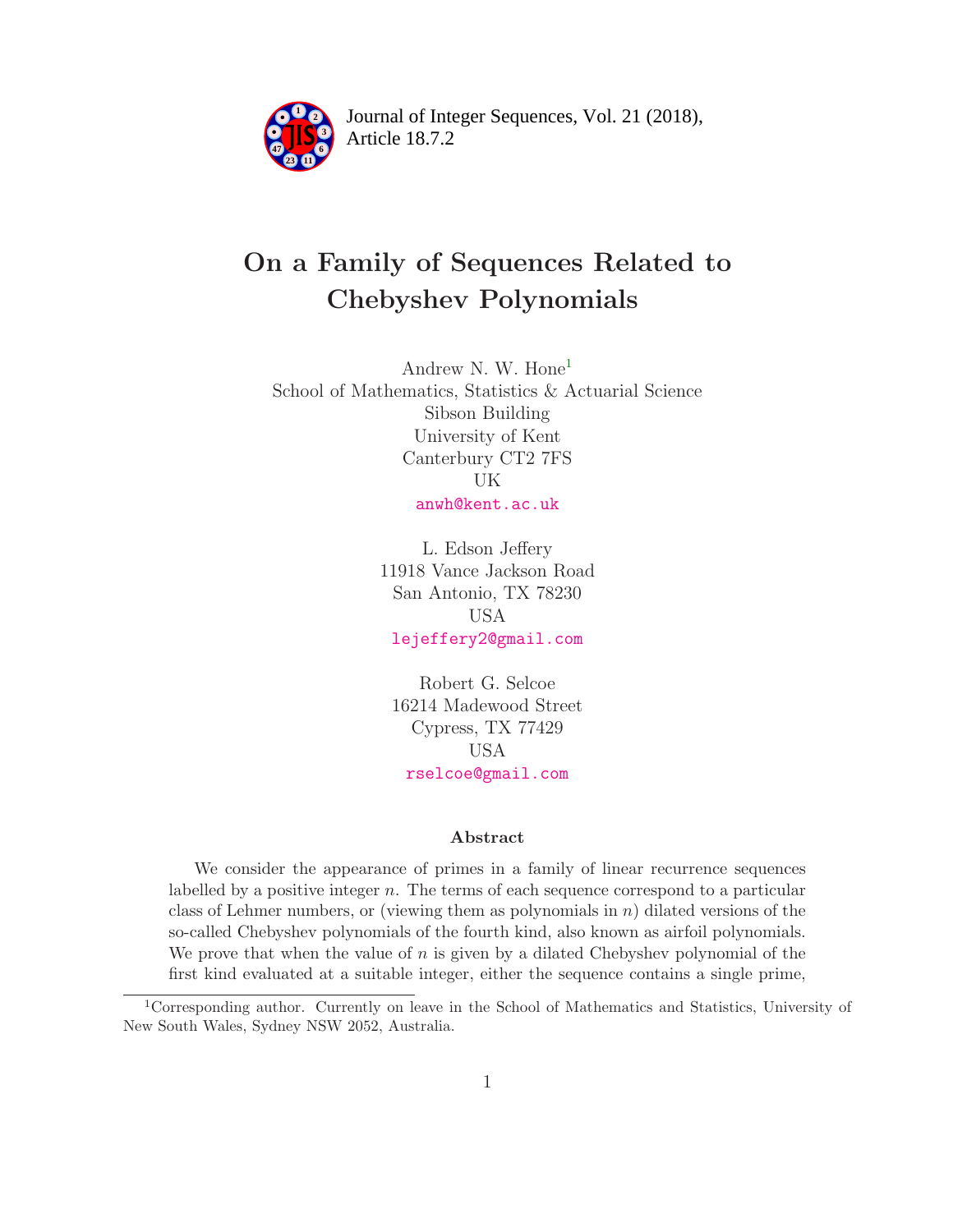or no term is prime. For all other values of  $n$ , we conjecture that the sequence contains infinitely many primes, whose distribution has analogous properties to the distribution of Mersenne primes among the Mersenne numbers. Similar results are obtained for the sequences associated with negative integers  $n$ , which correspond to Chebyshev polynomials of the third kind, and to another family of Lehmer numbers.

### 1 Introduction

Consider the linear recurrence of second order given by

<span id="page-1-2"></span><span id="page-1-1"></span>
$$
s_{k+2} - n s_{k+1} + s_k = 0,\t\t(1)
$$

together with the initial conditions

$$
s_0 = 1, \qquad s_1 = n + 1. \tag{2}
$$

For each integer  $n$ , this generates an integer sequence that begins

$$
1, n+1, n^2+n-1, n^3+n^2-2n-1, n^4+n^3-3n^2-2n+1, n^5+n^4-4n^3-3n^2+3n+1, ....
$$
\n(3)

The sequence can also be extended backwards to negative indices  $k$ , so that in particular  $s_{-1} = -1 = -s_0$ , which implies that it has the symmetry

<span id="page-1-3"></span>
$$
s_k(n) = -s_{-k-1}(n)
$$
\n(4)

for all k. In this way we obtain a sequence that we denote by  $(s_k(n))_{k\in\mathbb{Z}}$ , where the argument denotes the dependence on *n*.

We can also interpret this as a sequence of polynomials in the variable  $n$ , with the integer sequences being obtained by substituting particular values for the argument. From this point of view, it is apparent from the recursive definition that, for each  $k \geq 0$ ,  $s_k(n)$  is a monic polynomial of degree k in n with integer coefficients. In fact, these are rescaled (or dilated) versions of polynomials that are used to determine the pressure distribution in linear airfoil theory, being given by

<span id="page-1-0"></span>
$$
s_k(n) = W_k(n/2), \qquad W_k(\cos \theta) = \frac{\sin\left((2k+1)\theta/2\right)}{\sin(\theta/2)},\tag{5}
$$

where  $W_k$  are known as the Chebyshev polynomials of the fourth kind [\[18\]](#page-36-0), or the airfoil polynomials of the second kind (see [\[5\]](#page-35-0), where the notation  $u_k$  is used in place of  $W_k$ ). As a function of  $\theta$ , the expression on the far right-hand side of  $(5)$  is known as the Dirichlet kernel in Fourier analysis, where it is usually denoted  $D_k(\theta)$  [\[8\]](#page-35-1). Compared with those of the third and fourth kinds, the properties of Chebyshev polynomials of the first and second kinds are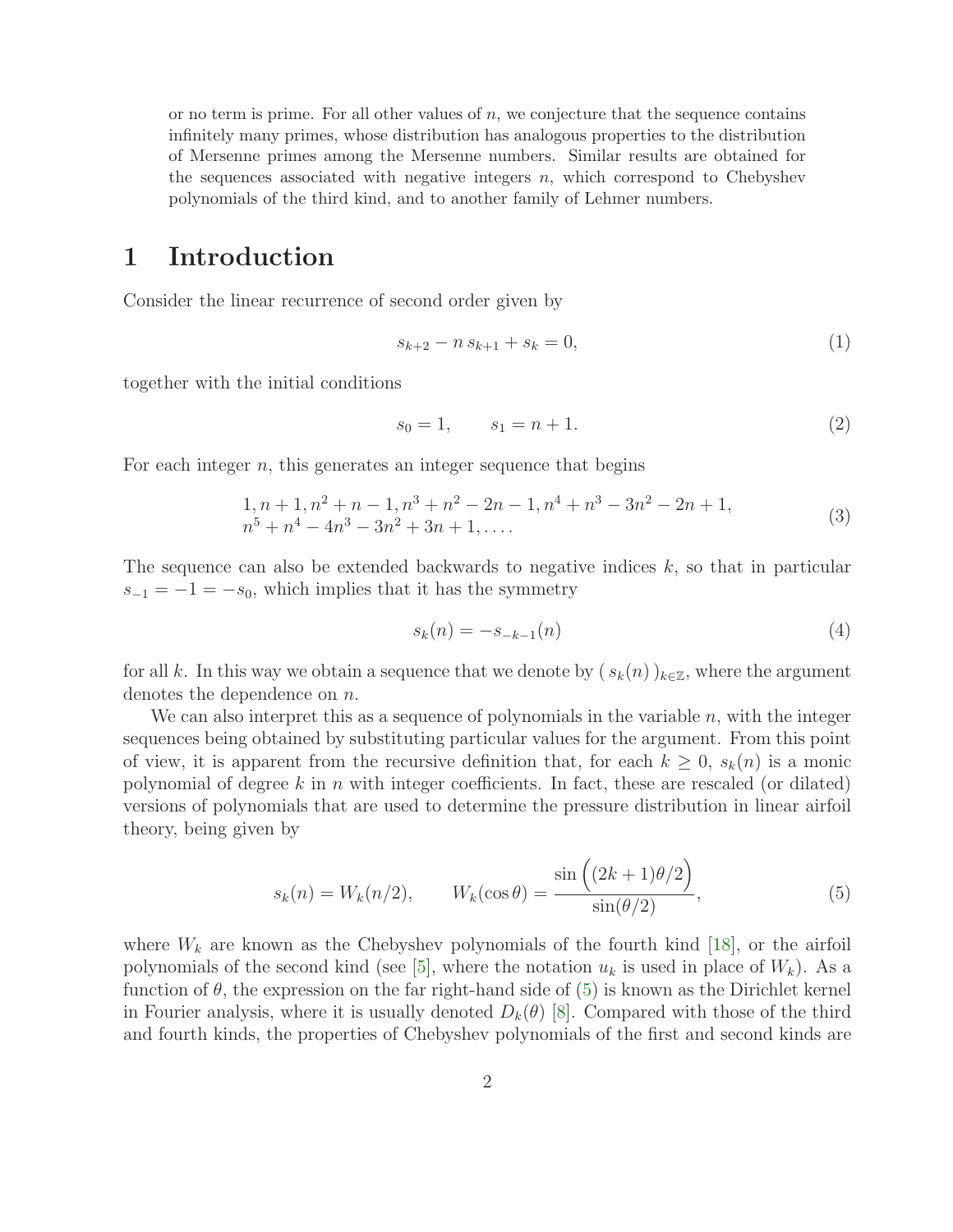much better known, and in what follows we will make extensive use of connections with the latter two sets of polynomials.

The primary goal of this article is to describe the case where  $n$  is a positive integer, but before proceeding, we consider the sequences obtained for some particular small values of  $|n| \leq 2$ , which will mostly be excluded from subsequent analysis, but are relevant nevertheless. In the case  $n = 0$ , the sequence  $(s_k(0))$  begins

$$
1, 1, -1, -1, \dots,\tag{6}
$$

<span id="page-2-0"></span>and repeats with period 4; we mention this case because it is equivalent to the sequence  $(s_k(n) \mod n)$ . When  $n = 1$  the sequence has period 6, being specified by the six initial terms

$$
1, 2, 1, -1, -2, -1, \dots,\tag{7}
$$

and for  $n = -1$  the sequence repeats the values

<span id="page-2-2"></span><span id="page-2-1"></span>
$$
1,0,-1
$$

with period 3. For  $n = 2$  the sequence grows linearly with k, beginning with

$$
1, 3, 5, 7, 9, 11, \dots,\tag{9}
$$

and consists of the odd integers, that is

<span id="page-2-4"></span><span id="page-2-3"></span>
$$
s_k(2) = 2k + 1,\t\t(10)
$$

while for  $n = -2$  the sequence has period 2, being given by

$$
s_k(-2) = (-1)^k.
$$
 (11)

For each integer  $n \geq 3$  the sequence increases monotonically for  $k \geq 0$  and grows exponentially with  $k$  (see below for details).

<span id="page-2-5"></span>Sequence [A269254](https://oeis.org/A269254) in the Online Encyclopedia of Integer Sequences (OEIS) [\[27\]](#page-36-1) records the first appearance of a prime term in  $(s_k(n))$ .

**Definition 1.** (Sequence  $\triangle 269254$ .) For each integer  $n \geq 1$ , if the sequence of terms  $(s_k(n))_{k\geq 0}$  with non-negative indices contains a prime, then let  $a_n$  be the smallest value of  $k \ge 1$  such that  $s_k(n)$  is prime; or otherwise, if there is no such term, let  $a_n = -1$ .

There is also sequence  $\triangle 269253$ , whose *n*th term is given by the first prime to appear in  $(s_k(n))_{k\geq0}$ , or by  $-1$  if no prime appears.

To illustrate the above definition, let us start with  $n = 1$ : since the first prime term in the sequence [\(7\)](#page-2-0) is  $s_1(1) = 2$ , it follows that  $a_1 = 1$ . Similarly, for  $n = 2$ , the first prime in [\(9\)](#page-2-1) is  $s_1(2) = 3$ , so  $a_2 = 1$ ; but for  $n = 3$ , the sequence  $(s_k(3))$  begins  $1, 4, 11, \ldots$ , so  $a_3 = 2$ . In cases where a prime term has appeared in the sequence  $(s_k(n))$ , the value of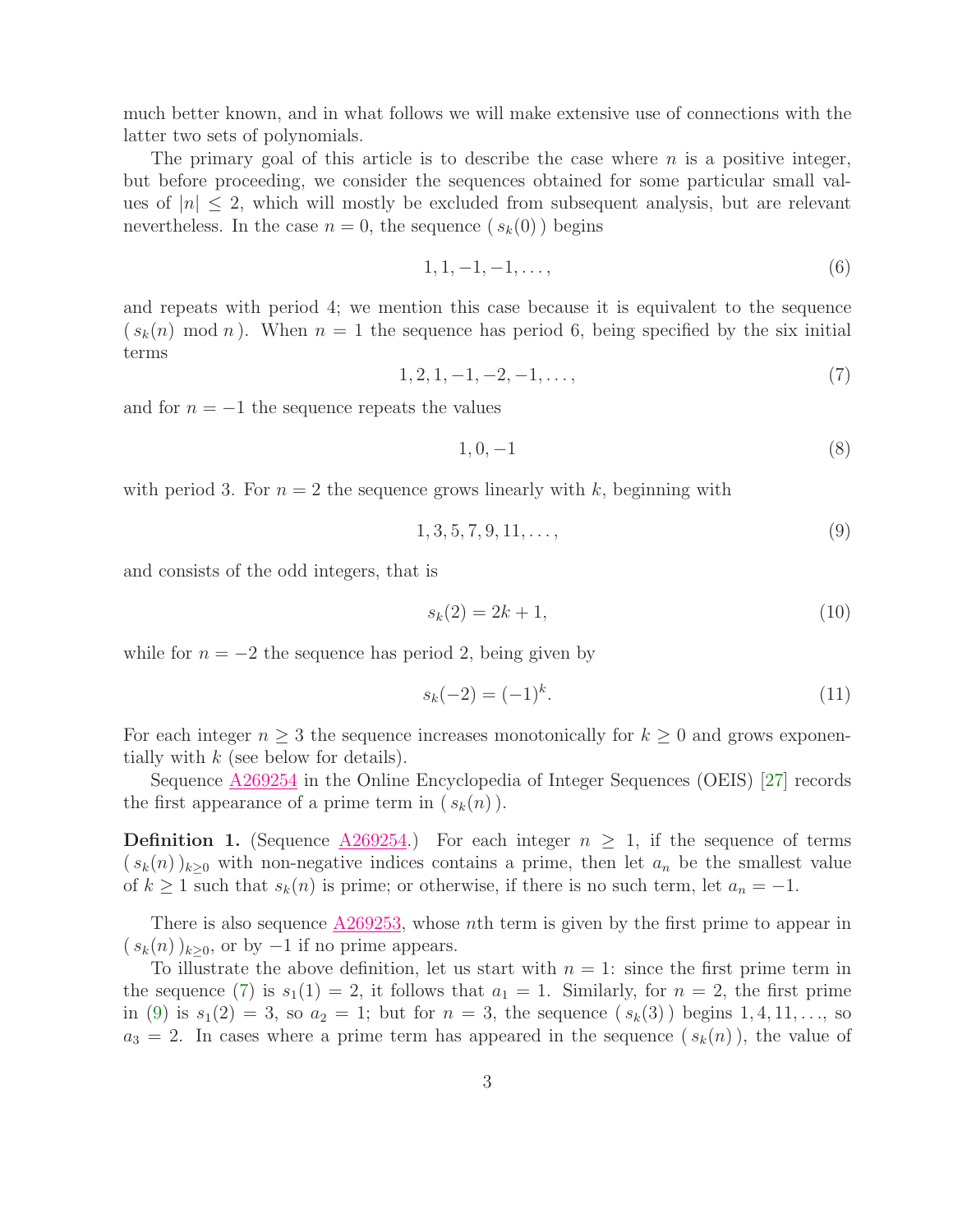$a_n$  is immediately determined. The sequence  $(a_n)_{n\geq 1}$  begins with the following terms for  $1 \leq n \leq 34$ :

<span id="page-3-3"></span>
$$
1, 1, 2, 1, 2, 1, -1, 2, 2, 1, 2, 1, 2, -1, 2, 1, 3, 1, 2, 2, 2, 1, -1, 2, 6, 2, 3, 1, 3, 1, 2, 9, 9, -1, \dots
$$
\n
$$
(12)
$$

All of the positive values above can be checked very rapidly, and it turns out that all values of  $a_n > 0$  are of the form  $(p-1)/2$ , where p is an odd prime: this is a direct consequence of Lemma [26](#page-17-0) below. What is less easy to verify is the negative values  $a_7 = a_{14} = a_{23} = a_{34} = -1$ displayed above, indicating no primes. For instance, when  $n = 7$ , the sequence  $(s_k(7))$  begins with

$$
1, 8, 55, 377, 2584, 17711, 121393, 832040, 5702887, \dots, \tag{13}
$$

<span id="page-3-4"></span>and it can be verified that none of these first few terms are prime; but to show that  $a_7 = -1$ it is necessary to prove that  $s_k(7)$  is composite for all  $k > 0$ : a proof of this fact can be found in section [3,](#page-9-0) while another proof appears in section [5](#page-20-0) in a broader setting.

In fact, in order to understand the family of sequences ( $s_k(n)$ ) with positive n, it will be natural to consider negative integer values of  $n$  as well. In that case, it is helpful to define the family of sequences  $(r_k(n))$  given by

<span id="page-3-0"></span>
$$
r_k(n) = (-1)^k s_k(-n). \tag{14}
$$

It is straightforward to show by induction that, for fixed n, the sequence  $(r_k(n))$  satisfies the same recurrence [\(1\)](#page-1-1) but with different initial conditions, namely

$$
r_{k+2} - n r_{k+1} + r_k = 0,
$$

together with

<span id="page-3-1"></span>
$$
r_0 = 1, \qquad r_1 = n - 1. \tag{15}
$$

For integer  $n$ , this generates an integer sequence that begins

<span id="page-3-2"></span>
$$
1, n-1, n^2 - n - 1, n^3 - n^2 - 2n + 1, n^4 - n^3 - 3n^2 + 2n + 1,
$$
  
\n
$$
n^5 - n^4 - 4n^3 + 3n^2 + 3n - 1, \dots
$$
\n(16)

Up to rescaling  $n$  by a factor of 2, this sequence of polynomials arises in describing the downwash distribution in linear airfoil theory, and in this context they are referred to as the airfoil polynomials of the first kind [\[5\]](#page-35-0), denoted  $t_k$ ; with the alternative notation  $V_k$  they are also referred to as the Chebyshev polynomials of the third kind [\[18\]](#page-36-0), so that

$$
r_k(n) = V_k(n/2), \qquad V_k(\cos \theta) = \frac{\cos\left((2k+1)\theta/2\right)}{\cos(\theta/2)}.
$$
\n(17)

Since  $n = 2 \cos \theta$ , the identity [\(14\)](#page-3-0) can also be obtained immediately by taking  $\theta \to \theta + \pi$  in [\(5\)](#page-1-0), and comparing with [\(17\)](#page-3-1).

<span id="page-3-5"></span>There is another OEIS sequence that is relevant here, corresponding to the first appearance of a prime in the sequence defined by  $(14)$  for each positive integer n.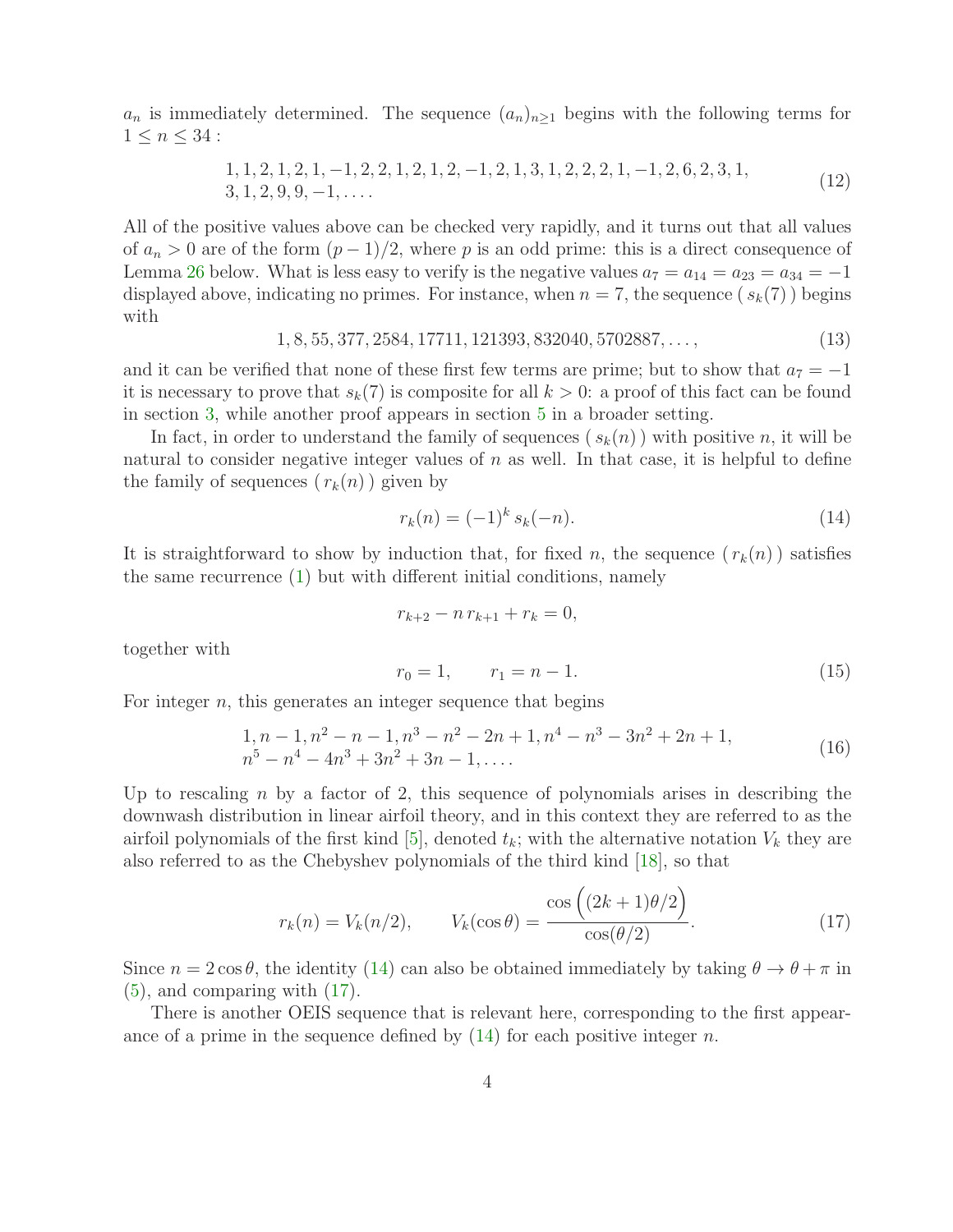**Definition 2.** (Sequence  $\triangle 269252$ .) For each integer  $n \geq 1$ , if the sequence of terms  $(r_k(n))_{k\geq 0}$  with non-negative indices contains a prime, then let  $\tilde{a}_n$  be the smallest value of  $k \geq 1$  such that  $r_k(n)$  is prime; or otherwise, if there is no such term, let  $\tilde{a}_n = -1$ .

There is also sequence  $\triangle 269251$ , whose *n*th term is given by the first prime to appear in  $(r_k(n))_{k\geq 0}$ , or by  $-1$  if no prime appears.

For comparison with  $\triangle 269254$ , note that the first few terms of  $\triangle 269252$  for  $1 \le n \le 34$ are given by

<span id="page-4-0"></span>
$$
-1, -1, 1, 1, 2, 1, 2, 1, 2, 2, 2, 1, 3, 1, 3, 2, 2, 1, 14, 1, 2, 2, 3, 1, 2, 5, 2, 36, 2, 1, 2, 1, 15, -1, ...
$$
\n(18)

The two initial  $-1$  values that appear above for  $n = 1, 2$  clearly correspond to [\(8\)](#page-2-2) and [\(11\)](#page-2-3), respectively, while the first non-trivial case to consider is the value −1 that appears for  $n = 34$ , corresponding to the sequence  $(r_k(34))$ , which begins with

$$
1, 33, 1121, 38081, 1293633, 43945441, 1492851361, 50713000833, \dots;
$$
 (19)

again it can be verified that none of these first few terms are prime, while a proof that all terms with  $k > 0$  are composite for this and certain other values of n is given in section 5.

Aside from the connection with Chebyshev polynomials, the numbers  $s_k(n)$  and  $r_k(n)$ also correspond to particular instances of Lehmer numbers with odd index, which are closely related to sequences of Lucas numbers. Prime divisors in sequences of Lucas and Lehmer numbers have been studied for some time; see e.g., [\[1,](#page-35-2) [25,](#page-36-2) [26,](#page-36-3) [29\]](#page-37-0) for some general results, or see [\[10\]](#page-35-3) for a more elementary introduction to primitive divisors. However, to the best of our knowledge, the question of when such sequences are without prime terms, or of where the first prime appears in such sequences, has not been considered in detail before, except in the case  $n = 6$ .

The case  $n = 6$  corresponds to the so-called NSW numbers, named after [\[19\]](#page-36-4) (sequence [A002315\)](https://oeis.org/A002315). An NSW number q can be characterized by there being some r such that the pair of positive integers  $(q, r)$  satisfies the Diophantine equation

$$
q^2 + 1 = 2r^2.
$$

The sequence of NSW numbers is given by  $q = s_k(6)$  for  $k \geq 0$ , with the corresponding solution to the above equation being  $(q, r) = (s_k(6), r_k(6))$ . The subsequence of prime NSW numbers is of particular interest in relation to finite simple groups of square order: the symplectic group of dimension 4 over the finite field  $\mathbb{F}_q$  has a square order if and only if q is a prime NSW number, with the order being  $(q^2(q^2-1)r)^2$ . The first prime NSW number is  $s_1(6) = 7$ , and the symplectic group of dimension 4 over  $\mathbb{F}_7$  is of order 11760<sup>2</sup>.

For an arbitrary linear recurrence relation of second order, that is

$$
x_{k+2} = a x_{k+1} + b x_k, \qquad (a, b) \in \mathbb{Z}^2,
$$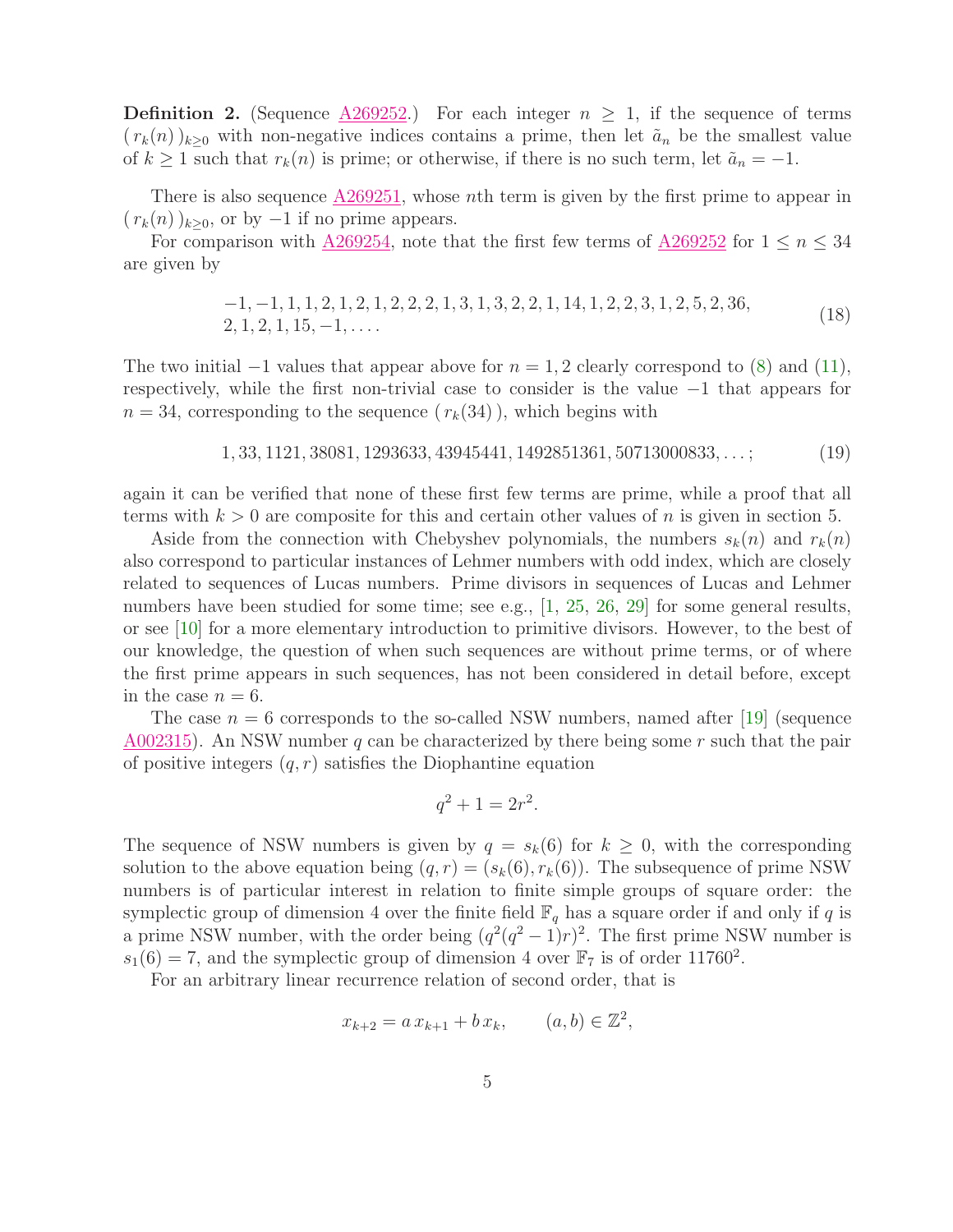the general question of whether it generates a sequence without prime terms has been considered for some time. If either the coefficients  $a, b$  or the two initial values  $x_0, x_1$  have a common factor then it is obvious that all terms  $x_k$  for  $k \geq 2$  have the same common factor, so the main case of interest is where  $gcd(a, b) = 1 = gcd(x_0, x_1)$ . In the case of the Fibonacci recurrence with  $a = b = 1$ , the groundbreaking result was due to Graham, who found a sequence whose first two terms are relatively prime and which consists only of composite integers [\[11\]](#page-35-4). This result was generalized to arbitrary second-order recurrences by Somer [\[28\]](#page-36-5) and Dubickas et al. [\[6\]](#page-35-5).

An outline of the paper is as follows. The next section serves to set up notation and provide a rapid introduction to the properties of dilated Chebyshev polynomials of the first and second kinds, which will be used extensively in the sequel, and also contains the required definitions of the corresponding sequences of Lucas and Lehmer numbers that appear subsequently. Section 3 provides a very brief review of some standard facts about linear recurrence sequences and products of such sequences, before a presentation of examples and preliminary results about values of n for which the terms  $s_k(n)$  factor into a product of two linear recurrence sequences; this serves to illustrate and motivate the results which appear in section 5. As preparation for the latter, section 4 contains a collection of various general properties of the sequences  $(s_k(n))$ . The main results of the paper, on the factorization of  $(s_k(n))$  and  $(r_k(n))$  when n is a dilated Chebyshev polynomial of the first kind evaluated at integer argument (Chebyshev values), are presented in section 5. Section 6 considers the appearance of primes in these sequences in the case that  $n$  is not one of the Chebyshev values, and gives heuristic arguments and numerical evidence to support a conjecture to the effect that the behaviour is analogous to that of the sequence of Mersenne primes. Some conclusions are made in the final section, and there are two appendices: the first is a collection of data on prime appearances, and the second is a brief catalogue of related sequences in the OEIS.

This paper arose out of a series of posts to the SeqFan mailing list, with contributions from many people, both professional and recreational mathematicians. Our aim throughout has been to make the presentation as explicit as possible, and for the sake of completeness we have stated several standard facts and definitions, as well as providing direct, elementary proofs of almost every statement (even when some of them are particular cases of more general results in the literature). We hope that in this form it will be possible for our work to be appreciated by sequence enthusiasts of every persuasion.

# 2 Dilated Chebyshev polynomials and Lehmer numbers

The families of Chebyshev polynomials arise in the theory of orthogonal polynomials, and have diverse applications in numerical analysis [\[18\]](#page-36-0). There are four such families, and while the Chebyshev polynomials of the first and second kinds are well studied in the literature, those of the third and fourth kinds are not so well known, and some of their connections to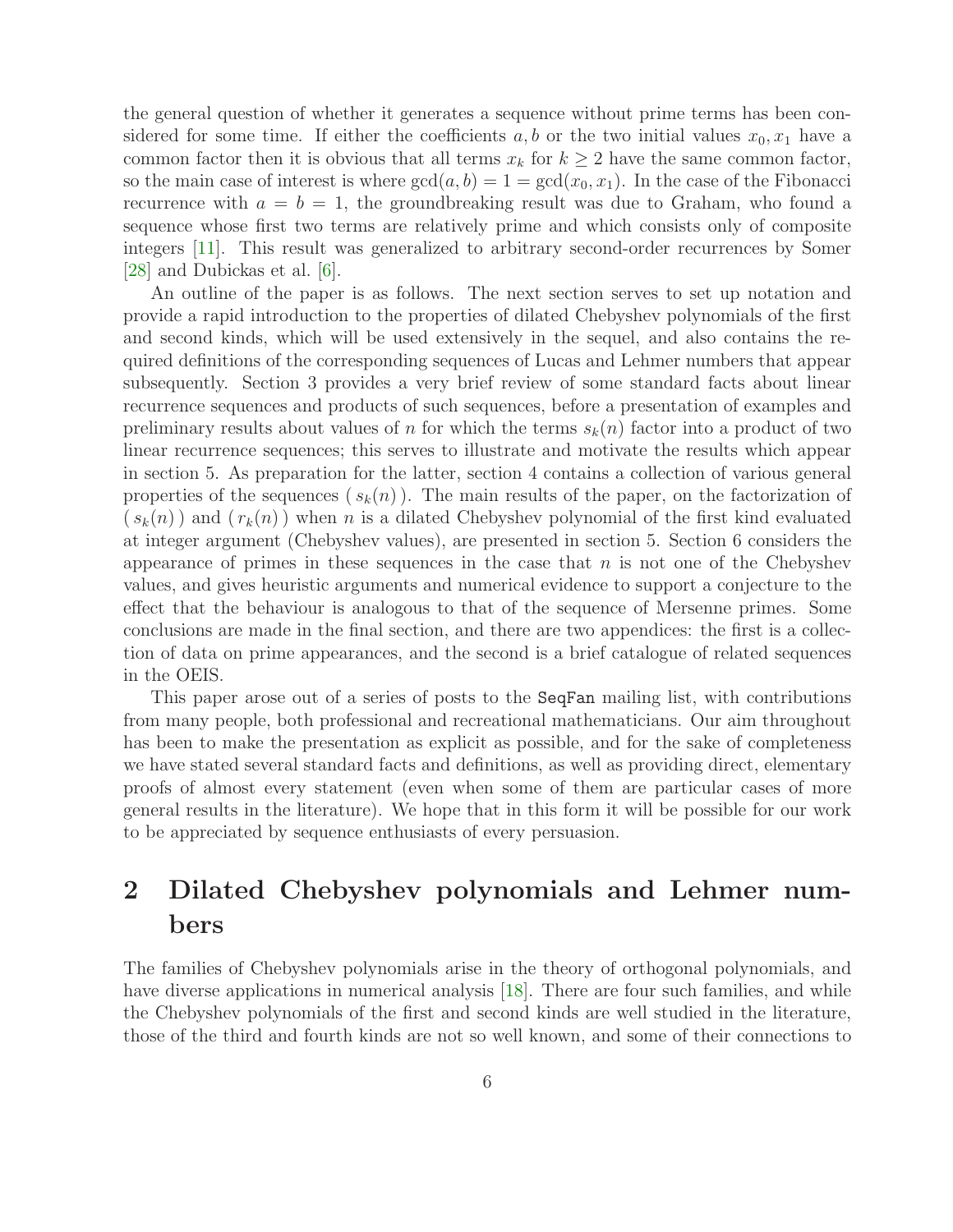arithmetical problems have only been considered quite recently [\[13\]](#page-36-6).

In order to define scaled versions of the standard Chebsyhev polynomials in terms of trigonometric functions, let

$$
n = 2\cos\theta = \lambda + \lambda^{-1},
$$

so that we may write

<span id="page-6-2"></span><span id="page-6-0"></span>
$$
\lambda = \frac{n + \sqrt{n^2 - 4}}{2} = e^{i\theta},\tag{20}
$$

where  $i = \sqrt{-1}$ . Then the formulae

$$
\mathcal{T}_{k}(2\cos\theta) = 2\cos(k\theta), \qquad \mathcal{U}_{k}(2\cos\theta) = \frac{\sin((k+1)\theta)}{\sin\theta}
$$
\n(21)

define  $\mathcal{T}_k$ ,  $\mathcal{U}_k$  as polynomials in n, for all  $k \in \mathbb{Z}$ . In [\[21,](#page-36-7) Chapter 18] these polynomials are referred to as the dilated Chebyshev polynomials of the first and second kinds, and they are denoted by  $C_k$ ,  $S_k$  respectively. In standard notation, the classical Chebyshev polynomials of the first and second kinds are written as  $T_k$  and  $U_k$ , and their precise relationship with the dilated polynomials used here is as follows:

<span id="page-6-1"></span>
$$
\mathcal{T}_k(n) = 2 T_k \left(\frac{n}{2}\right), \qquad \mathcal{U}_k(n) = U_k \left(\frac{n}{2}\right).
$$

It is straightforward to show from the definitions [\(21\)](#page-6-0) that the dilated Chebyshev poly-nomials of the first and second kinds satisfy the same recurrence [\(1\)](#page-1-1) as the sequence  $(s_k(n))$ , but with different initial values. For example, to verify that the sequence  $(\mathcal{U}_k(n))$  satisfies the recurrence, it is sufficient to note that

$$
\mathcal{U}_k(n) - n \mathcal{U}_{k-1}(n) + \mathcal{U}_{k-2}(n) = \frac{\sin((k+1)\theta) - 2\cos\theta\sin(k\theta) + \sin((k-1)\theta)}{\sin\theta},\tag{22}
$$

and then observe that the right-hand side above vanishes as a consequence of the addition formula for sine in the form

<span id="page-6-4"></span>
$$
\sin(\theta + \phi) + \sin(\theta - \phi) = 2\sin\theta\cos\phi.
$$
 (23)

For comparison with other texts, we note that the sequence of dilated first kind polynomials begins thus:

$$
(\mathcal{T}_k(n)):\qquad 2, n, n^2 - 2, n^3 - 3n, n^4 - 4n^2 + 2, n^5 - 5n^3 + 5n, \dots \qquad (24)
$$

In contrast, the sequence of dilated second kind polynomials begins as

$$
(\mathcal{U}_k(n)):\qquad 1, n, n^2 - 1, n^3 - 2n, n^4 - 3n^2 + 1, n^5 - 4n^3 + 3n, \dots \qquad (25)
$$

For future reference, we note the standard identities

<span id="page-6-3"></span>
$$
\mathcal{T}_{ab}(n) = \mathcal{T}_a(\mathcal{T}_b(n)) \tag{26}
$$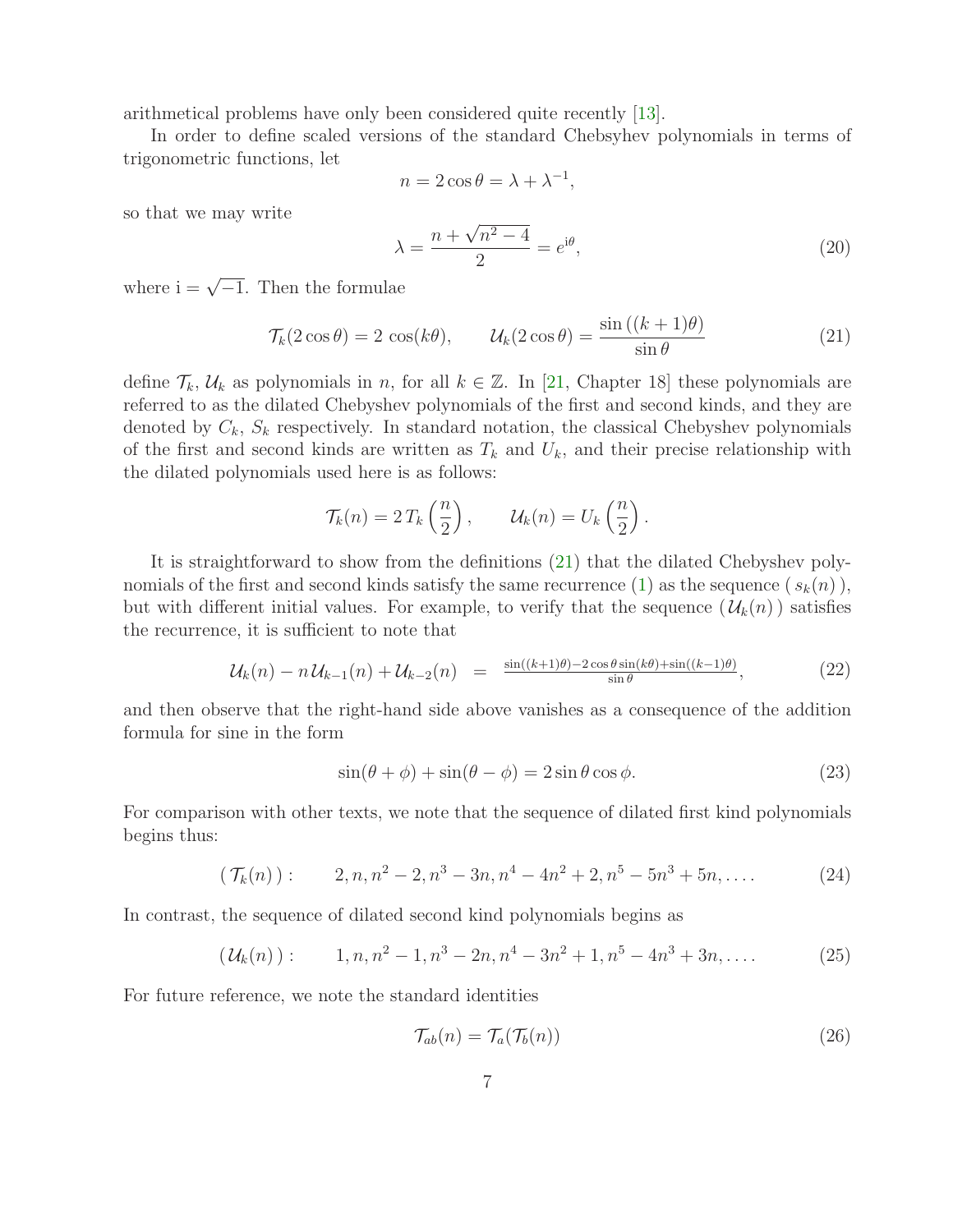<span id="page-7-3"></span>and

$$
\mathcal{U}_{ab-1}(n) = \mathcal{U}_{a-1}(\mathcal{T}_b(n))\mathcal{U}_{b-1}(n),\tag{27}
$$

which follow from the trigonometric definitions above.

In order to get a formula for the coefficients of the polynomials  $s_k(n)$ , we present an explicit expansion for the dilated Chebyshev polynomials of the second kind. Although this can be found elsewhere in the literature (cf. equations  $(5.74)$  and  $(6.129)$  in [\[12\]](#page-36-8)), for completeness we present an elementary proof.

Proposition 3. *The dilated Chebyshev polynomials of the second kind are given by*

<span id="page-7-0"></span>
$$
\mathcal{U}_k(n) = \sum_{i=0}^{\left\lfloor \frac{k}{2} \right\rfloor} (-1)^i {k-i \choose i} n^{k-2i}.
$$
 (28)

*Proof.* First note that for  $k = 0, 1$  the sum on the right-hand side of [\(28\)](#page-7-0) agrees with the initial terms  $U_0 = 1, U_1 = n$ . Then, upon substituting the sum formula into the recurrence [\(22\)](#page-6-1) and comparing powers of n, after dividing by  $(-1)^i$  we see that the coefficient of  $n^{k-2i}$ yields the identity

$$
\binom{k-i}{i} - \binom{k-i-1}{i} - \binom{k-i-1}{i-1} = 0
$$

for binomial coefficients. Thus the sequences defined by the left-hand and right-hand sides of [\(28\)](#page-7-0) satisfy the same recurrence with the same initial conditions, so they must coincide.  $\Box$ 

For use in what follows, we also define Lehmer numbers. Given a quadratic polynomial in X with roots  $\alpha, \beta$ , that is

<span id="page-7-2"></span>
$$
X^2 - \sqrt{R}X + Q = (X - \alpha)(X - \beta), \qquad Q, R \in \mathbb{Z},
$$
\n(29)

where it is assumed that  $Q, R$  are coprime and  $\alpha/\beta$  is not a root of unity, there are two associated sequences of Lehmer numbers, which (adapting the notation of [\[9\]](#page-35-6)) we denote by  $L_k^-(\sqrt{R}, Q)$  and  $L_k^+$  $\frac{1}{k}(\sqrt{R}, Q)$ , where

$$
L_k^-(\sqrt{R}, Q) = \begin{cases} \frac{\alpha^k - \beta^k}{\alpha - \beta}, & \text{if } k \text{ odd};\\ \frac{\alpha^k - \beta^k}{\alpha^2 - \beta^2}, & \text{if } k \text{ even}, \end{cases}
$$
(30)

and

<span id="page-7-1"></span>
$$
L_k^+(\sqrt{R}, Q) = \begin{cases} \frac{\alpha^k + \beta^k}{\alpha + \beta}, & \text{if } k \text{ odd};\\ \alpha^k + \beta^k, & \text{if } k \text{ even}. \end{cases}
$$
 (31)

The sequences of Lehmer numbers can be viewed as generalizations of Lucas sequences. Assuming that R is a perfect square, so  $P = \sqrt{R} \in \mathbb{Z}$ , the two types of Lucas sequences associated to the quadratic  $X^2 - PX + Q = (X - \alpha)(X - \beta)$  are given by

$$
\ell_k^-(P,Q) = \frac{\alpha^k - \beta^k}{\alpha - \beta}, \qquad \ell_k^+(P,Q) = \alpha^k + \beta^k; \tag{32}
$$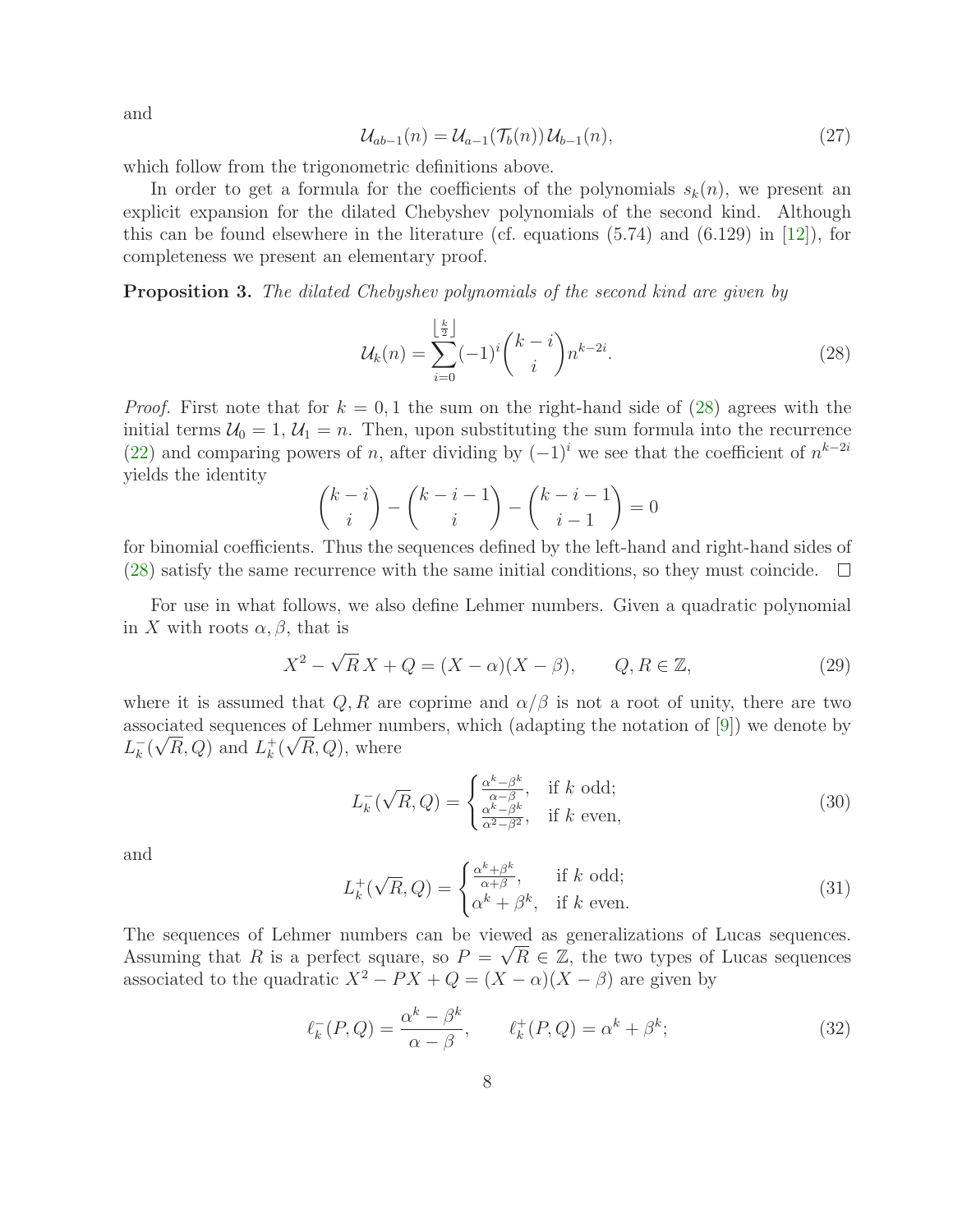the corresponding Lehmer numbers  $L_k^{\pm}(P,Q)$  are obtained from the Lucas numbers  $\ell_k^{\pm}(P,Q)$ by removing trivial factors.

From the above definitions, there is a clear link between Chebyshev polynomials and Lucas/Lehmer numbers, which can be summarized in the following

Proposition 4. *For integer values* n*, the sequences of dilated Chebyshev polynomials of the first and second kinds coincide with particular Lucas sequences, that is*

<span id="page-8-0"></span>
$$
\mathcal{T}_{k}(n) = \ell_{k}^{+}(n, 1), \qquad \mathcal{U}_{k-1}(n) = \ell_{k}^{-}(n, 1), \tag{33}
$$

*while the sequences generated by [\(1\)](#page-1-1) with initial values [\(15\)](#page-3-2) and [\(2\)](#page-1-2) consist of Lehmer numbers with odd index, namely*

$$
r_k(n) = L_{2k+1}^+ \left( \sqrt{n+2}, 1 \right), \quad s_k(n) = L_{2k+1}^- \left( \sqrt{n+2}, 1 \right)
$$
 (34)

*respectively, for all* k*.*

*Proof.* The formulae for  $\mathcal{T}_k$  and  $\mathcal{U}_k$  follow immediately from comparison of [\(21\)](#page-6-0) with [\(32\)](#page-7-1), requiring from [\(20\)](#page-6-2) that  $\alpha = \lambda = e^{i\theta} = \beta^{-1}$  in [\(29\)](#page-7-2). For the proof of the second part of the statement, note that taking  $k = 0, 1$  gives  $L_1^-(\sqrt{n+2}, 1) = 1$  and  $L_3^-(\sqrt{n+2}, 1) = n+1$ , while a short calculation shows that  $L_{2k+1}(\sqrt{n+2}, 1)$  satisfies the same recurrence [\(1\)](#page-1-1) as  $s_k(n)$ , and similarly for the other sequence given by  $r_k(n) = (-1)^k s_k(-n)$ ; so for each equation in [\(34\)](#page-8-0), the sequences given by their left/right-hand sides coincide.

*Remark* 5. There are also expressions for  $r_k(n)$  and  $s_k(n)$  in terms of dilated Chebyshev polynomials of the first/second kinds, respectively, with argument  $\sqrt{n+2}$ : see [\(74\)](#page-21-0) and [\(53\)](#page-13-0) below.

By writing the roots of the polynomial  $X^2 - \sqrt{n+2} X + 1$  as

<span id="page-8-1"></span>
$$
\alpha^{\pm 1} = \frac{\sqrt{n+2} \pm \sqrt{n-2}}{2},\tag{35}
$$

we have an alternative way to identify the terms in sequence [A269254.](https://oeis.org/A269254)

**Corollary 6.** *(Alternative characterization of sequence [A269254.](https://oeis.org/A269254)) For each*  $n \geq 3$ *, if*  $\alpha$  *is defined by [\(35\)](#page-8-1), then* a<sup>n</sup> *is that positive integer* k *yielding the smallest prime of the form*

<span id="page-8-2"></span>
$$
\frac{\alpha^{2k+1} - \alpha^{-(2k+1)}}{\alpha - \alpha^{-1}},
$$
\n(36)

*or*  $a_n = -1$  *if no such k exists.* 

The sequence [A269252](https://oeis.org/A269252) can be identified in terms of the characteristic roots of [\(35\)](#page-8-1) in a similar way.

**Corollary 7.** *(Alternative characterization of sequence*  $A269252$ *)* For each  $n \geq 3$ , if  $\alpha$  is *defined by* [\(35\)](#page-8-1), then  $\tilde{a}_n$  *is that positive integer* k *yielding the smallest prime of the form* 

<span id="page-8-3"></span>
$$
\frac{\alpha^{2k+1} + \alpha^{-(2k+1)}}{\alpha + \alpha^{-1}},
$$
\n(37)

*or*  $\tilde{a}_n = -1$  *if no such* k *exists.*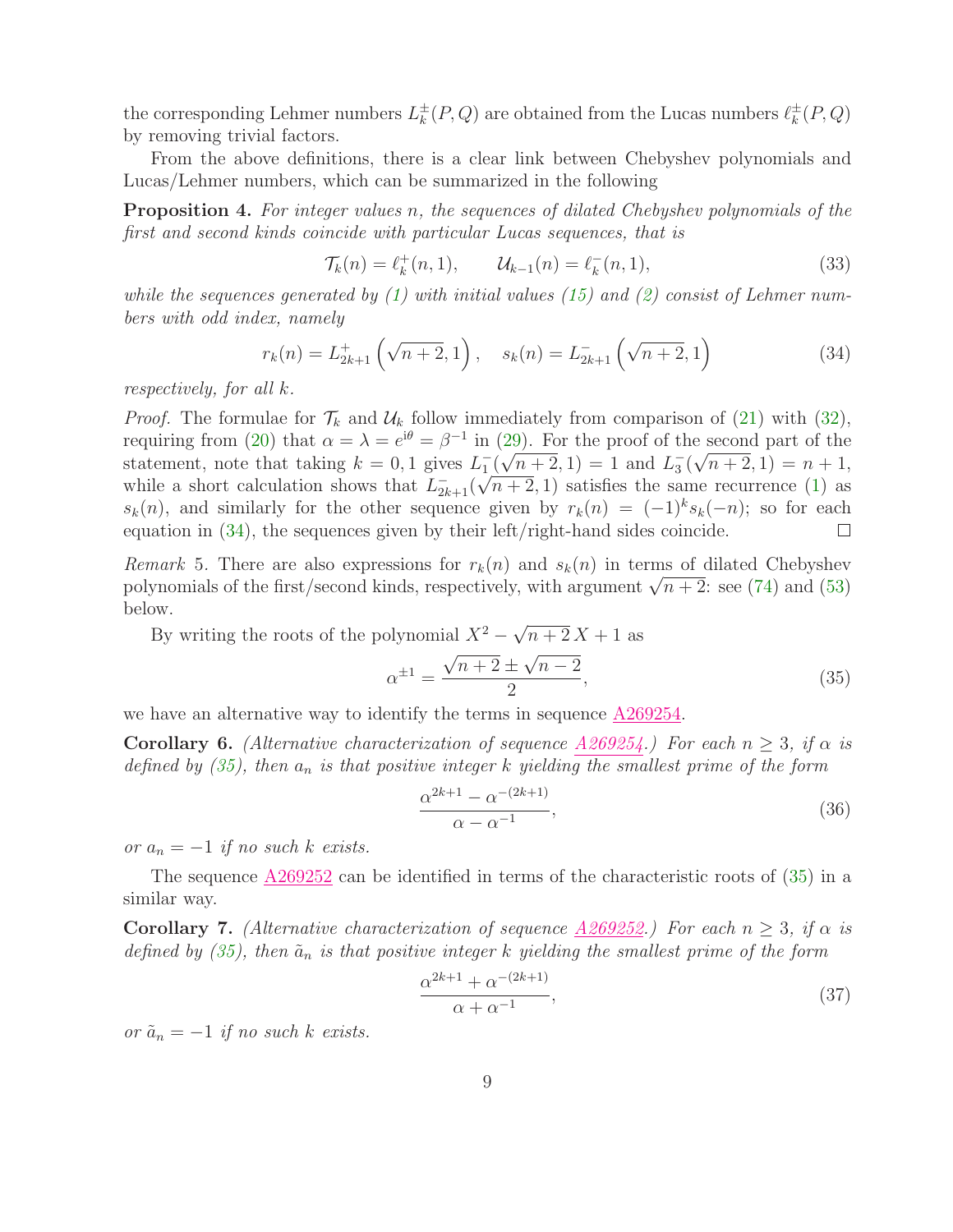### <span id="page-9-0"></span>3 Some surprising factorizations

In this section we briefly recall some basic facts about sequences generated by linear recurrences, before looking at some special properties of the family of sequences  $(s_k(n))$ . We assume that all recurrences are defined over the field  $\mathbb C$  of complex numbers. (In the next section we will also consider recurrences in finite fields or residue rings.) For a broad review of linear recurrences in a more general setting, the reader is referred to [\[9\]](#page-35-6).

For what follows, it is convenient to make use of the forward shift, denoted S, which is a linear operator that acts on any sequence  $(f_k)$  with index k according to

$$
S f_k = f_{k+1}.
$$

With this notation, the fact that a sequence  $(x_k)$  satisfies a linear recurrence relation of order N with constant coefficients can be expressed in the form

<span id="page-9-1"></span>
$$
F(S) x_k = 0,\t\t(38)
$$

where  $F$  (of degree N) is the characteristic polynomial of the recurrence.

**Definition 8.** A *decimation* of a sequence  $(x_k)_{k \in \mathbb{Z}}$  is any subsequence of the form  $(x_{i+dk})_{k \in \mathbb{Z}}$ , for some fixed integers i, d, with  $d \geq 2$ . A particular name for the case  $d = 2$  is a *bisection*,  $d = 3$  is a *trisection*, and in general this is a decimation of order d.

*Remark* 9*.* The case of decimations of linear recurrences defined over finite fields is considered in  $|7|$ .

Since, at least in the case that all the roots  $\lambda_1, \lambda_2, \ldots, \lambda_N$  of F are distinct, the general solution of [\(38\)](#page-9-1) can be written as a linear combination of kth powers of the  $\lambda_j$ , it is apparent that the terms of a decimation of order d are given by  $x_{i+dk} = \sum_{j=1}^{N} A_j \lambda_j^{dk}$ , for some coefficients  $A_j$ . Hence the decimation satisfies the linear recurrence

<span id="page-9-3"></span>
$$
\prod_{j=1}^{N} (S - \lambda_j^d) x_{i+dk} = 0.
$$
\n(39)

(The recurrence for the decimation has the same form in the case of repeated roots.) Decimations of the sequence  $(s_k(n))$  will be considered in Proposition [23](#page-15-0) in the next section.

Given two sequences  $(x_k)$ ,  $(y_k)$  that satisfy linear recurrences of order N, M respectively, the product sequence

$$
(z_k) = (x_k y_k)
$$

<span id="page-9-2"></span>also satisfies a linear recurrence. The following result is well known.

**Theorem 10.** The product  $(z_k) = (x_k y_k)$  of two sequences that satisfy linear recurrences of *order* N, M *satisfies a linear recurrence of order at most* NM*.*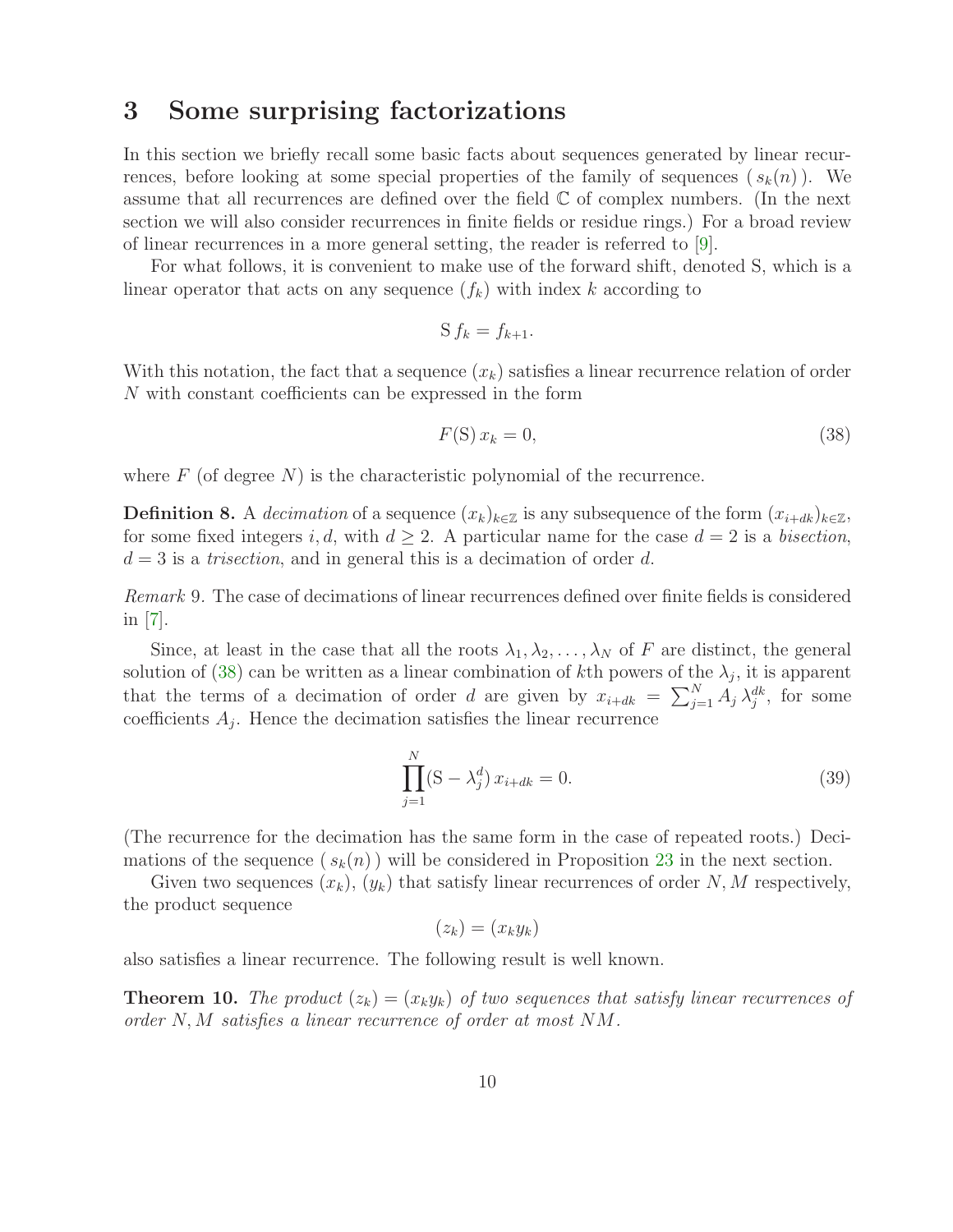<span id="page-10-2"></span>To prove the theorem in the generic situation where the recurrences for  $(x_k)$ ,  $(y_k)$  both have distinct characteristic roots, given by  $\lambda_i$ ,  $1 \leq i \leq N$  and  $\mu_j$ ,  $1 \leq j \leq M$  respectively, observe that each product  $\nu_{i,j} = \lambda_i \mu_j$  is a characteristic root for the linear recurrence satisfied by  $(z_k)$ , that is

$$
\prod_{i,j} (S - \nu_{i,j}) z_k = 0,
$$
\n(40)

where the sum is over a maximum set of i, j that give distinct  $\nu_{i,j}$ ; so if the  $\nu_{i,j}$  are all different from each other then the order of the recurrence is exactly MN, but the order could be smaller if some of the  $\nu_{i,j}$  coincide. For the general situation with repeated roots, see [\[33\]](#page-37-1).

We now consider an observation concerning the sequences  $(s_k(n))$  for the special values  $n = j^2 - 2$  where  $j \in \mathbb{Z}$ , which includes the cases  $n = 7, 14, 23, 34$  that have  $a_n = -1$  in [\(12\)](#page-3-3). The fact is that for all these values, there is a factorization of the form

<span id="page-10-1"></span><span id="page-10-0"></span>
$$
s_k(j^2 - 2) = r_k(j)s_k(j),
$$
\n(41)

where both factors on the right-hand side above satisfy a linear recurrence of second order. This is surprising, because in the light of Theorem [10](#page-9-2) one would naively expect such a product to satisfy a recurrence of order 4.

<span id="page-10-4"></span>**Theorem 11.** For the values  $n = j^2 - 2$ , the terms of the sequence  $(s_k(n))$  admit the *factorization* [\(41\)](#page-10-0), where  $r_k(j)$  *satisfies the same recurrence as*  $s_k(j)$ *, that is* 

$$
r_{k+2}(j) - j r_{k+1}(j) + r_k(j) = 0,
$$
\n(42)

*with the initial values*

<span id="page-10-3"></span>
$$
r_0(j) = 1, \qquad r_1(j) = j - 1. \tag{43}
$$

*Thus for all*  $j \in \mathbb{Z}$  *the formula* [\(41\)](#page-10-0) *expresses*  $s_k(j^2 - 2)$  *as a product of two integers.* 

*Proof.* In the case  $n = j^2 - 2$ , the formula [\(35\)](#page-8-1) fixes the characteristic roots of the recurrence [\(1\)](#page-1-1) as  $\lambda = \alpha^2$ ,  $\lambda^{-1} = \alpha^{-2}$ , where  $\alpha = (j + \sqrt{j^2 - 4})/2$ ; so  $\alpha + \alpha^{-1} = j$ , and the square root of  $\alpha$  can be fixed so that  $\alpha^{1/2} + \alpha^{-1/2} = \sqrt{j+2}$ . Then, by applying the difference of two squares to the numerator and denominator of [\(36\)](#page-8-2), it follows that

$$
s_k(j^2 - 2) = \left(\frac{\alpha^{(2k+1)/2} + \alpha^{-(2k+1)/2}}{\alpha^{1/2} + \alpha^{-1/2}}\right) \left(\frac{\alpha^{(2k+1)/2} - \alpha^{-(2k+1)/2}}{\alpha^{1/2} - \alpha^{-1/2}}\right)
$$
(44)

which is the factorization [\(41\)](#page-10-0) with  $r_k(j)$  and  $s_k(j)$  given by making the replacement  $n \to j$ in [\(34\)](#page-8-0). (For an alternative expression for these factors, see [\(55\)](#page-14-0) in Remark [16](#page-13-1) below.) Each of the factors above is a linear combination of kth powers of the characteristic roots  $\alpha, \alpha^{-1}$ , and  $r_k(j) = (-1)^k s_k(-j)$  as in [\(14\)](#page-3-0), so they each satisfy the same recurrence [\(42\)](#page-10-1) with an appropriate set of initial values.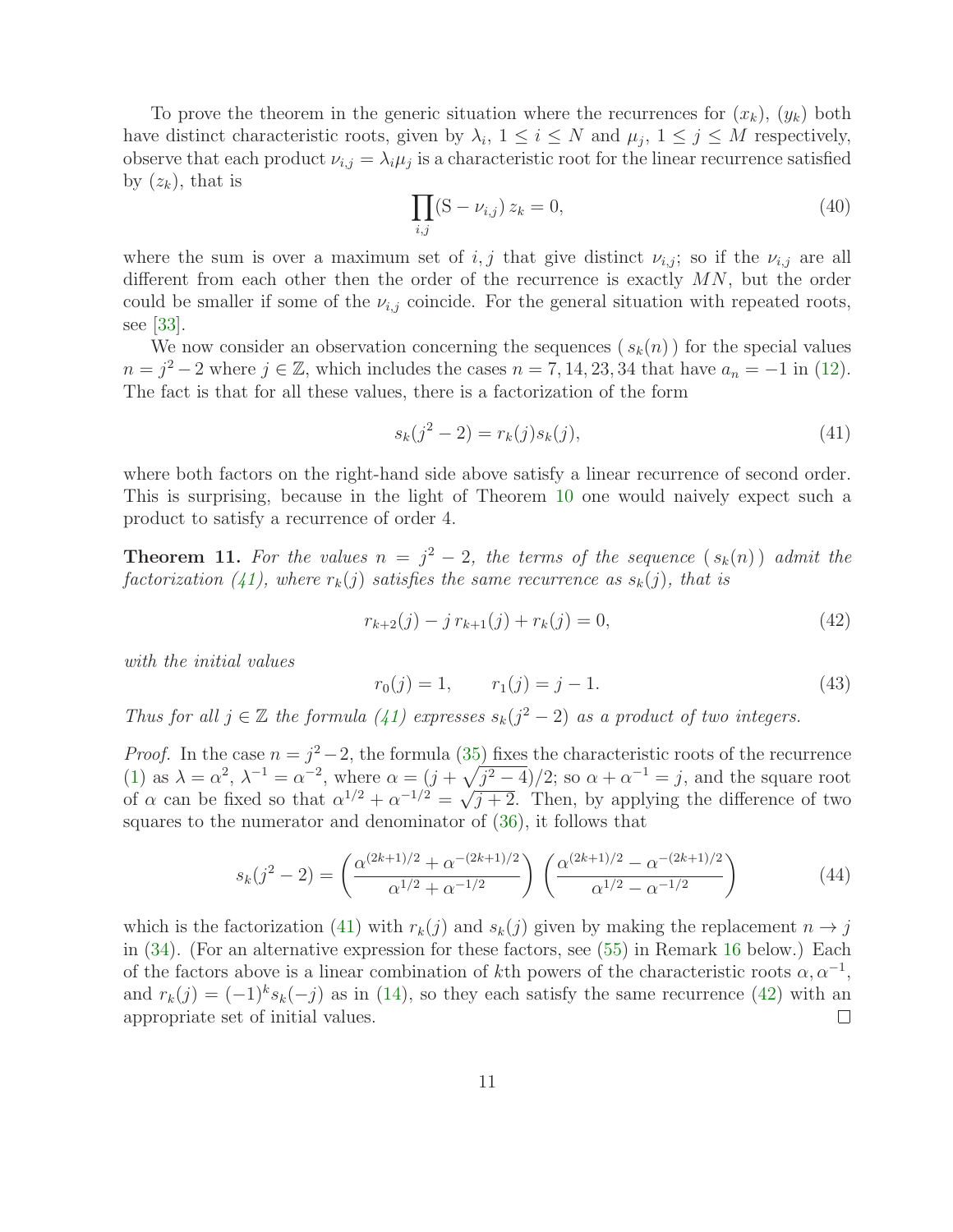*Remark* 12*.* Generically, the product of any two solutions of the recurrence [\(42\)](#page-10-1) would have three characteristic roots, namely  $\alpha^2, \alpha^{-2}, 1$ , giving a recurrence of order 3 in [\(40\)](#page-10-2), but the potential root 1 cancels from the product [\(44\)](#page-10-3), giving the second-order recurrence [\(1\)](#page-1-1) with  $n = j^2 - 2$ . An inductive proof of the preceding result was given by Klee in a post to the Seqfan mailing list: see  $[16]$  for details. However, the factorization  $(44)$  in the form  $L_{2k+1}^{-}(j,1) = L_{2k+1}^{+}(\sqrt{j+2},1) L_{2k+1}^{-}(\sqrt{j+2},1)$  appears to be well known in the literature on Lehmer numbers; see e.g., [\[4\]](#page-35-8) and references.[2](#page-11-0)

**Example 13.** In the case  $n = 7$ , there is the factorization

$$
s_k(7) = r_k(3) s_k(3),
$$

where the first terms of the factor sequences are

$$
(r_k(3)) : 1, 2, 5, 13, 34, 89, 233, 610, 1597, \ldots,
$$
  
 $(s_k(3)) : 1, 4, 11, 29, 76, 199, 521, 1364, 3571, \ldots,$ 

which multiply together to give the terms in [\(13\)](#page-3-4). Since both  $(r_k(3))$  and  $(s_k(3))$  are strictly increasing sequences, it follows that  $s_k(7)$  is composite for all  $k \geq 1$ , and hence  $a_7 = -1$ , as asserted previously.

As a consequence of the factorization  $(41)$ , one can show similarly that for all integers  $j \geq 3$ , the terms  $s_k(j^2-2)$  are composite for  $k \geq 1$ , and thus  $a_{j^2-2} = -1$  for all  $j \geq 3$  (for full details, see the proof of Theorem [38](#page-22-0) below). In particular, Theorem [11](#page-10-4) accounts for all the values  $n = 7, 14, 23, 34$  with  $a_n = -1$  that are shown in the list [\(12\)](#page-3-3).

The question is now whether there are other cases with  $a_n = -1$ , for which  $n \neq j^2 - 2$ for some j. It turns out that the answer to this question is affirmative, and the first case with  $a_n = -1$  that does not fit into the above pattern is  $n = 110$  [\[15\]](#page-36-10).

**Example 14.** The sequence  $(s_k(110))_{k\geq0}$ , beginning with

<span id="page-11-1"></span>
$$
1, 111, 12209, 1342879, 147704481, 16246150031, 1786928798929, 196545921732159, ...,
$$
\n
$$
(45)
$$

appears as number [A298677](https://oeis.org/A298677) in the OEIS. To see that none of the terms are prime, first of all note that the sequence ( $s_k(110) \mod 111$ ) is periodic with period 3: it is equivalent to the sequence [\(8\)](#page-2-2); this observation is a special case of Lemma [27](#page-17-1) below. Thus it is helpful to consider the three trisections  $(s_{3k+i}(110))$  for  $i = 0, 1, 2$ , each of which satisfy the secondorder recurrence

$$
s_{3(k+2)+i}(110) - 1330670 \, s_{3(k+1)+i}(110) + s_{3k+i}(110) = 0,\tag{46}
$$

<span id="page-11-0"></span> $^{2}$ In particular, see [http://primes.utm.edu/top20/page.php?id=47](http://primes.utm.edu/top20/page.php?id=47 ) for a sketch of a proof of Theorem [11.](#page-10-4)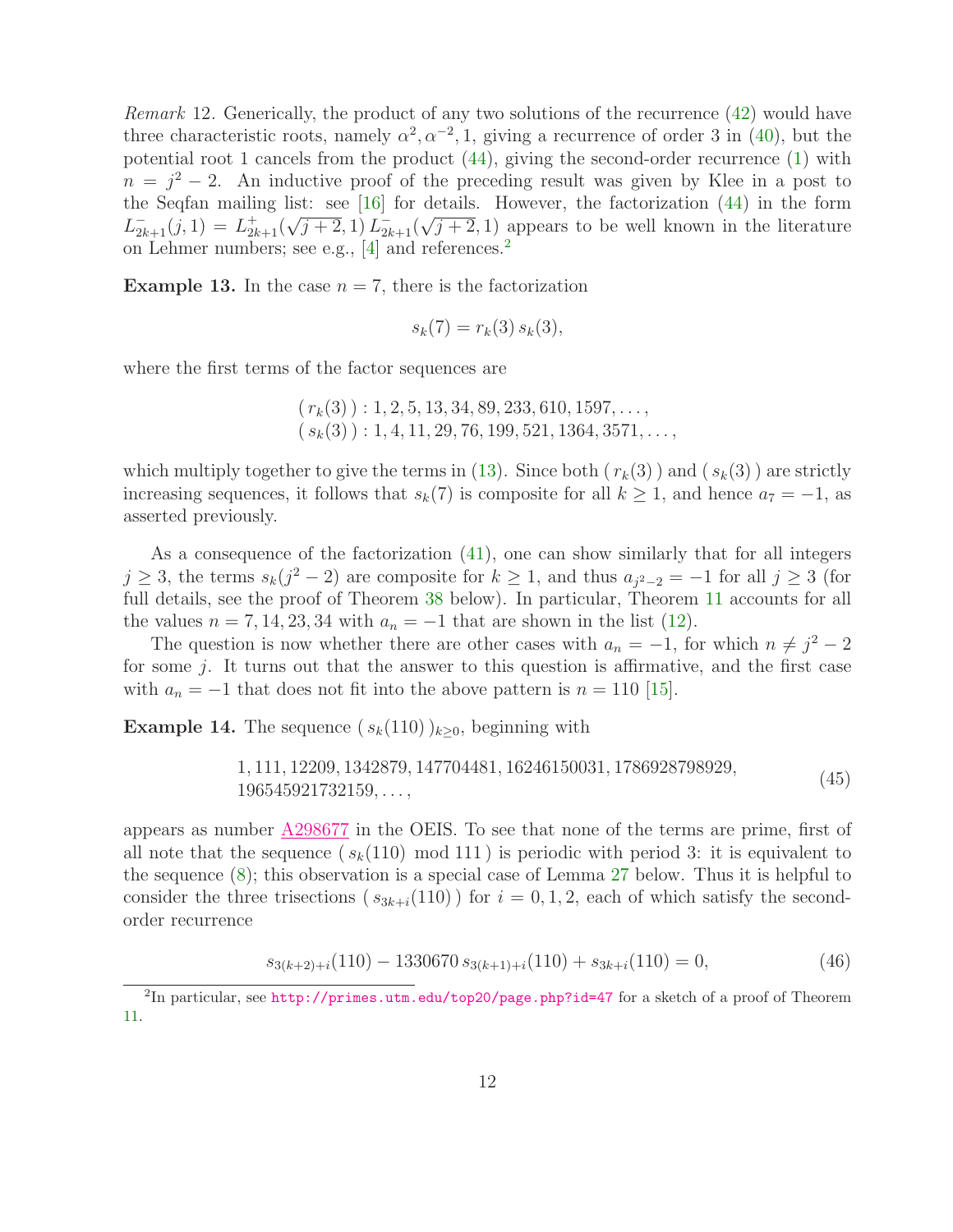as follows by applying the formula [\(39\)](#page-9-3). The easiest case is  $i = 1$ , since  $s_{3k+1} \equiv 0 \pmod{111}$ for all k; so in this subsequence, the first term  $111 = 3 \times 37$  is composite, and subsequent terms  $147704481 = 111 \times 1330671$ ,  $196545921732159 = 111 \times 1770683979569$ , etc. are all multiples of 111. The trisection  $(s_{3k}(110))$  is the subsequence beginning with  $s_0(110) = 1$ , and then  $s_3(110) = 1342879 = 9661 \times 139$ ,  $s_6(110) = 1786928798929 = 116876761 \times 15289$ , and by induction it can be shown that each of these terms is divisible by the corresponding one for the sequence  $(s_{3k}(5)) = 1,139,15289,...$ , so that

<span id="page-12-2"></span><span id="page-12-1"></span><span id="page-12-0"></span>
$$
s_{3k}(110) = R_{3k}(5) s_{3k}(5), \tag{47}
$$

where the integer sequence of prefactors satisfies the third order recurrence

$$
R_{3(k+3)}(5) - 12099\left(R_{3(k+2)}(5) - R_{3(k+1)}(5)\right) - R_{3k}(5) = 0.
$$
\n(48)

Similarly, for the remaining trisection, namely  $(s_{3k+2}(110))$ , one has

$$
s_{3k+2}(110) = R_{3k+2}(5) s_{3k+2}(5),
$$
\n(49)

where the prefactor sequence  $(R_{3k+2}(5))$  consists of integers and satisfies the same recurrence [\(48\)](#page-12-0). In fact, it is not necessary to consider this trisection separately, since its properties follow immediately from extending  $(s_{3k}(110))$  to  $k < 0$  and using the symmetry [\(4\)](#page-1-3). These observations show that all the terms in  $(45)$  are composite for  $k > 0$ , confirming that  $a_{110} = -1$  as claimed. Moreover, for all k there is a factorization

<span id="page-12-3"></span>
$$
s_k(110) = R_k(5) s_k(5), \tag{50}
$$

where

$$
R_{k+3}(5) - 24\left(R_{k+2}(5) - R_{k+1}(5)\right) - R_k(5) = 0,\t(51)
$$

but the prefactors making up the full sequence  $(R_k(5))_{k>0}$ , that is

$$
1, \frac{37}{2}, 421, 9661, \frac{443557}{2}, 5091241, 116876761, \frac{5366148517}{2}, \ldots,
$$

are only integers in the cases [\(47\)](#page-12-1) and [\(49\)](#page-12-2), and not when  $k \equiv 1 \pmod{3}$ .

The values of n with  $a_n = -1$  mentioned so far all have one thing in common: they correspond to values of dilated Chebyshev polynomials of the first kind. Indeed, the four -1 terms displayed in [\(12\)](#page-3-3) appear at the index values

$$
7 = \mathcal{T}_2(3), \quad 14 = \mathcal{T}_2(4), \quad 23 = \mathcal{T}_2(5), \quad 34 = \mathcal{T}_2(6),
$$

and Theorem [\(11\)](#page-10-4) implies that  $s_k(n)$  is composite for all  $k \ge 1$  when  $n = \mathcal{T}_2(j)$ ,  $j \ge 3$ , while

$$
110 = \mathcal{T}_3(5).
$$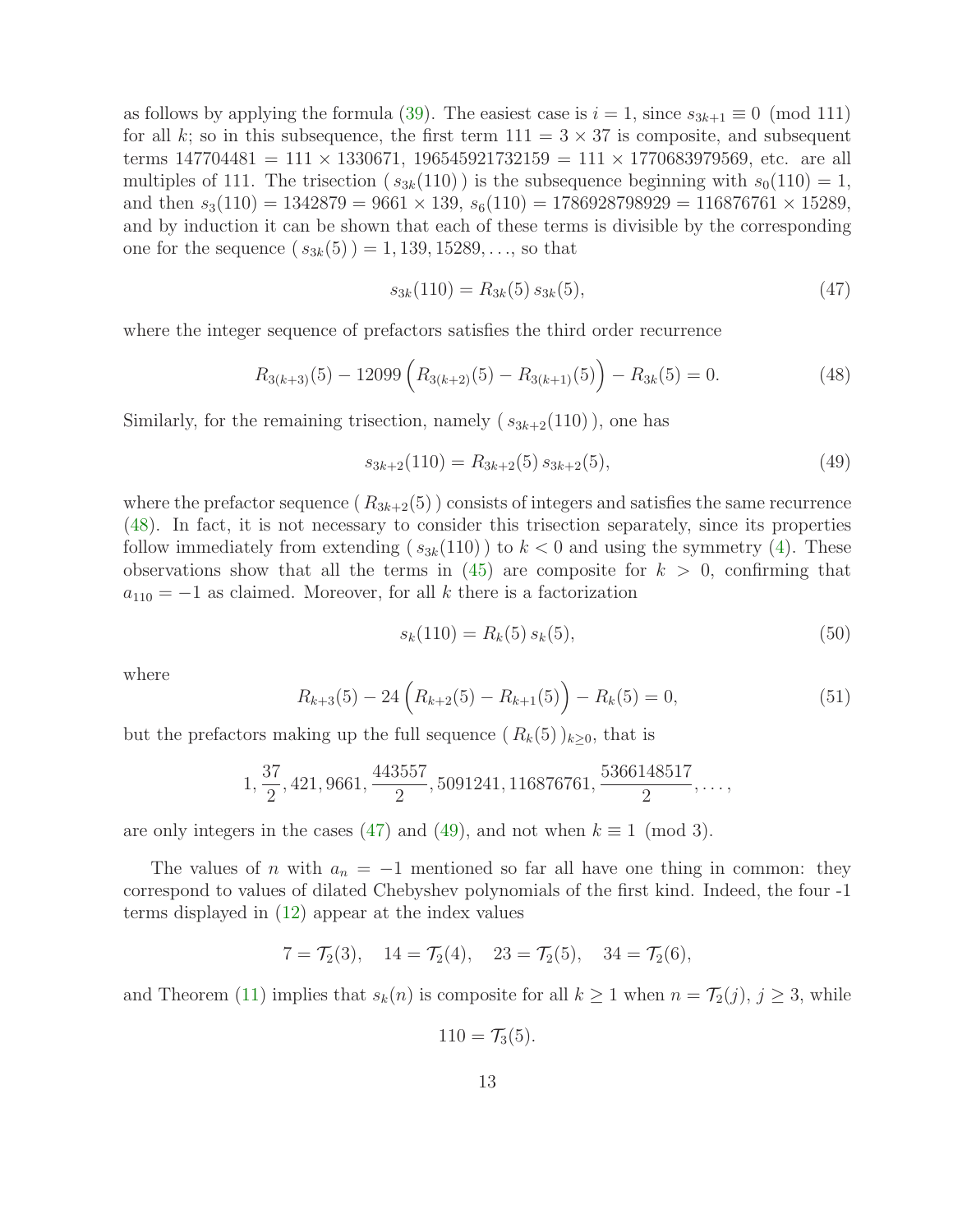It turns out that for any Chebyshev value  $n = \mathcal{T}_p(j)$  with  $p > 1$ , there is a factorization analogous to  $(41)$  or  $(50)$ : see Theorem [37](#page-20-1) below. Due to the identity  $(26)$ , it is sufficient to consider the case of prime p only.

The curious reader might wonder why the values  $n = 18 = \mathcal{T}_3(3)$  and  $n = 52 = \mathcal{T}_3(4)$  are missing from the discussion. The reason is that, although there is a factorization analogous to [\(50\)](#page-12-3) for these values of n, there are the prime terms  $s_1(18) = 19$  and  $s_1(52) = 53$ , which imply that  $a_{18} = 1 = a_{52}$ ; but it turns out that there are no other primes in the sequences  $(s_k(n))_{k\geq 0}$  for  $n=18$  or 52. See Theorem [38](#page-22-0) for a more general statement which includes all these Chebyshev values.

### 4 General properties of the defining sequences

By writing the general solution of [\(1\)](#page-1-1) in terms of the roots of its characteristic quadratic, and using various expressions for the dilated Chebyshev polynomials, as in section 2, we immediately obtain a number of equivalent explicit formulae for the sequence  $(s_k(n))$ .

Proposition 15. *The terms of the sequence generated by [\(1\)](#page-1-1) with the initial values [\(2\)](#page-1-2) are given explicitly by*

<span id="page-13-2"></span><span id="page-13-0"></span>
$$
s_k(n) = \frac{\lambda^{k+1} - \lambda^{-k}}{\lambda - 1} = \mathcal{U}_{k-1}(n) + \mathcal{U}_k(n),
$$
\n(52)

*where*  $\lambda$  *is given in terms of n according to* [\(20\)](#page-6-2)*,* and by

$$
s_k(n) = \mathcal{U}_{2k}(\sqrt{n+2}) = \frac{\sin\left((2k+1)\theta/2\right)}{\sin(\theta/2)},
$$
\n(53)

*and they have the generating function*

<span id="page-13-4"></span>
$$
G(X, n) := \sum_{j=0}^{\infty} s_j(n) X^j = \frac{1+X}{1-nX+X^2}.
$$
 (54)

*Proof.* The first formula in [\(52\)](#page-13-2) is equivalent to [\(36\)](#page-8-2), with  $\lambda = \alpha^2$ , and the other one follows by rewriting the Chebyshev polynomials as linear combinations of  $\lambda^k$  and  $\lambda^{-k}$ , which generically provide two independent solutions of  $(1)$ .<sup>[3](#page-13-3)</sup> For the latter set of identities, let  $m = \sqrt{n+2}$ , and note that  $\mathcal{T}_2(m) = n$ , so  $\theta$  can always be chosen such that  $m = 2\cos(\theta/2)$ . The expression on the far right-hand side of [\(53\)](#page-13-0) is obtained by by applying [\(23\)](#page-6-4) to the last equality in [\(52\)](#page-13-2), or by setting  $\alpha = e^{i\theta/2}$  in [\(36\)](#page-8-2), and this expression equals  $U_{2k}(2\cos(\theta/2)) = U_{2k}(m)$ . The generating function [\(54\)](#page-13-4) follows from using the first formula in (52) and summing a pair of geometric series. in [\(52\)](#page-13-2) and summing a pair of geometric series.

<span id="page-13-3"></span><span id="page-13-1"></span><sup>&</sup>lt;sup>3</sup>The first equality is invalid when  $n = \pm 2$ , due to repeated roots  $\lambda = \lambda^{-1} = \pm 1$ , cf. [\(10\)](#page-2-4) and [\(11\)](#page-2-3).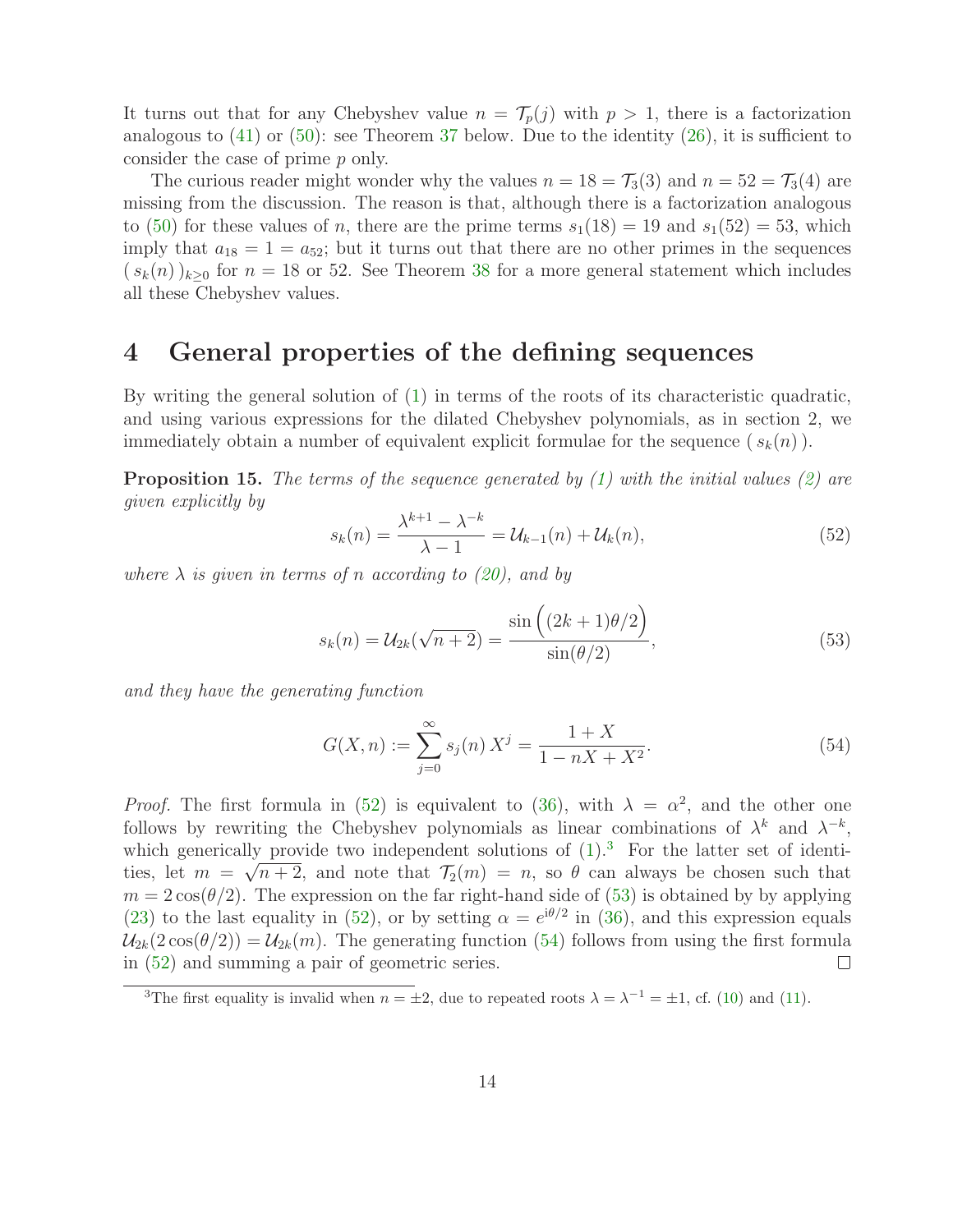<span id="page-14-0"></span>*Remark* 16. The last formula in [\(52\)](#page-13-2) together with [\(14\)](#page-3-0) shows that the terms on the right-hand side of the factorization [\(41\)](#page-10-0) in the case  $n = \mathcal{T}_2(j) = j^2 - 2$  can also be written as

$$
r_k(j) = \mathcal{U}_k(j) - \mathcal{U}_{k-1}(j), \qquad s_k(j) = \mathcal{U}_k(j) + \mathcal{U}_{k-1}(j). \tag{55}
$$

If  $5/2 < n \in \mathbb{R}$  then  $\lambda > 2$ , so  $\lambda^{-k}/(\lambda - 1) < 1$  for all  $k \ge 0$ , and so we have

**Corollary 17.** For all real  $n > 5/2$ , the terms  $s_k(n)$  for  $k \geq 0$  are given by

$$
s_k(n) = \left\lfloor \frac{\lambda^{k+1}}{\lambda - 1} \right\rfloor.
$$

The recurrence [\(1\)](#page-1-1) can also be rewritten in matrix form, as

<span id="page-14-2"></span>
$$
\mathbf{v}_j = \mathbf{A} \, \mathbf{v}_{j-1},\tag{56}
$$

where

$$
\mathbf{A} = \left( \begin{array}{cc} 0 & 1 \\ -1 & n \end{array} \right), \qquad \mathbf{v}_j = \left( \begin{array}{c} s_j(n) \\ s_{j+1}(n) \end{array} \right),
$$

hence for all j the terms of the sequence are given in terms of the powers of  $\bf{A}$  by

<span id="page-14-1"></span> $\mathbf{v}_i = \mathbf{A}^j \mathbf{v}_0.$ 

By a standard method of repeated squaring, this allows rapid calculation of the terms of the sequence.

Proposition 18. *The* j*th power of the matrix* A *is given explicitly by*

<span id="page-14-3"></span>
$$
\mathbf{A}^{j} = \begin{pmatrix} -\mathcal{U}_{j-2}(n) & \mathcal{U}_{j-1}(n) \\ -\mathcal{U}_{j-1}(n) & \mathcal{U}_{j}(n) \end{pmatrix},
$$
\n(57)

*and this can be calculated in* O(log j) *steps.*

*Proof.* The formula [\(57\)](#page-14-1) follows by induction, noting that the columns of the matrix on the right-hand side satisfy the same recurrence  $(56)$  as the vector  $\mathbf{v}_j$ , and it is trivially true for j = 0. To calculate the powers of **A** quickly, compute the binary expansion  $j = \sum_{i=0}^{d-1} b_i 2^i$ , where  $b_{d-1} = 1$  and  $d = \log_2 j + 1$  is the number of bits, then use repeated squaring to obtain the sequence  $\tilde{\mathbf{A}}_i = \mathbf{A}^{2^i}$  for  $i = 0, 1, ..., d - 1$ , and finally evaluate  $\mathbf{A}^j = \prod_{i=0}^{d-1} \tilde{\mathbf{A}}_i^{b_i}$ .

There are other useful representations for the terms  $s_k(n)$ , two of which we record in the following

**Proposition 19.** For  $k \geq 0$ , the terms of the sequence  $(s_k(n))$  admit the expansion

$$
s_k(n) = \sum_{i=0}^{\left\lfloor \frac{k}{2} \right\rfloor} (-1)^i {k-i \choose i} n^{k-2i} + \sum_{i=0}^{\left\lfloor \frac{k-1}{2} \right\rfloor} (-1)^i {k-i-1 \choose i} n^{k-2i-1}
$$
(58)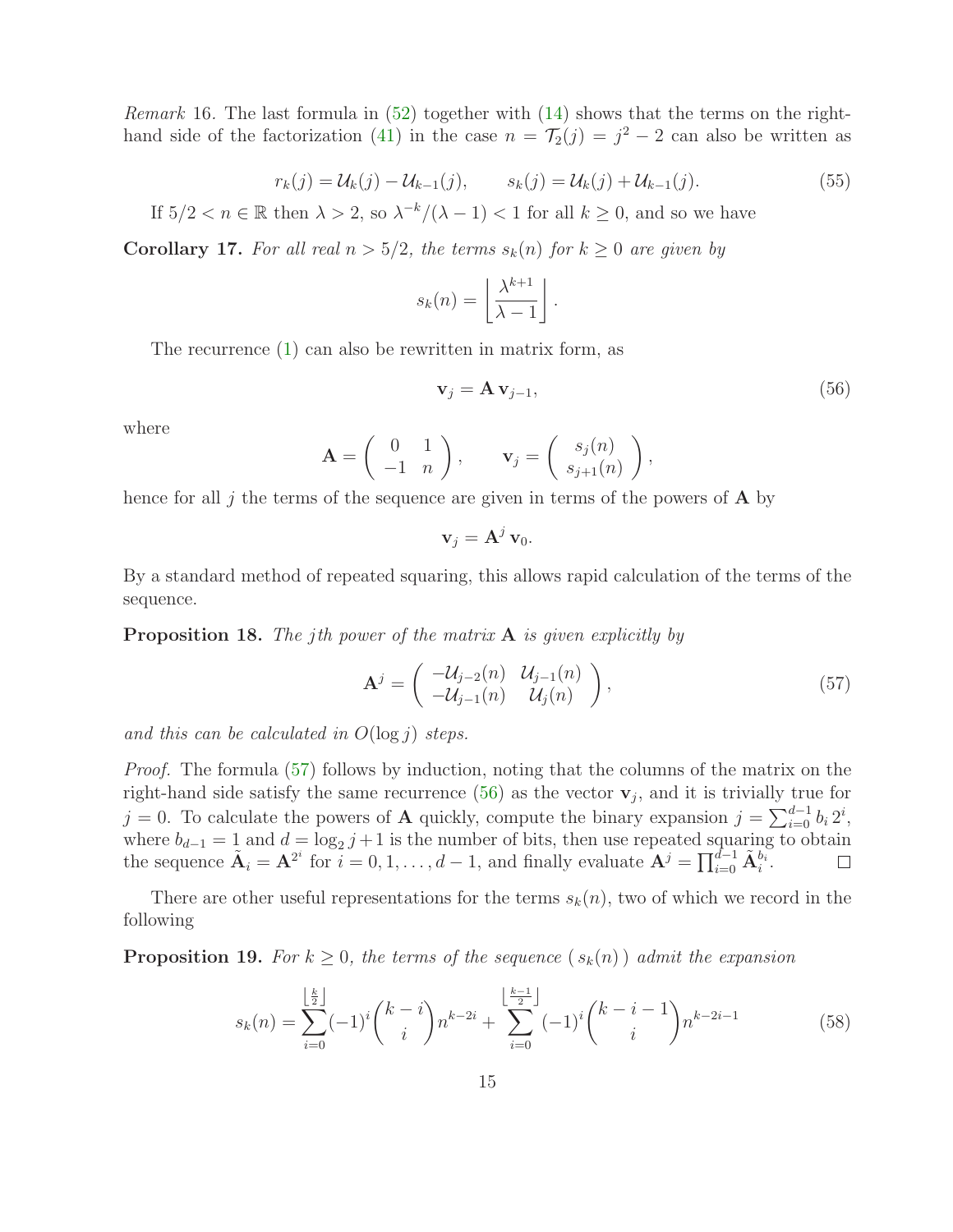*in powers of* n*, and the expansion*

<span id="page-15-1"></span>
$$
s_k(n) = \frac{1}{2}\mathcal{T}_0(n) + \sum_{i=1}^k \mathcal{T}_i(n)
$$
\n(59)

*in terms of dilated Chebyshev polynomials of the first kind.*

*Proof.* The first expansion [\(58\)](#page-14-3) follows from the expression on the far right-hand side of [\(52\)](#page-13-2), together with equation [\(28\)](#page-7-0). The second expansion [\(59\)](#page-15-1) corresponds to a standard identity for the Dirichlet kernel; it can be proved by noting that dilated first/second kind Chebyshev polynomials are related via the identity  $\mathcal{T}_k(n) = 2\mathcal{U}_k(n) - n\mathcal{U}_{k-1}(n)$ , which is easily verified. Taken together with the recurrence [\(22\)](#page-6-1), as well as the last expression in [\(52\)](#page-13-2), this gives

<span id="page-15-2"></span>
$$
s_k(n) - s_{k-1}(n) = \mathcal{T}_k(n). \tag{60}
$$

Thus the expansion [\(59\)](#page-15-1) is obtained by starting from  $s_0 = 1 = \frac{1}{2}\mathcal{T}_0$  and then taking the telescopic sum of the first difference formula [\(60\)](#page-15-2).

*Remark* 20*.* A different form of series expansion for the airfoil polynomials of the second kind is given in  $|5|$ .

Proposition 21. *For any odd integer* p*,*

<span id="page-15-4"></span>
$$
s_{k+p}(n) - s_k(n) = \mathcal{T}_{k+p+1}(n) s_{(p-1)/2}(n).
$$
 (61)

*Proof.* This follows from the trigonometric expression on the far right-hand side of [\(53\)](#page-13-0), by applying the addition formula [\(23\)](#page-6-4).  $\Box$ 

<span id="page-15-0"></span>*Remark* 22. The formula [\(60\)](#page-15-2) is the particular case  $p = 1$  of the above identity.

<span id="page-15-3"></span>**Proposition 23.** Any decimation  $(s_{i+dk}(n))$  of the sequence of order d, satisfies the linear *recurrence*

$$
s_{i+d(k+1)}(n) - \mathcal{T}_d(n) s_{i+dk}(n) + s_{i+d(k-1)}(n) = 0.
$$
 (62)

*Proof.* By the first formula for  $s_k(n)$  in [\(52\)](#page-13-2), the terms of the decimated sequence can be written as linear combinations of kth powers of  $\lambda^d$  and  $\lambda^{-d}$ , so from the formula [\(39\)](#page-9-3) we find

$$
(S2 - (\lambdad + \lambda-d) S + 1) si+dk(n) = 0,
$$

and by using [\(20\)](#page-6-2) we see that  $\lambda^d + \lambda^{-d} = 2 \cos(d\theta) = \mathcal{T}_d(n)$ , which verifies [\(62\)](#page-15-3).  $\Box$ 

It is worth highlighting some particular cases of the preceding two results, namely the formulae

<span id="page-15-5"></span>
$$
s_{2j}(n) + 1 = s_j(n) \mathcal{T}_j(n), \qquad s_{2j+1}(n) - 1 = s_j(n) \mathcal{T}_{j+1}(n), \tag{63}
$$

of which the first arises by setting  $i = 0, k = 1, d = j$  in [\(62\)](#page-15-3), while the second comes from taking  $k = 0$ ,  $p = 2j + 1$  in [\(61\)](#page-15-4). For primality testing of a number q, it is often useful to have a factorization, or a partial factorization, of either  $q-1$  or  $q+1$  [\[2,](#page-35-9) [22\]](#page-36-11), and each of the identities in [\(63\)](#page-15-5) also has an analogue where the sign of the  $\pm 1$  term on the left-hand side is reversed.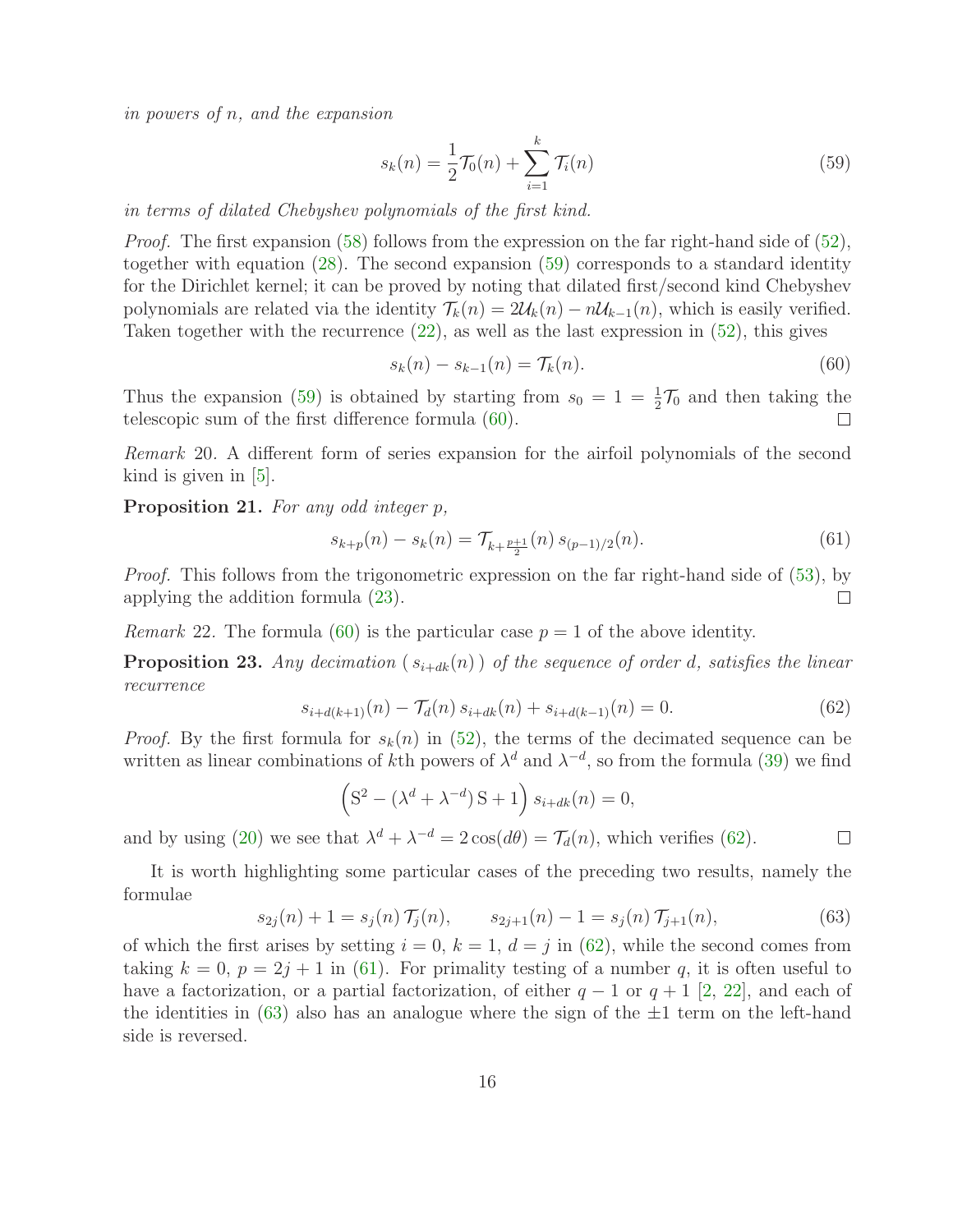Proposition 24. *For any integer* j*,*

<span id="page-16-0"></span>
$$
s_{2j}(n) - 1 = (n+2) r_j(n) \mathcal{U}_{j-1}(n), \qquad s_{2j+1}(n) + 1 = (n+2) r_j(n) \mathcal{U}_j(n). \tag{64}
$$

*Proof.* For the first identity in [\(64\)](#page-16-0), using  $\lambda = \alpha^2$  with  $\alpha = e^{i\theta/2}$  and  $n = \lambda + \lambda^{-1}$  yields  $n+2 =$  $(\alpha + \alpha^{-1})^2$ , and then from [\(37\)](#page-8-3) and the definition of the dilated Chebyshev polynomials of the second kind it follows that  $(n+2)r_j(n)\mathcal{U}_{j-1}(n)$  is equal to

$$
(\alpha + \alpha^{-1})^2 \left( \frac{\alpha^{2j+1} + \alpha^{-(2j+1)}}{\alpha + \alpha^{-1}} \right) \left( \frac{\alpha^{2j} - \alpha^{-2j}}{\alpha^2 - \alpha^{-2}} \right) = \left( \frac{\alpha^{4j+1} - \alpha^{-(4j+1)}}{\alpha - \alpha^{-1}} \right) - 1
$$

which is precisely  $s_{2i}(n) - 1$ , by [\(36\)](#page-8-2). The proof of the second identity is similar.

<span id="page-16-1"></span>Another basic fact we shall use is that, with a suitable restriction on n,  $s_k(n)$  is monotone increasing with  $k$ .

**Proposition 25.** For each real  $n \geq 2$ , the sequence  $(s_k(n))$  is strictly increasing, and grows *exponentially with leading order asymptotics*

$$
s_k(n) \sim \frac{1}{2} \left( 1 + \sqrt{\frac{n+2}{n-2}} \right) \left( \frac{n + \sqrt{n^2 - 4}}{2} \right)^k
$$
 as  $k \to \infty$ ,

*for all*  $n > 2$ *.* 

*Proof.* For real  $n \geq 2$ , from [\(20\)](#page-6-2) we can set

$$
\tau = i\theta = \log\left(\frac{n + \sqrt{n^2 - 4}}{2}\right),\,
$$

which defines a bijection from the interval  $n \in [2,\infty)$  to  $\tau \in [0,\infty)$ . The inverse is

$$
n = 2\cosh\tau \implies \frac{\mathrm{d}n}{\mathrm{d}\tau} = 2\sinh\tau > 0,
$$

and we have

$$
\mathcal{T}_k(n) = 2\cosh(k\tau) \implies \frac{d}{d\tau}\mathcal{T}_k(n) = 2k\sinh(k\tau) > 0
$$

for  $\tau > 0$ ; hence, for all fixed k,  $\mathcal{T}_k(n)$  is a strictly increasing function of n for  $n \geq 2$ . Similarly,  $\frac{d}{dk} \mathcal{T}_k(n) = 2\tau \sinh(k\tau)$  so for all fixed  $n > 2$ , the sequence  $(\mathcal{T}_k(n))_{k\geq 0}$  is also strictly increasing with k. Then since  $\mathcal{T}_k(2) = 2$  for all k, it follows that, for all k,

<span id="page-16-2"></span>
$$
\mathcal{T}_k(n) \ge 2 \qquad \forall n \ge 2,\tag{65}
$$

so from [\(60\)](#page-15-2) we have

$$
s_k(n) - s_{k-1}(n) \ge 2.
$$

Upon taking the leading term of the explicit expression in terms of  $\lambda$  in [\(52\)](#page-13-2) and rewriting it as a function of  $n$ , the asymptotic formula results.  $\Box$ 

 $\Box$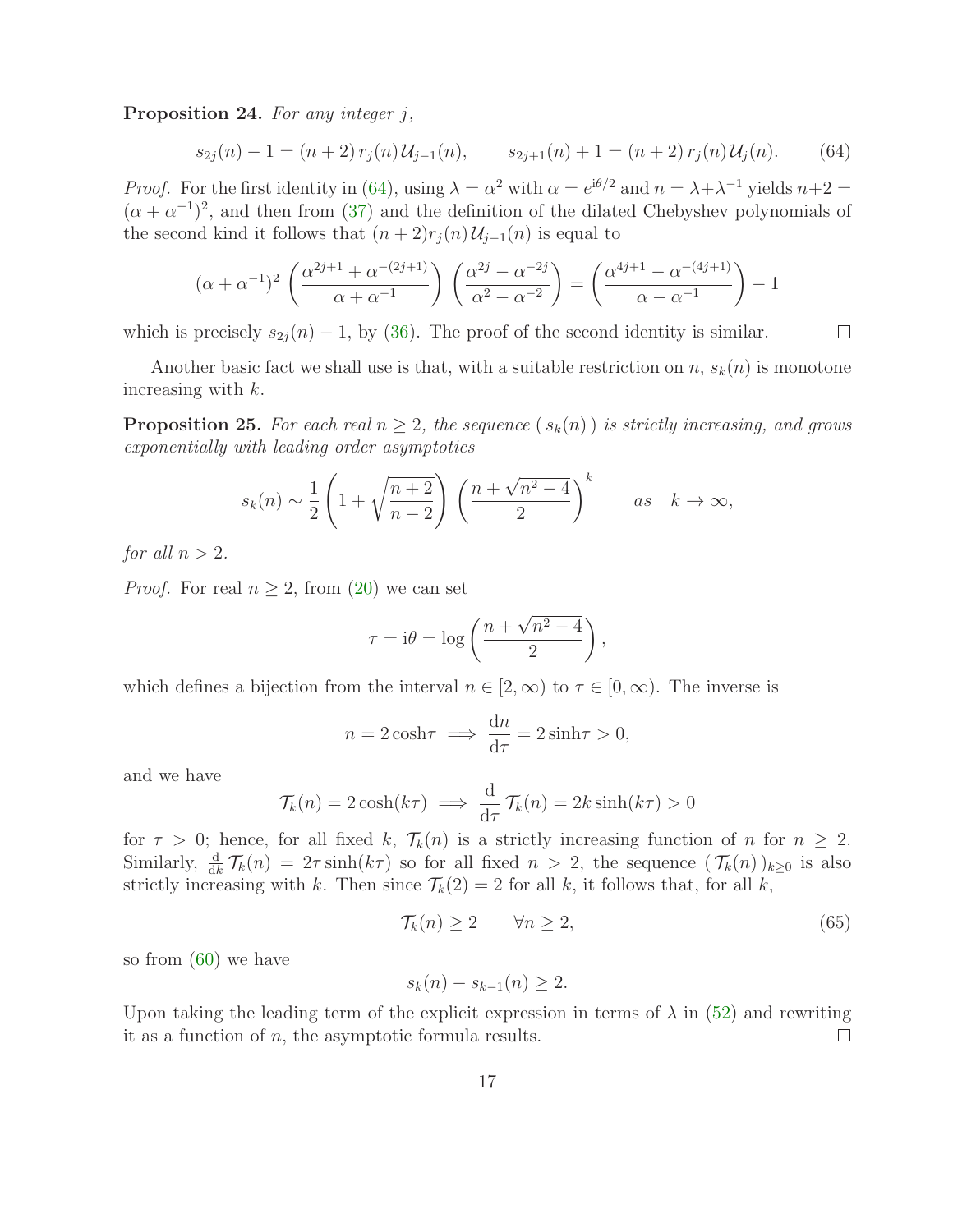We can now use the explicit formulae above to derive various arithmetical properties of the integer sequences defined by  $s_k(n)$  for positive integers n. This will culminate in Lemma [29](#page-18-0) below, which describes coprimality conditions on the terms, as well as Lemma [32](#page-19-0) and its corollaries, which constrain where particular prime factors can appear. To begin with we describe where primes can appear in the sequence.

<span id="page-17-0"></span>**Lemma 26.** For all integers  $n ≥ 2$ , if  $s_k(n)$  is prime then  $k = (p-1)/2$  for p an odd prime.

*Proof.* If  $2k + 1 = ab$  is composite, for some odd integers  $a, b \geq 3$ , then the identity [\(27\)](#page-7-3) can be applied to the middle expression in [\(53\)](#page-13-0), to write  $s_k(n)$  as the product

$$
s_k(n) = \mathcal{U}_{a-1}(\mathcal{T}_b(\sqrt{n+2})) \mathcal{U}_{b-1}(\sqrt{n+2})
$$
  
=  $s_{(a-1)/2}(\mathcal{T}_b(\sqrt{n+2})^2 - 2) s_{(b-1)/2}(n).$ 

Then, since  $\mathcal{T}_2(j) = j^2 - 2$ , by using [\(26\)](#page-6-3) we have

<span id="page-17-3"></span>
$$
s_k(n) = s_{(a-1)/2} \left( \mathcal{T}_{2b}(\sqrt{n+2}) \right) s_{(b-1)/2}(n)
$$
  
=  $s_{(a-1)/2} \left( \mathcal{T}_b(n) \right) s_{(b-1)/2}(n),$  (66)

and each factor above is an integer greater than 1.

Henceforth we will consider only integer values of  $n$ . It is well known that all linear recurrence sequences defined over  $\mathbb Z$  are eventually periodic mod m for any modulus m [\[32\]](#page-37-2); and for the recurrence [\(1\)](#page-1-1) we can say further that it is strictly periodic mod m, because the linear map  $(s_k, s_{k+1}) \mapsto (s_{k+1}, s_{k+2})$  defined by the matrix **A** in [\(56\)](#page-14-2) is always invertible mod m (since det  $A = 1$ ). However, in order to obtain coprimality conditions, we need a lemma that explicitly describes the periodicity of the terms  $s_k(n)$  mod  $s_i(n)$  for fixed j.

<span id="page-17-1"></span>**Lemma 27.** For all integers  $n \geq 2$  and any odd number  $p \geq 3$ , the sequence of residues  $s_k(n) \mod s_{(p-1)/2}(n)$  *is periodic with period* p, and  $s_k(n) \equiv 0 \pmod{s_{(p-1)/2}(n)}$  *if and only*  $if k \equiv (p-1)/2 \pmod{p}$ .

*Proof.* The identity  $(61)$  implies that, for all k,

$$
s_{k+p}(n) \equiv s_k(n) \pmod{s_{(p-1)/2}(n)},
$$

so the residues repeat with period  $p$ . By the monotonicity result in Proposition [25,](#page-16-1)

$$
1 = s_0(n) < s_1(n) < \cdots < s_{(p-3)/2}(n) < s_{(p-1)/2}(n).
$$

Then the symmetry [\(4\)](#page-1-3) implies that the residues mod  $s_{(p-1)/2}(n)$  are non-zero in the range  $-(p-1)/2 \leq k \leq (p-3)/2$ , so the rest of the statement follows from the periodicity.  $-(p-1)/2 \leq k \leq (p-3)/2$ , so the rest of the statement follows from the periodicity.

<span id="page-17-2"></span>**Lemma 28.** *For each integer*  $n ≥ 2$  *and any odd integer*  $p ≥ 3$ *, s<sub>k</sub>*(*n*) *is coprime to*  $s_{(p-1)/2}(n)$ *if and only if*  $(p-1)/2 - k$  *is coprime to p.* 

 $\Box$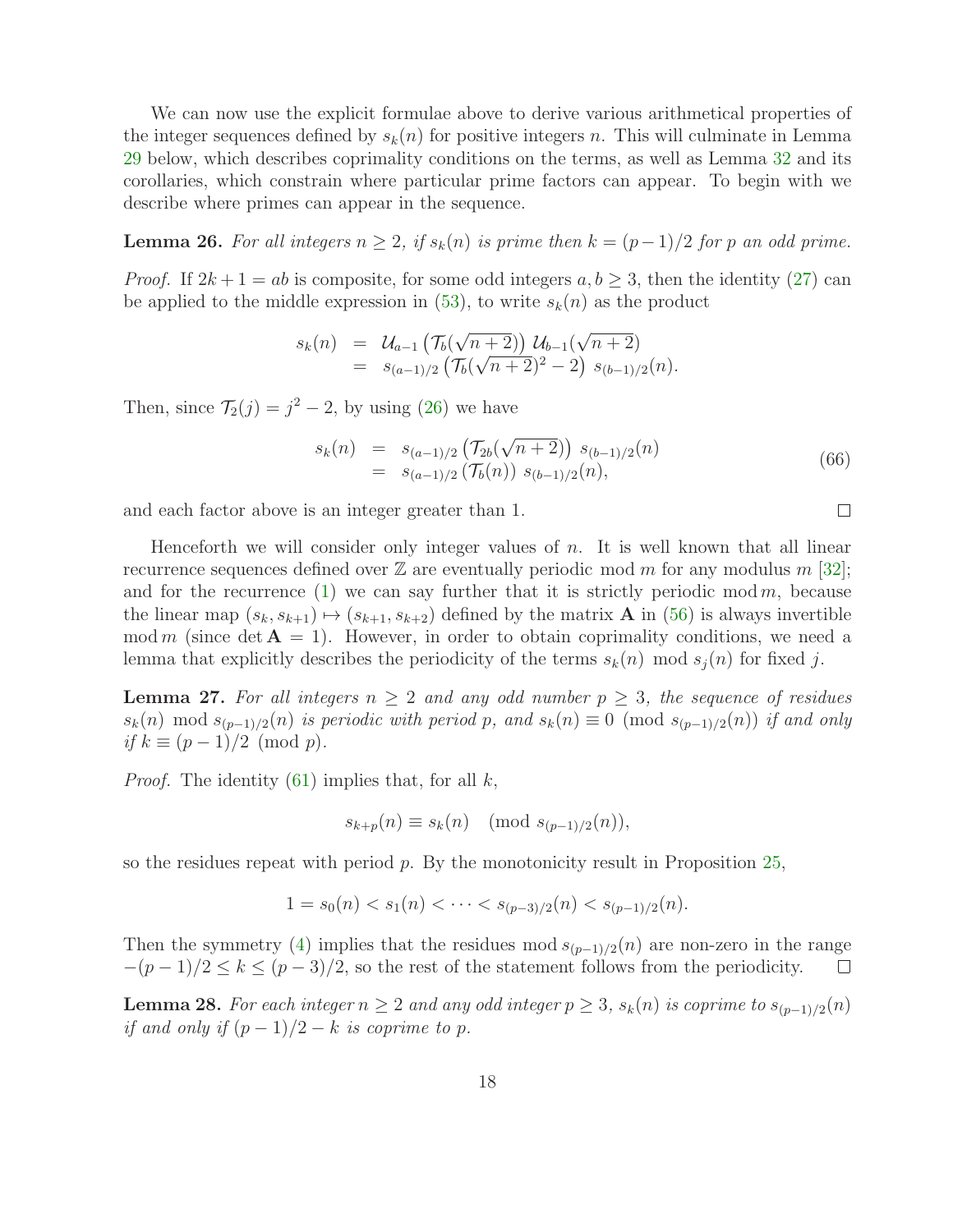<span id="page-18-1"></span>*Proof.* Once again, we drop the argument n for the purposes of the proof, and perform induction on the odd integers  $p \geq 3$ . With p fixed, for each k it will be convenient to consider

$$
m = (p - 1)/2 - k.
$$
\n(67)

For the base case  $p = 3$ , note that the sequence of  $s_k$  mod  $s_1$  repeats with period 3, by Lemma [27,](#page-17-1) and clearly  $gcd(s_0, s_1) = 1 = gcd(s_{-1}, s_1)$  so the pattern is  $s_k \equiv -1, 1, 0 \pmod{s_1}$ for  $k \equiv -1, 0, 1 \pmod{3}$ ; hence  $gcd(s_k, s_1) = 1$  if and only if the quantity  $m = 1 - k \not\equiv 0$ (mod 3), which is the required result in this case. Now we will assume that the result is true for all odd q with  $3 \le q < p$ , and proceed to show that it is true for p.

Firstly, if for some k the corresponding value of m, given by  $(67)$ , is not coprime to p, then there is some odd q with  $3 \le q \le p$ , q|m and q|p. Therefore we have

$$
(q-1)/2 - k = (q-p)/2 + m \equiv (q-p)/2 \equiv 0 \pmod{q}.
$$

So by Lemma [27,](#page-17-1) both  $s_k \equiv 0 \pmod{s_{(q-1)/2}}$  and  $s_{(p-1)/2} \equiv 0 \pmod{s_{(q-1)/2}}$ , hence  $s_k$  and  $s_{(p-1)/2}$  are not coprime.

Thus it remains to show that

$$
gcd(m, p) = 1 \implies gcd(s_{(p-1)/2-m}, s_{(p-1)/2}) = 1.
$$

Observe that, by Lemma [27,](#page-17-1) it is sufficient to verify this for values of m between 1 and  $p-1$ (i.e., the non-zero residue classes mod p). First consider  $k = (p-1)/2-m$  lying in the range  $0 \leq k \leq (p-3)/2$ : this can be written as  $k = (q-1)/2$  for some odd positive integer q, and  $gcd(m, p) = 1$  is equivalent to the requirement that  $gcd(q, p) = 1$ ; so either  $q = 1$  and  $gcd(s_0, s_{(p-1)/2}) = 1$  is trivially true, or  $3 \le q < p-2$  and  $gcd(s_{(q-1)/2}, s_{(p-1)/2}) = 1$  holds by the inductive hypothesis. Now for the range  $-(p-1)/2 \le k \le -1$ , the result follows by the symmetry  $k \to -1 - k$ , using [\(4\)](#page-1-3). Hence, by applying the shift  $k \to k + p$  and using Lemma 27, the result is true for all integers k such that  $gcd((p-1)/2 - k, p) = 1$ . [27,](#page-17-1) the result is true for all integers k such that  $gcd((p-1)/2-k, p) = 1$ .

<span id="page-18-0"></span>In fact, it is possible to make a stronger statement about the common factors of the terms of the sequence.

**Lemma 29.** For all integers  $n \geq 2$  and  $j, k \geq 0$ ,

$$
gcd(s_j(n), s_k(n)) = s_m(n)
$$
, where  $2m + 1 = gcd(2j + 1, 2k + 1)$ .

*Proof.* Given any j, k, suppose that  $2m + 1 = \gcd(2j + 1, 2k + 1)$ . The case  $m = 0$  follows from Lemma [28,](#page-17-2) taking  $p = 2j + 1$ . If  $m > 0$ , then by writing  $2j + 1 = (2m + 1)(2j' + 1)$ ,  $2k+1 = (2m+1)(2k'+1)$  with  $gcd(2j'+1, 2k'+1) = 1$ , and applying [\(66\)](#page-17-3), we have

$$
\gcd\left(s_j(n), s_k(n)\right) = s_m(n) \gcd\left(s_{j'}(\mathcal{T}_{2m+1}(n)), s_{k'}(\mathcal{T}_{2m+1}(n))\right) = s_m(n),
$$

by applying Lemma [28](#page-17-2) once again.

 $\Box$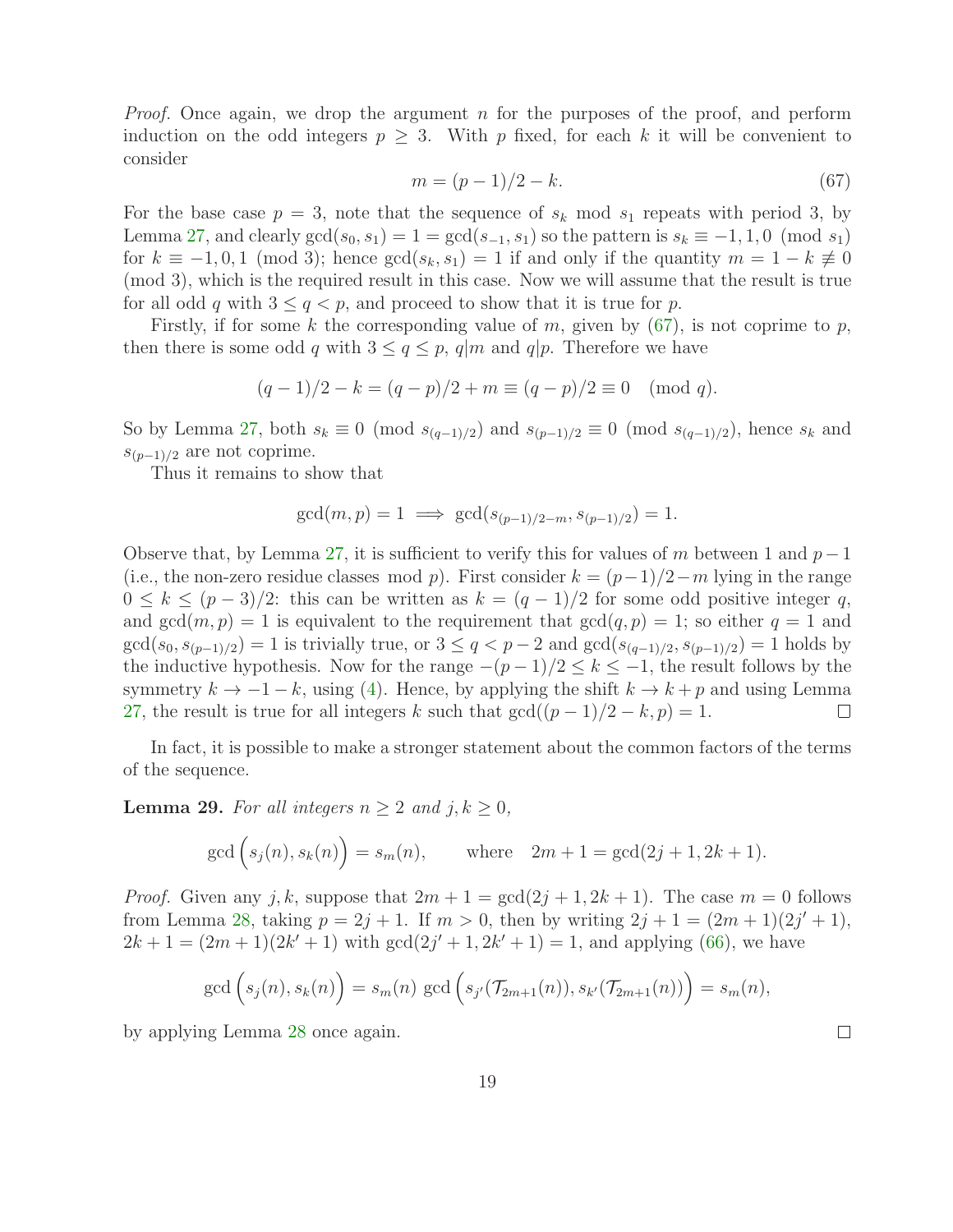*Remark* 30*.* The preceding result is a special case of a result on the greatest common divisor of a pair of Lehmer numbers: see Lemma 3 in [\[29\]](#page-37-0).

*Remark* 31. Since the argument n plays a passive role in most of the above, it is clear that, mutatis mutandis, Lemmas [27,](#page-17-1) [28](#page-17-2) and [29](#page-18-0) also apply to the sequence of polynomials  $(s_k(n))$ in  $\mathbb{Z}[n]$ . Analogous divisibility properties for the Chebyshev polynomials of the first kind are described in [\[23\]](#page-36-12).

<span id="page-19-0"></span>The preceding results allow the periodicity of the sequence modulo any prime to be described quite precisely. The notation  $\left(\frac{1}{2}\right)$  $\left(\frac{1}{x}\right)$  is used below to denote the Legendre symbol.

**Lemma 32.** Let  $n \geq 2$  be fixed, and for any prime q let  $\pi(q)$  denote the period of the sequence  $(s_k(n) \mod q)$ . Then  $\pi(2) = 3$  *if and only if* n *is odd, in which case*  $s_k(n)$  *is even*  $\iff k \equiv 1$ (mod 3), while  $\pi(2) = 1$  *and all*  $s_k(n)$  *are odd when n is even.* Moreover, for q *an odd prime*, *one of three possibilities can occur:* (i)  $\left(\frac{n^2-4}{q}\right) = \pm 1$  *and*  $\pi(q)|q \mp 1$ ; (ii)  $n \equiv 2 \pmod{q}$  *and*  $\pi(q) = q$  *with*  $s_k(n) \equiv 0 \pmod{q} \iff q|2k+1$ ; (iii)  $n \equiv -2 \pmod{q}$  and  $\pi(q) = 2$  *with*  $s_k(n) \equiv (-1)^k \pmod{q}.$ 

*Proof.* When *n* is even, then since  $s_0(n) = 1$  and  $s_1(n) = n + 1$  are both odd, it follows from [\(1\)](#page-1-1) that  $s_k(n)$  is odd for all k, so  $\pi(2) = 1$ . For n odd,  $s_1(n)$  is even, so by Lemma [28,](#page-17-2)  $s_k(n)$ is even if and only if  $k \equiv 1 \pmod{3}$ , and  $\pi(2) = 3$ .

Now let q be an odd prime. For case (i) it is most convenient to consider the behaviour of  $(s_k \mod q)$  in terms of the equivalent sequence defined by the recurrence  $(1)$  in the finite field  $\mathbb{F}_q$ . In that case we have  $n > 2$ , and when  $\left(\frac{n^2-4}{q}\right) = 1$  it follows that  $n^2-4$  is a quadratic residue mod  $q$ , so the first formula in  $(52)$ , which can be rewritten as

<span id="page-19-1"></span>
$$
s_k(n) = \frac{\lambda^{-k}(\lambda^{2k+1} - 1)}{\lambda - 1},
$$
\n(68)

remains valid in terms of  $\lambda \in \mathbb{F}_q$ , with  $\lambda \neq \pm 1$ , and  $\lambda^{q-1} = 1$  in  $\mathbb{F}_q$  by Fermat's little theorem. The terms of the sequence repeat with period  $\pi(q) = \text{ord}(\lambda) > 2$ , the multiplicative order of  $\lambda$  in the group  $\mathbb{F}_q^*$ , and this divides  $q-1$  by Lagrange's theorem. The case  $\left(\frac{n^2-4}{q}\right)=-1$  is similar, but now  $n^2 - 4$  is a quadratic nonresidue mod q, so  $\lambda$  is not defined in  $\mathbb{F}_q$  and the formula [\(68\)](#page-19-1) should be interpreted in the field extension  $\mathbb{F}_q[\sqrt{n^2-4}] \simeq \mathbb{F}_{q^2}$ . The Frobenius automorphism  $\lambda \to \lambda^q$  exchanges the roots of the quadratic  $X^2 - n X + 1 = (X - \lambda)(X - \lambda^{-1}),$ hence  $\lambda^q = \lambda^{-1}$ . Thus  $\lambda^{q+1} = 1$ , and now the sequence given by [\(68\)](#page-19-1) repeats with period  $\pi(q) = \text{ord}(\lambda)$ , the order of  $\lambda$  in  $\mathbb{F}_{q^2}^*$ , which divides  $q+1$ . In case (ii), the sequence  $s_k(n)$  mod q is the same as the sequence [\(10\)](#page-2-4) mod q, which first vanishes when  $k = (q-1)/2$  and repeats with period  $q$ , and in case (iii) the sequence is equivalent to  $(11)$ , which is never zero mod  $q$ .  $\Box$ 

At this stage it is convenient to introduce the notion of a primitive prime divisor (sometimes just referred to as a primitive divisor), which is a prime factor q that divides  $s_k(n)$  but does not divide any of the previous terms in the sequence [\[10\]](#page-35-3), and by convention does not divide the discriminant  $n^2 - 4$  either [\[1,](#page-35-2) [26\]](#page-36-3).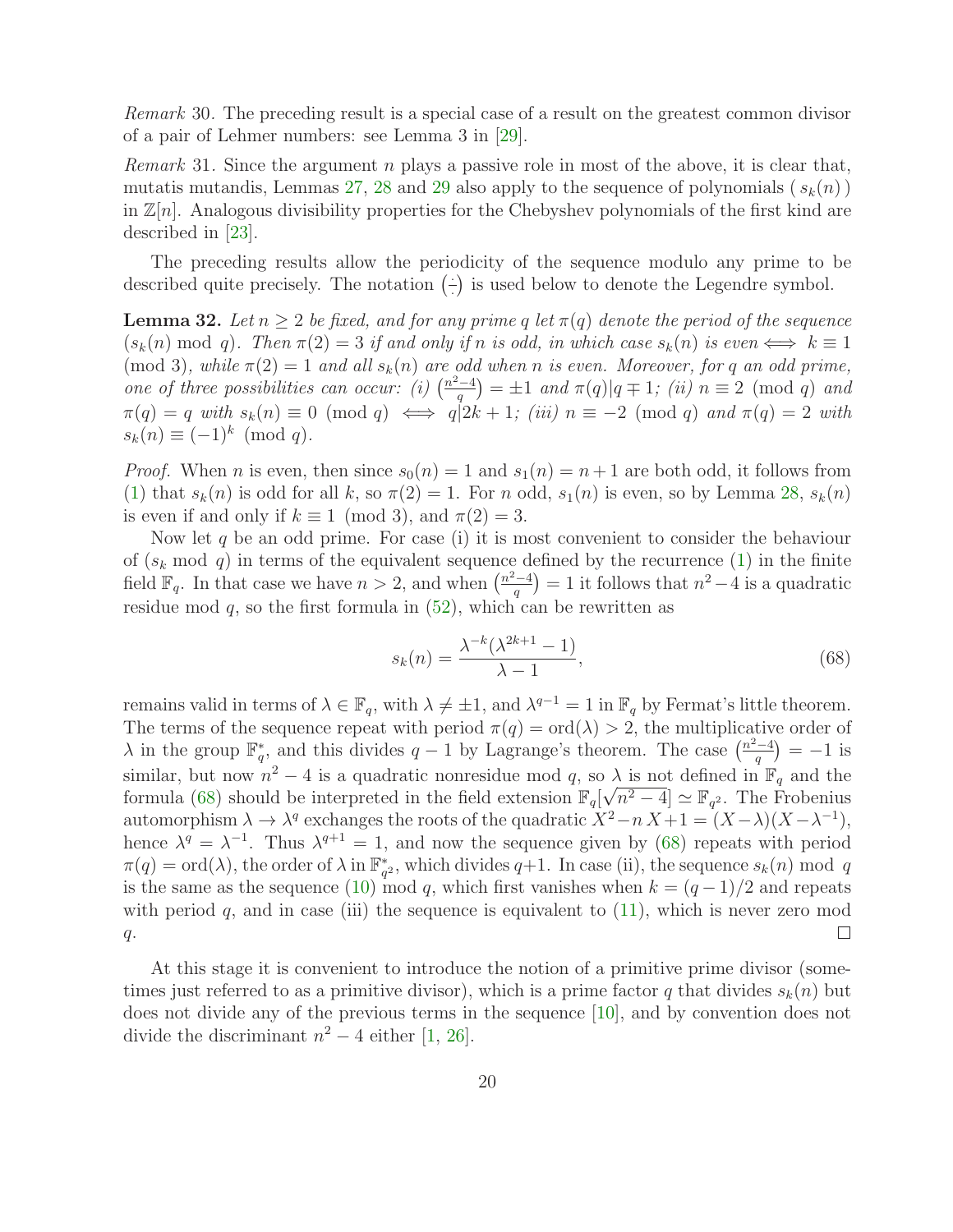**Definition 33.** Let the product of the discriminant and the first  $k$  terms be denoted by

<span id="page-20-3"></span>
$$
\Pi_k(n) = (n^2 - 4) s_1(n) s_2(n) \cdots s_k(n).
$$
 (69)

A *primitive prime divisor* of  $s_k(n)$  is a prime  $q|s_k(n)$  such that  $q/\prod_{k=1}(n)$ .

Case (i) of Lemma [32](#page-19-0) is the most interesting one. In that case it is clear from [\(68\)](#page-19-1) that a prime  $q|s_k(n)$  for some k whenever  $\lambda^{2k+1} = 1$  in  $\mathbb{F}_{q^2} \supset \mathbb{F}_q$ , and then  $\pi(q) = \text{ord}(\lambda) = 2k^* + 1$ must be odd, where  $k^* = (\pi(q) - 1)/2 > 0$  is the smallest k for which this happens; and if  $\pi(q)$  is even then this cannot happen. If we include  $q = 2$ , then we can rephrase the latter by saying that the prime factors q appearing in the sequence  $(s_k(n))$  are precisely those q which have an odd period  $\pi(q) > 1$ , and this consequence of Lemma [32](#page-19-0) can be restated in terms of primitive prime divisors.

Corollary 34. *A prime q is a primitive divisor of*  $s_k(n)$  *if and only if*  $k = (\pi(q) - 1)/2$ where  $\pi(q)$  is odd. Moreover, if q is odd and  $\left(\frac{n^2-4}{q}\right) = \pm 1$  then  $q = 2a\pi(q) \pm 1$  for some *positive integer* a*.*

The latter statement just says that an odd primitive divisor of  $s_k(n)$  has the form  $q =$  $2a(2k+1) \pm 1$  for some  $a \ge 1$ , so the minus sign with  $a = 1$  gives the lower bound  $q \ge 4k+1$ . Hence the primes that do not appear as factors in the sequence can also be characterized.

<span id="page-20-4"></span>Corollary 35. If a prime  $q < 4k + 1$  is not a factor of  $\Pi_{k-1}(n)$ , then it never appears as a *factor of*  $s_i(n)$  *for*  $j \geq k$ *, and*  $\pi(q)$  *is even.* 

So far we have concentrated on properties of  $s_k(n)$  for fixed n and allowed k to vary. However, if one is interested in finding factors of  $s_k(n)$  for large n, then it may also be worthwhile to consider other values of  $n$ , as the following result shows.

**Proposition 36.** Suppose that an integer  $f|s_k(n)$  for some k, n. Then  $f|s_k(m)$  whenever  $m \equiv n \pmod{f}$ .

*Proof.* If  $m \equiv n \pmod{f}$  then  $m^j \equiv n^j \pmod{f}$  for any exponent  $j \ge 0$ , and since  $s_k(m)$  is a polynomial in m with integer coefficients, it follows that  $s_k(m) \equiv s_k(n) \equiv 0 \pmod{f}$ , as required. required.

# <span id="page-20-0"></span>5 Generic factorization for Chebyshev values

<span id="page-20-1"></span>The sequence  $(s_k(n))$  has special properties when n is given by a dilated Chebyshev polynomial of the first kind evaluated at an integer value of the argument.

**Theorem 37.** For all integers  $p \geq 2$ , when  $n = \mathcal{T}_p(j)$  for some integer j the terms of the sequence  $(s_k(n))$  *can be factorized as a product of rational numbers, that is* 

<span id="page-20-2"></span>
$$
s_k(\mathcal{T}_p(j)) = R_k(j) s_k(j), \qquad (70)
$$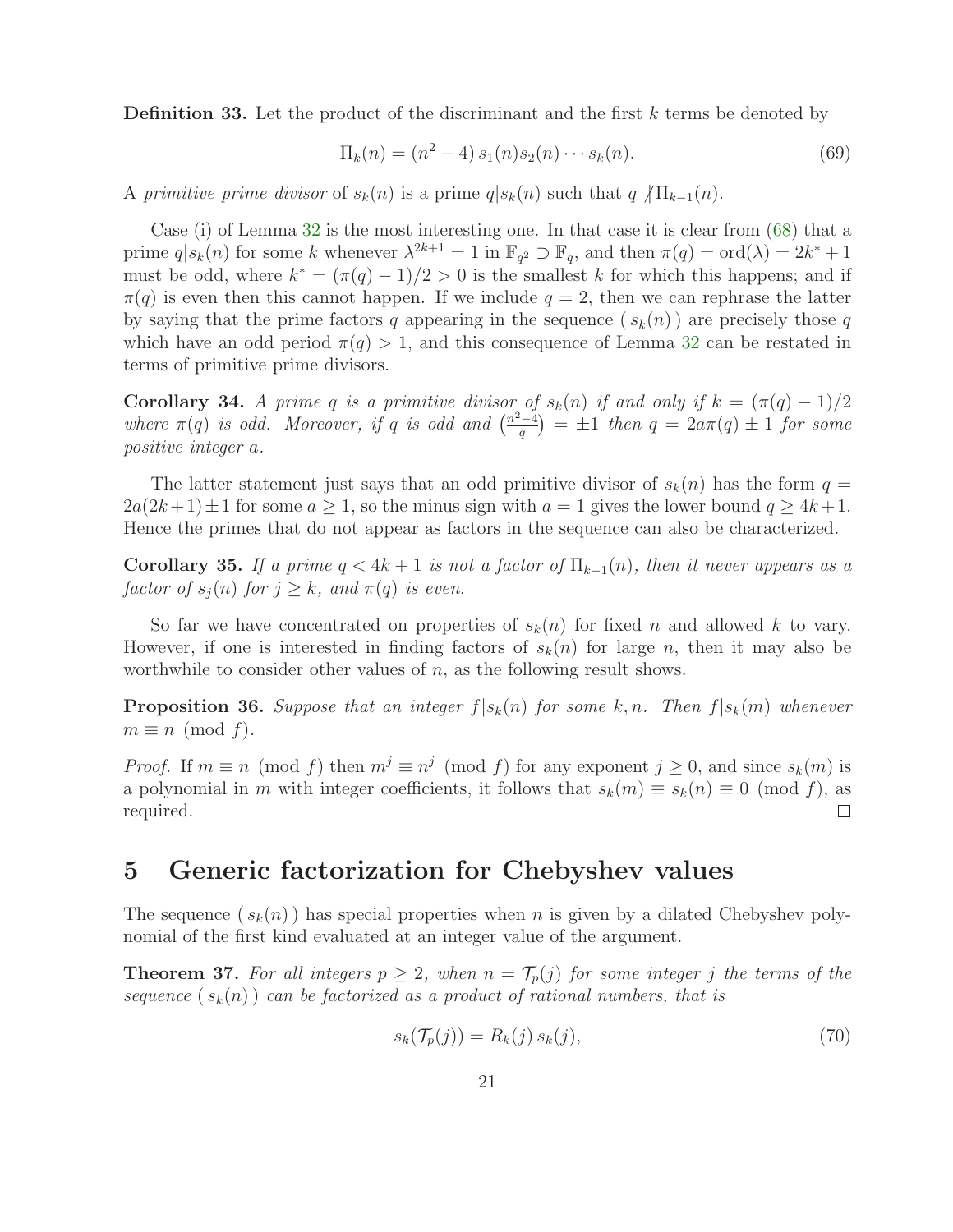*where the prefactors*  $R_k(j) \in \mathbb{Q}$  *are given by* 

<span id="page-21-2"></span><span id="page-21-1"></span>
$$
R_k(j) = \frac{\mathcal{U}_{p-1}(\mathcal{T}_{2k+1}(\sqrt{j+2}))}{\mathcal{U}_{p-1}(\sqrt{j+2})}
$$
\n(71)

and satisfy a linear recurrence of order p. In particular, for  $p = 2$  the prefactor is  $R_k(j) =$  $r_k(j) \in \mathbb{Z}$ , as given in Theorem [11,](#page-10-4) while for all odd p the prefactor can be written as

$$
R_k(j) = \frac{s_{(p-1)/2}(\mathcal{T}_{2k+1}(j))}{s_{(p-1)/2}(j)} \in \mathbb{Q},\tag{72}
$$

*and satisfies the recurrence*

<span id="page-21-4"></span>
$$
(S-1)\prod_{i=1}^{(p-1)/2} (S^2 - \mathcal{T}_{2i}(j) S + 1) R_k(j) = 0.
$$
 (73)

*Proof.* Upon introducing  $\phi$  such that  $\ell = \sqrt{j+2} = 2 \cos(\phi/2)$ , the formula [\(53\)](#page-13-0) gives

$$
R_k(j) = \frac{s_k(\mathcal{T}_p(j))}{s_k(j)} = \frac{\sin((2k+1)p\phi/2)\sin(\phi/2)}{\sin(p\phi/2)\sin((2k+1)\phi/2)},
$$

and the definition of the dilated Chebyshev polynomials of the second kind in [\(21\)](#page-6-0) produces [\(71\)](#page-21-1). For integer j,  $R_k(j)$  is a ratio of integers, so it is a rational number (positive for  $j \geq 2$ ). In the case  $p = 2$ ,  $R_k(j) = r_k(j)$ , which can be written in the form

<span id="page-21-3"></span><span id="page-21-0"></span>
$$
r_k(j) = \frac{\mathcal{T}_{2k+1}(\sqrt{j+2})}{\sqrt{j+2}},\tag{74}
$$

which is an integer, as follows from the fact that  $\mathcal{U}_1(\ell) = \ell$ , and this ratio is an even polynomial of degree  $2k$  in  $\ell$  with integer coefficients, hence it is a polynomial of degree k in j; and by [\(65\)](#page-16-2) it is positive for real  $j \geq 2$ , and takes positive integer values for integers j in this range. In the case that  $p$  is odd, the expression [\(72\)](#page-21-2) is found by applying the formula [\(53\)](#page-13-0) to the numerator and denominator of [\(71\)](#page-21-1).

To see that  $R_k(j)$  satisfies a linear recurrence of order p, note that, upon setting  $\mu =$  $\exp(i\phi)$  and applying the first formula in [\(52\)](#page-13-2) with  $\lambda = \mu^p$ , the factorization [\(70\)](#page-20-2) can be seen as a consequence of the elementary algebraic identity

$$
\frac{\mu^{p(k+1)} - \mu^{-pk}}{\mu^p - 1} = \left(\frac{\sum_{j=0}^{p-1} \mu^{(k+1)(p-1) - (2k+1)j}}{\mu^{p-1} + \mu^{p-2} + \dots + 1}\right) \left(\frac{\mu^{k+1} - \mu^{-k}}{\mu - 1}\right),\tag{75}
$$

where the first factor on the right-hand side above is just  $R_k(j)$ . Thus the denominator of the expression for  $R_k(j)$  in [\(75\)](#page-21-3) is  $\sum_{j=0}^{p-1} \mu^j$ , which is independent of k, while the numerator is a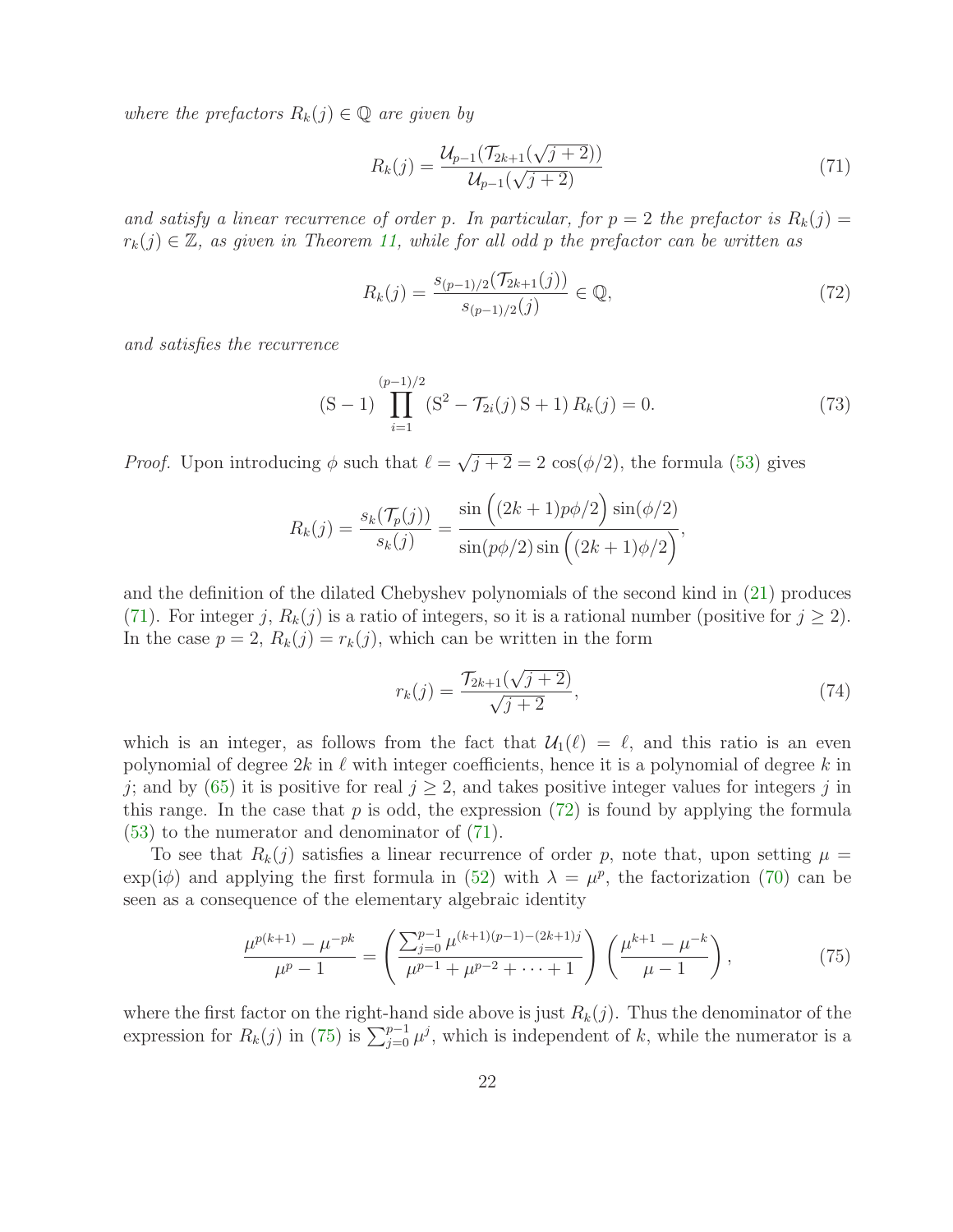linear combination of kth powers of the characteristic roots  $\mu^{(p-1)}, \mu^{(p-3)}, \ldots, \mu^{-(p-3)}, \mu^{-(p-1)},$ giving a total of p distinct roots. When p is even, the roots come in  $p/2$  pairs, namely  $\mu^{\pm(2i-1)}$ for  $i = 1, \ldots, p/2$ , which gives the characteristic polynomial

$$
F(\lambda) = \prod_{i=1}^{p/2} (\lambda^2 - \mathcal{T}_{2i-1}(j)\lambda + 1),
$$

so that, in particular, for  $p = 2$  the recurrence satisfied by  $R_k(j)$  is [\(42\)](#page-10-1), while for p odd there are the pairs  $\mu^{\pm 2i}$  for  $i = 1, ..., (p-1)/2$  together with the root 1, which yields [\(73\)](#page-21-4).  $\Box$ 

<span id="page-22-0"></span>**Theorem 38.** Let  $(a_n)_{n\geq 1}$  be the sequence specified by Definition [1.](#page-2-5) If  $n = \mathcal{T}_2(j)$  for some  $j \geq 3$ , then  $a_n = -1$ . Furthermore, if  $n = \mathcal{T}_p(j)$  for some  $j \geq 3$  with p an odd prime, then *either*  $s_{(p-1)/2}(n)$  *is not prime and*  $a_n = -1$ *, or*  $s_{(p-1)/2}(n)$  *is the only prime in the sequence*  $(s_k(n))_{k>0}$  *and*  $a_n = (p-1)/2$ .

*Proof.* First of all, consider the factorization [\(70\)](#page-20-2) when  $p = 2$ , with prefactor  $r_k(j)$  as in Theorem [11,](#page-10-4) given by [\(74\)](#page-21-0). When  $j = 2$  this is not interesting, because it gives  $r_k(j) = 1$ for all j. However, note the property (mentioned in passing in the proof of Proposition [25\)](#page-16-1), that for real  $n > 2$ , the sequence  $(\mathcal{T}_k(n))_{k>0}$  is strictly increasing with the index. Hence, for all  $k > 0$ ,  $\mathcal{T}_{2k+1}(\sqrt{j+2}) > \sqrt{j+2} = \mathcal{T}_1(\sqrt{j+2})$ . Thus for all  $j \ge 3$  and  $k \ge 1$ , both factors  $r_k(j)$ ,  $s_k(j)$  are greater than 1, so  $s_k(T_2(j))$  can never be prime, and  $a_n = -1$ .

Now for any odd prime p, note that, a priori, the prefactor  $R_k(j)$  in [\(70\)](#page-20-2) is a positive rational number, and the formula [\(72\)](#page-21-2) gives

<span id="page-22-2"></span><span id="page-22-1"></span>
$$
s_k(\mathcal{T}_p(j)) = \frac{s_k(j) s_{(p-1)/2}(\mathcal{T}_{2k+1}(j))}{s_{(p-1)/2}(j)}.
$$
\n(76)

However, according to Lemma [27,](#page-17-1)  $s_{(p-1)/2}(j)|s_k(j)$  whenever  $k \equiv (p-1)/2 \pmod{p}$ . On the other hand, for all values of  $k \neq (p-1)/2 \pmod{p}$ , Lemma [28](#page-17-2) gives  $gcd(s_k(j), s_{(p-1)/2}(j))$  = 1. Therefore  $s_{(p-1)/2}(j)$  divides  $s_{(p-1)/2}(\mathcal{T}_{2k+1}(j))$  and  $R_k(j) \in \mathbb{Z}$ . Thus, for all k, the terms  $s_k(\mathcal{T}_p(j))$  can be written as a product of two integers, that is

$$
s_k(\mathcal{T}_p(j)) = \begin{cases} \hat{R}_k(j) \, s_{(p-1)/2}(\mathcal{T}_{2k+1}(j)), & \text{if } k \equiv (p-1)/2 \pmod{p};\\ R_k(j) \, s_k(j), & \text{otherwise}, \end{cases} \tag{77}
$$

where  $R_k(j)$  is given by [\(72\)](#page-21-2) as above, and

<span id="page-22-3"></span>
$$
\hat{R}_k(j) = \frac{s_k(j)}{s_{(p-1)/2}(j)} = s_i(\mathcal{T}_p(j)) \quad \text{for } k = (p-1)/2 + ip,
$$
\n(78)

with the latter formula being obtained from  $(66)$ . In the first case of  $(77)$  above, for  $k =$  $(p-1)/2$  the prefactor is  $\hat{R}_{(p-1)/2}(j) = 1$ , while  $\hat{R}_k(j) > 1$  for all  $k = (p-1)/2 + ip$ ,  $i \ge 1$ ,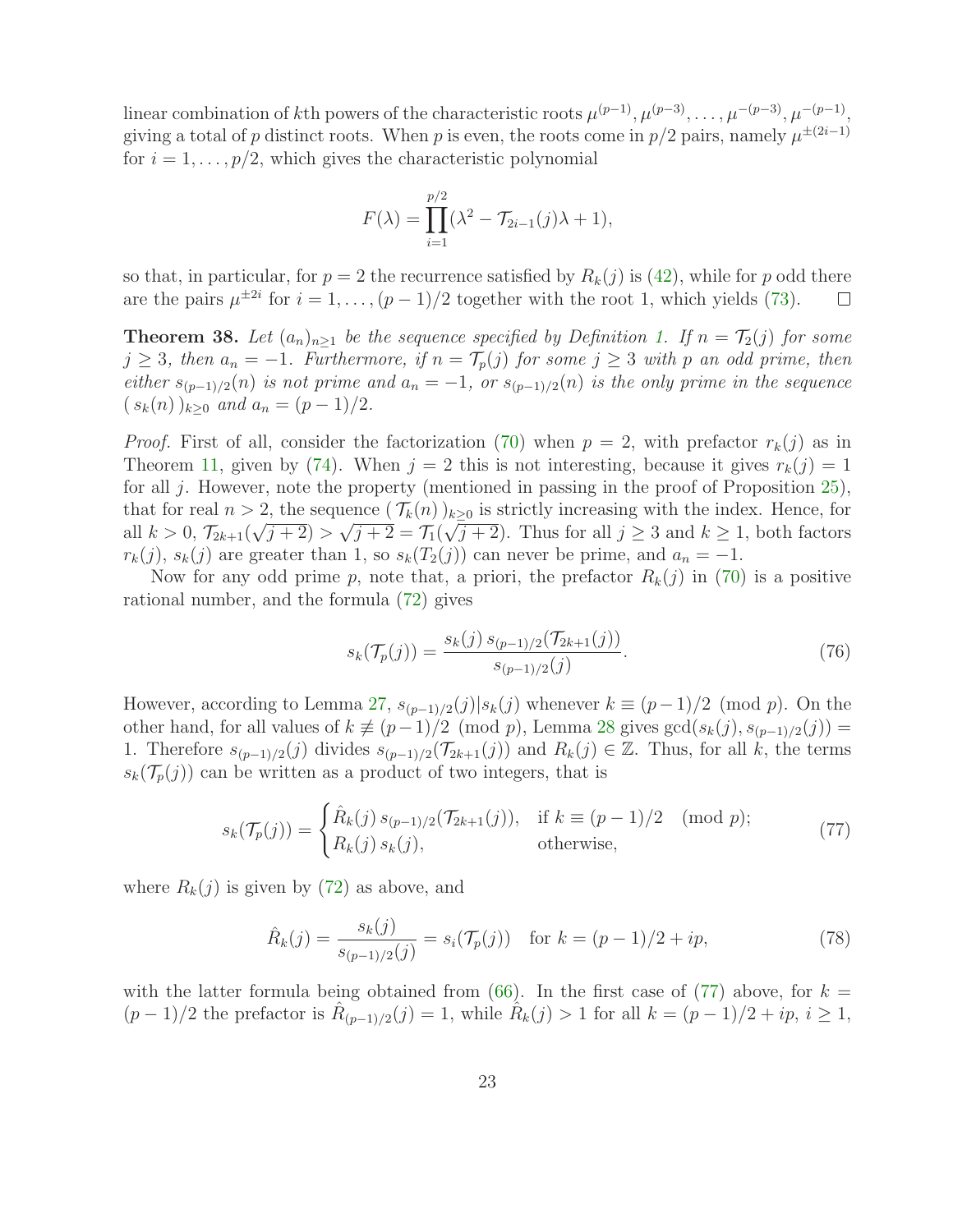by Lemma [25,](#page-16-1) and the other factor is  $s_{(p-1)/2}(\mathcal{T}_{2k+1}(j)) > 1$  for all these values of k. In the second case, for  $k > 0$ , we can use [\(59\)](#page-15-1) together with [\(26\)](#page-6-3) to write

$$
s_{(p-1)/2}(\mathcal{T}_{2k+1}(j)) = \frac{1}{2}\mathcal{T}_0 + \sum_{i=1}^{(p-1)/2}\mathcal{T}_i(\mathcal{T}_{2k+1}(j))
$$
  
\n
$$
= \frac{1}{2}\mathcal{T}_0 + \sum_{i=1}^{(p-1)/2}\mathcal{T}_{(2k+1)i}(j)
$$
  
\n
$$
> \frac{1}{2}\mathcal{T}_0 + \sum_{i=1}^{(p-1)/2}\mathcal{T}_i(j) = s_{(p-1)/2}(j),
$$

so  $s_{(p-1)/2}(\mathcal{T}_{2k+1}(j))/s_{(p-1)/2}(j) > 1$ . Hence both factors  $R_k(j)$ ,  $s_k(j)$  are greater than 1 in the second case of [\(77\)](#page-22-1). Thus the only term that can be prime is  $s_{(p-1)/2}(\mathcal{T}_p(j))$ , and the result is proved. result is proved.

*Remark* 39. For any odd  $p = 2i + 1$ , the identity [\(76\)](#page-22-2) can be rewritten in the symmetric form

$$
s_i(j) s_k(\mathcal{T}_{2i+1}(j)) = s_k(j) s_i(\mathcal{T}_{2k+1}(j)).
$$
\n(79)

*Remark* 40*.* Similarly to the remark after Lemma [29,](#page-18-0) the formula [\(77\)](#page-22-1) also corresponds to factorizations of the corresponding polynomials in  $\mathbb{Z}[j]$ , according to whether  $k \equiv (p-1)/2$  $\pmod{p}$  or not.

It is clear from the factorizations [\(77\)](#page-22-1) that in the second case,  $s_k(\mathcal{T}_p(j)) \equiv 0 \pmod{s_k(j)}$ whenever k is not congruent to  $(p-1)/2$  mod p. It turns out that an explicit expression for  $s_k(\mathcal{T}_p(j))$  mod  $s_k(j)$  can be given in the first case as well. Before doing so, it is convenient to define some more polynomials, which are shifted versions of the airfoil polynomials.

**Definition 41.** Polynomials  $\mathcal{P}_k(z)$  are defined as elements of  $\mathbb{Z}[z]$  by

$$
\mathcal{P}_k(z) = s_k(2-z),
$$

or equivalently by

<span id="page-23-1"></span>
$$
\mathcal{P}_k(4\sin^2\theta) = \frac{\sin\left((2k+1)\theta\right)}{\sin\theta}.\tag{80}
$$

They satisfy the linear recurrence

<span id="page-23-0"></span>
$$
\mathcal{P}_{k+1}(z) + (z-2)\mathcal{P}_k(z) + \mathcal{P}_{k-1}(z) = 0,
$$
\n(81)

and for  $k \geq 0$  their expansion in powers of z takes the form

$$
\mathcal{P}_k(z) = 2k + 1 - c_k^{(1)} z + c_k^{(2)} z^2 + \dots + (2k+1)(-z)^{k-1} + (-z)^k.
$$
 (82)

with

$$
c_k^{(1)} = \frac{k(k+1)(2k+1)}{3!}, \qquad c_k^{(2)} = \frac{k(k-1)(k+1)(2k^2+5k+2)}{5!}.
$$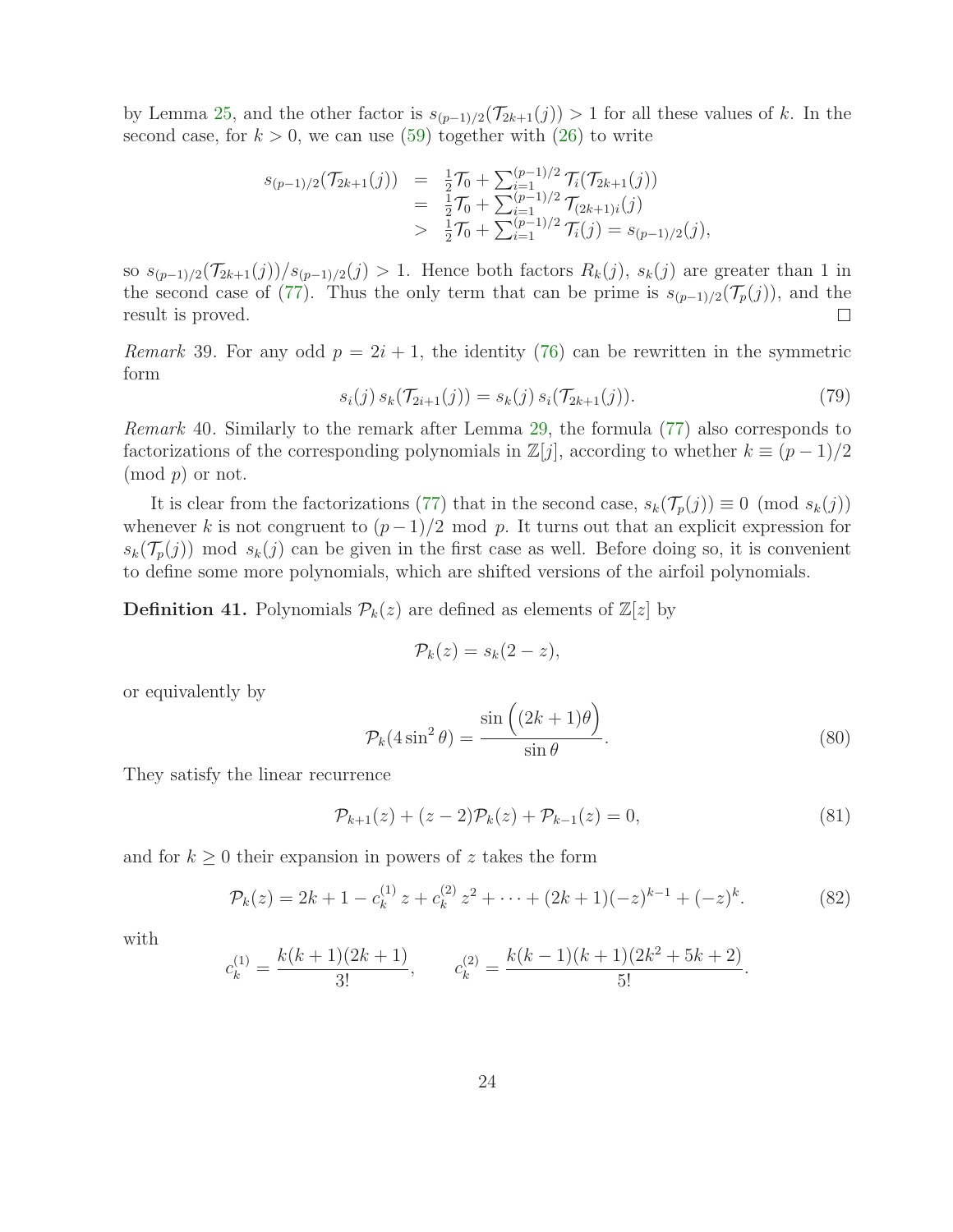Theorem 42. *For all odd integers* p*,*

$$
s_k(\mathcal{T}_p(j)) = s_i(\mathcal{T}_p(j)) \mathcal{P}_{(p-1)/2} \left( (2-j) s_k(j)^2 \right) \quad \text{for} \quad k = (p-1)/2 + ip,\tag{83}
$$

*and in particular,*

<span id="page-24-0"></span>
$$
s_k(\mathcal{T}_p(j)) \equiv p \, s_i(\mathcal{T}_p(j)) \pmod{(j-2) \, s_k(j)^2}
$$

*holds in that case.*

*Proof.* Upon setting  $p = 2q + 1$ , by using [\(78\)](#page-22-3) together with the first formula in [\(77\)](#page-22-1), we have

$$
s_k(\mathcal{T}_p(j))/s_i(\mathcal{T}_p(j)) = \sin\left((2q+1)(2k+1)\phi/2\right) / \sin\left((2k+1)\phi/2\right)
$$
  
=  $\mathcal{P}_q(z)$ , where  $z = 4\sin^2\left((2k+1)\phi/2\right)$ ,

and (with the same notation as in the proof of Theorem [37\)](#page-20-1) we also have  $j = 2 \cos \phi$ . Comparing the expressions for z and j gives  $z = 4 \sin^2(\phi/2) s_k(j)^2 = (2 - j) s_k(j)^2$ , which yields the identity [\(83\)](#page-24-0) in terms of the shifted airfoil polynomial  $\mathcal{P}_{(p-1)/2}$ . The terms displayed in the expansion [\(82\)](#page-23-0) are easily obtained from the recurrence [\(81\)](#page-23-1), or by substituting  $n = 2-z$ <br>in (58), and the leading term gives the reduction of (83) mod  $s_k(i)^2$ . □ in [\(58\)](#page-14-3), and the leading term gives the reduction of [\(83\)](#page-24-0) mod  $s_k(j)^2$ .

We now turn to the sequences  $(r_k(n))$  for  $n > 0$ , which are associated with negative values of n via  $(14)$ . It turns out that these sequences also admit factorizations for certain Chebyshev values of n. The case of  $n = \mathcal{T}_p(j)$  for odd index p can be inferred immediately from Theorem [37](#page-20-1) together with [\(14\)](#page-3-0), since  $\mathcal{T}_p$  is an odd function of its argument in that case. However, the even case  $n = \mathcal{T}_2(j)$  does not translate directly to the sequences  $(r_k(n))$ , and requires a separate treatment. That there should be a significant difference for values of even Chebyshev polynomials is also apparent from comparison of the fact that  $a_7 = a_{14}$  $a_{23} = a_{34} = -1$  in [\(12\)](#page-3-3), but  $\tilde{a}_1 = \tilde{a}_2 = \tilde{a}_{34} = -1$  in [\(18\)](#page-4-0), while  $\tilde{a}_7$ ,  $\tilde{a}_{14}$  and  $\tilde{a}_{23}$  are all positive.

The following analogue of Theorem [11](#page-10-4) for the sequences  $(r_k(n))$  only provides a factorization of the terms for a particular subset of the values  $n = \mathcal{T}_2(j)$ .

**Theorem 43.** When  $n = \mathcal{T}_2(j) = j^2 - 2$  with  $j = 2(\ell^2 - 1)$  for integer  $\ell \geq 2$ , the terms of *the sequence*  $(r_k(n))$  *admit the factorization* 

<span id="page-24-2"></span>
$$
r_k(j^2 - 2) = f_k^+(j) f_k^-(j),
$$
\n(84)

<span id="page-24-1"></span>*where*

$$
f_k^{\pm}(j) = \frac{\ell r_k(j) \pm \delta_k}{\ell \pm 1} \in \mathbb{Z}, \qquad \delta_k = (-1)^{\left\lfloor \frac{k+1}{2} \right\rfloor}.
$$
 (85)

*Proof.* Since  $\delta_k^2 = 1$  and  $r_k(j) = (j + 2)^{-1/2} \left( \alpha^{(2k+1)/2} + \alpha^{-(2k+1)/2} \right)$ , using  $\alpha^{1/2} + \alpha^{-1/2} = \sqrt{j+2}$  as in  $(44)$  it follows that  $\sqrt{j+2}$  as in [\(44\)](#page-10-3), it follows that

$$
f_k^+(j) f_k^-(j) = (\ell^2 r_k(j)^2 - 1) / (\ell^2 - 1) = j^{-1} ((j + 2)r_k(j)^2 - 2)
$$
  
= 
$$
((\alpha^{(2k+1)/2} + \alpha^{-(2k+1)/2})^2 - 2) / (\alpha + \alpha^{-1}),
$$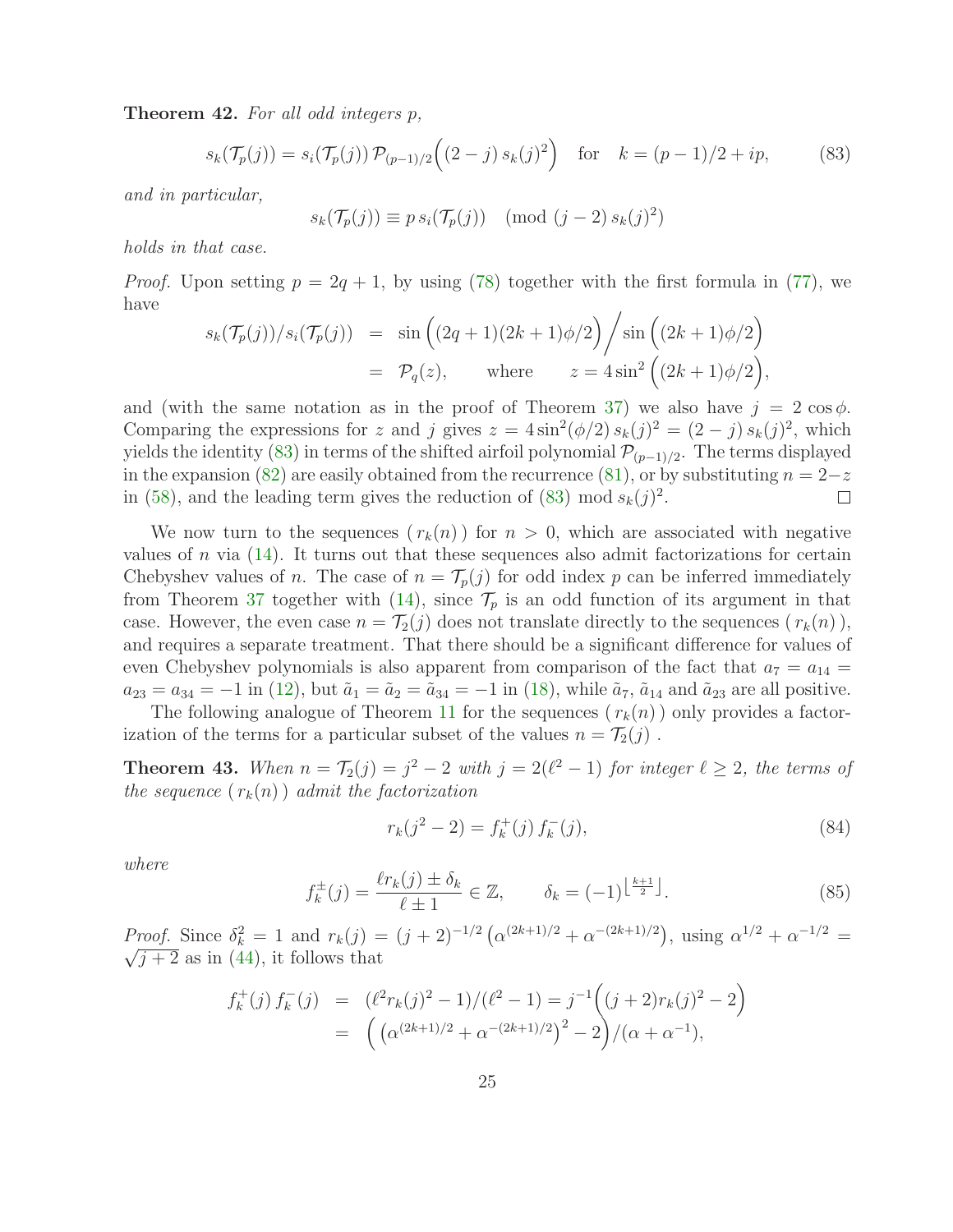which coincides with the formula [\(37\)](#page-8-3) for  $r_k(n)$  with  $n = j^2 - 2 = 4\ell^4 - 8\ell^2 + 2$  in this case. To see that each factor  $f_k^{\pm}(j)$  is an integer for all k, note that  $(S^2 - jS + 1)r_k(j) = 0$ , and checking the sequence of signs  $+1, -1, -1, +1$  for  $k = 0, 1, 2, 3$  shows that  $(S^2 - jS + 1)\delta_k = j\delta_{k-1}$ . Hence the factors in [\(41\)](#page-10-0) each satisfy an inhomogeneous linear recurrence of second order, that is

$$
f_{k+2}^{\pm}(j) - j f_{k+1}^{\pm}(j) + f_k^{\pm}(j) = 2(\pm \ell - 1)\delta_{k-1}.
$$
 (86)

<span id="page-25-0"></span>From [\(85\)](#page-24-1) it can be seen that

$$
f_{-1}^{\pm}(j) = f_0^{\pm}(j) = 1
$$

provide integer initial values for [\(86\)](#page-25-0) in each case, so these two sequences consist entirely of integers.  $\Box$ 

**Example 44.** For  $\ell = 2$ , the above result gives  $j = \mathcal{T}_2(2\sqrt{2}) = 6$  and  $n = \mathcal{T}_2(6) = 34$ , with the sequence  $(r_k(34)) = (f_k^+$  $\chi_k^+(6) f_k^-(6)$  beginning

$$
1, 33, 1121, 38081, 1293633, \dots, \tag{87}
$$

where the factors are

$$
(f_k^+(6)): 1,3,19,113,657,\ldots, \quad (f_k^-(6)): 1,11,59,337,1969,\ldots,\tag{88}
$$

and these satisfy the inhomogeneous recurrences

$$
f_{k+2}^{+}(6) - 6 f_{k+1}^{+}(6) + f_k^{+}(6) = 2(-1)^{\lfloor \frac{k}{2} \rfloor}, f_{k+2}^{-}(6) - 6 f_{k+1}^{-}(6) + f_k^{-}(6) = 6(-1)^{\lfloor \frac{k}{2} \rfloor + 1}.
$$

For the case where  $n = \mathcal{T}_p(j)$  for p odd, the formula [\(72\)](#page-21-2) can be applied, together with [\(14\)](#page-3-0), to yield the factorization

<span id="page-25-1"></span>
$$
r_k(\mathcal{T}_p(j)) = \tilde{R}_k(j) r_k(j), \tag{89}
$$

<span id="page-25-2"></span>where

$$
\tilde{R}_k(j) = R_k(-j) = \frac{r_{(p-1)/2}(\mathcal{T}_{2k+1}(j))}{r_{(p-1)/2}(j)}
$$
\n(90)

satisfies the same recurrence [\(73\)](#page-21-4) as  $R_k(j)$ .

**Example 45.** When  $n = T_3(3) = 18$ , the sequence  $(r_k(18))$  begins

$$
1, 17, 305, 5473, 98209, 1762289, 31622993, 567451585, \dots,
$$
\n
$$
(91)
$$

so that  $\tilde{a}_{18} = 1$  since  $r_1(18) = 17$  is prime. By adapting Theorem [37,](#page-20-1) the terms can be factored as

$$
r_k(18) = \tilde{R}_k(3) r_k(3),
$$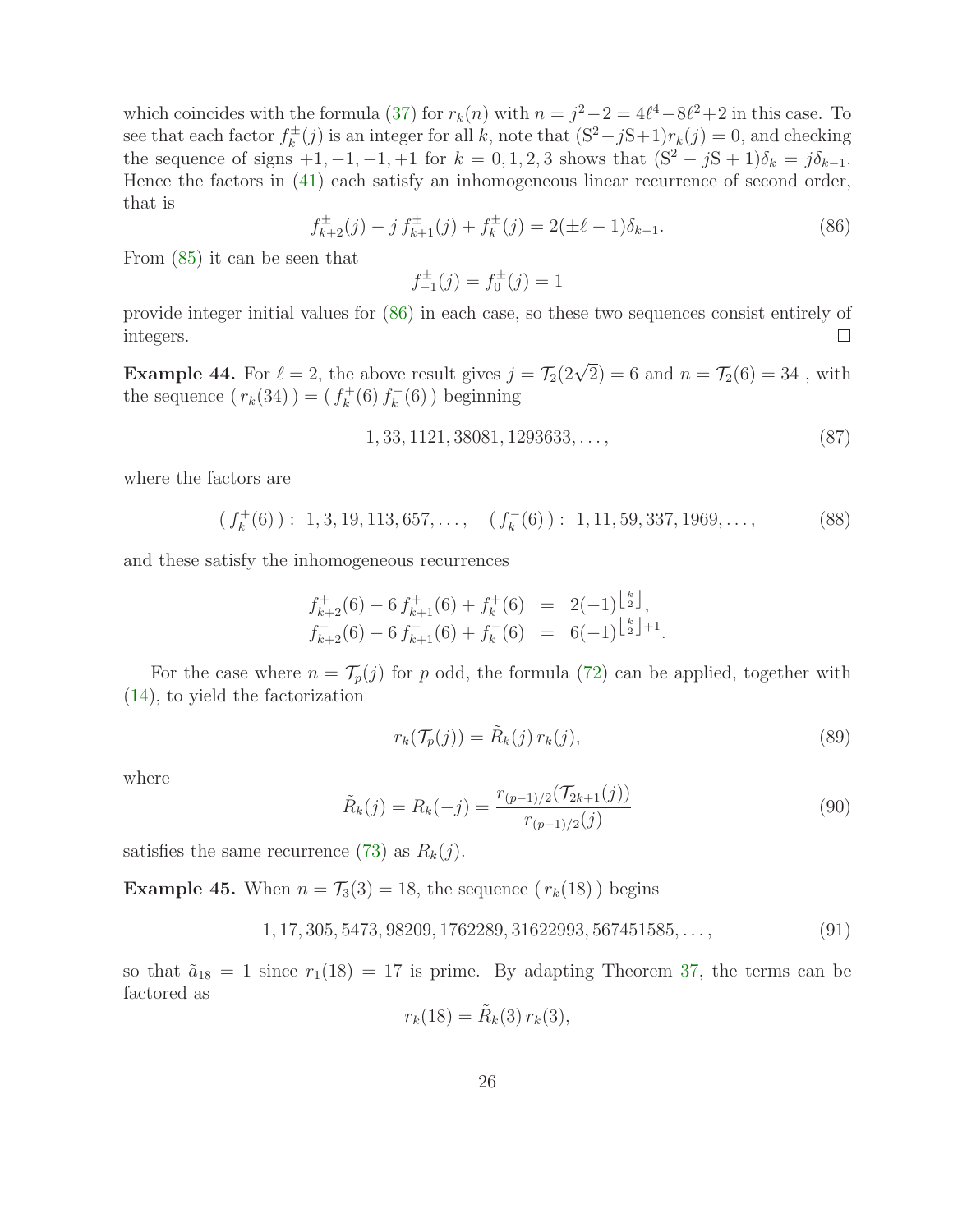where the sequence  $(r_k(3))$  begins with

$$
1, 2, 5, 13, 34, 89, 233, 610, \dots, \tag{92}
$$

and  $(\tilde{R}_k(3))$  is a sequence of rational numbers, starting with

$$
1, \frac{17}{2}, 61, 421, \frac{5777}{2}, 19801, 135721, \frac{1860497}{2}, \ldots,
$$

which satisfies the third order recurrence

$$
\tilde{R}_{k+3}(3) - 8\left(\tilde{R}_{k+2}(3) - \tilde{R}_{k+1}(3)\right) - \tilde{R}_{k}(3) = 0.
$$

The prefactors  $\tilde{R}_k(3)$  are integers whenever  $k \equiv 0$  or 2 (mod 3), so  $r_k(3)$  divides  $r_k(18)$  for all such k, while the terms of the trisection  $(r_{3k+1}(18))$  are all divisible by  $r_1(18)$ , which is the only prime in the sequence  $(r_k(18))_{k\geq 0}$ .

<span id="page-26-0"></span>Having described the situation for even Chebyshev values, and given the above example of an odd Chebyshev value, the analogue of Theorem [38](#page-22-0) for  $(r_k(n))$  can now be stated.

**Theorem 46.** Let  $(\tilde{a}_n)_{n>1}$  be the sequence specified by Definition [2.](#page-3-5) If  $n = \mathcal{T}_2(j)$  where  $j = 2(\ell^2 - 1)$  for some  $\ell \geq 2$ , then  $\tilde{a}_n = -1$ . Furthermore, if  $n = \mathcal{T}_p(j)$  for some  $j \geq 3$  with p an odd prime, then either  $r_{(p-1)/2}(n)$  is not prime and  $\tilde{a}_n = -1$ , or  $r_{(p-1)/2}(n)$  is the only *prime in the sequence*  $(r_k(n))_{k>0}$  *and*  $\tilde{a}_n = (p-1)/2$ *.* 

*Proof.* For the case  $n = \mathcal{T}_2(j)$ ,  $j = 2(\ell^2 - 1)$  with  $\ell \geq 2$ , note that each factor in [\(84\)](#page-24-2) is an integer, and  $r_0(\mathcal{T}_2(j)) = f_0^{\pm}(j) = 1$ . Now as noted in the proof of Lemma [25,](#page-16-1) for fixed argument the sequence of Chebyshev polynomials of the first kind is strictly increasing with the index  $k \geq 0$ , so from [\(74\)](#page-21-0) it follows that  $(r_k(j))_{k\geq 0}$  is strictly increasing. Thus, from their explicit expressions in [\(85\)](#page-24-1), both sequences  $(f_k^{\pm}(j))$  are strictly increasing as well. Hence, for these values of j,  $r_k(\mathcal{T}_2(j))$  is composite for  $k \geq 1$ . Hence there are no primes in the sequence  $(r_k(n))_{k>0}$  for any of these even Chebyshev values of n.

When  $n = \mathcal{T}_p(j), j \geq 2$  with p an odd prime, there is the factorization [\(89\)](#page-25-1), with  $\tilde{R}_k(j) \in \mathbb{Q}$  given by [\(90\)](#page-25-2). Just as for the sequences  $(s_k(n))$ , it is necessary to consider whether  $k \equiv (p-1)/2 \pmod{p}$  or not. One can show that the analogue of Lemma [27](#page-17-1) holds for the sequences  $(r_k(n))$ ,  $n \geq 3$ , so that when  $k \equiv (p-1)/2 \pmod{p}$  the denominator of  $\tilde{R}_k(j)$  divides  $s_k(j)$ ; or, by using [\(14\)](#page-3-0) together with [\(66\)](#page-17-3), one can write the explicit factorization

$$
r_k(\mathcal{T}_p(j)) = r_i(\mathcal{T}_p(j)) \, r_{(p-1)/2}(\mathcal{T}_{2k+1}(j)) \qquad \text{for} \quad k = (p-1)/2 + ip,
$$
 (93)

where both integer factors above are greater than 1 for  $i > 0$ . On the other hand, for the case  $k \not\equiv (p-1)/2 \pmod{p}$ , one can show that the analogue of Lemma [28](#page-17-2) also holds for the sequences  $(r_k(n))$ , so in that case the denominator in [\(90\)](#page-25-2) must divide the numerator; hence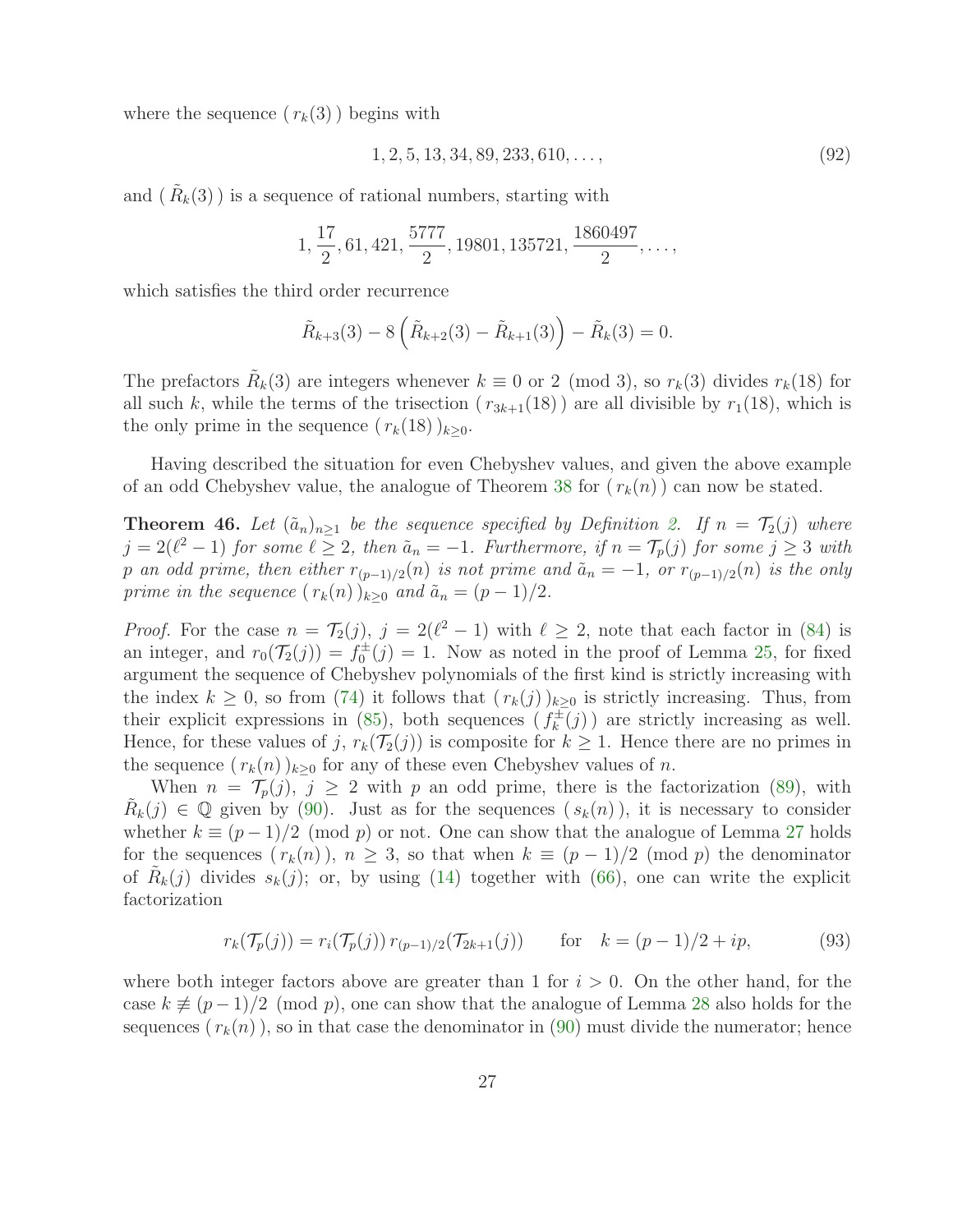

<span id="page-27-0"></span>Figure 1: Plot of log log  $s_{k_N}(n)$  against N for the first 43 primes in the sequence for  $n = 3$ .

 $\tilde{R}_k(j) \in \mathbb{Z}$  and both factors in [\(89\)](#page-25-1) are integers. Then, similarly to the proof of Lemma [25,](#page-16-1) setting  $\sqrt{j+2} = 2 \cosh \tau$  for real  $j \ge 2$  in [\(74\)](#page-21-0) gives

$$
r_k(j) = \frac{\cosh((2k+1)\tau)}{\cosh \tau} \implies \frac{d}{d\tau} r_k(j) = \frac{2k \sinh((2k+1)\tau)}{\cosh \tau} + \frac{\sinh(2k\tau)}{\cosh^2 \tau} > 0
$$

for  $k > 0$ ,  $\tau > 0$ , implying that  $r_k(j)$  is a strictly increasing function of j for  $j \ge 2$ . Hence  $\tilde{R}_k(j) > 1$  for  $j > 2$ , so when  $0 < k \neq (p-1)/2$  (mod p), both integer factors in [\(89\)](#page-25-1) are greater than 1. Thus  $r_{(p-1)/2}(\mathcal{T}_p(j))$  is the only term that can be prime.

#### 6 Appearance of primes for non-Chebyshev values

Theorem [38](#page-22-0) says that for the values  $n = \mathcal{T}_p(j)$  with prime p and integer  $j \geq 3$ , the sequence  $(s_k(n))_{k\geq 0}$  contains at most one prime term, and this can only occur if p is an odd prime, in which case  $s_{(p-1)/2}(\mathcal{T}_p(j))$  is the only term that may be prime. It seems likely that these cases are exceptional, and for non-Chebyshev values of  $n$  one would expect infinitely many prime terms, in line with general heuristic arguments for linear recurrence sequences [\[9\]](#page-35-6).

**Conjecture 47.** Let  $n > 1$  be a positive integer. The sequence  $(s_k(n))_{k>0}$  contains infinitely many primes if and only if  $n \neq T_p(j)$  for some prime p and some integer  $j \geq 3$ .

In order to consider the distribution of primes in the sequence  $(s_k(n))$ , it is helpful to introduce some notation. Define a subsequence  $(k_N)_{N\geq 1}$  of the positive integers by requiring that

 $s_{k_N}(n) = N$ th prime term in  $(s_k(n))_{k \geq 0}$ ,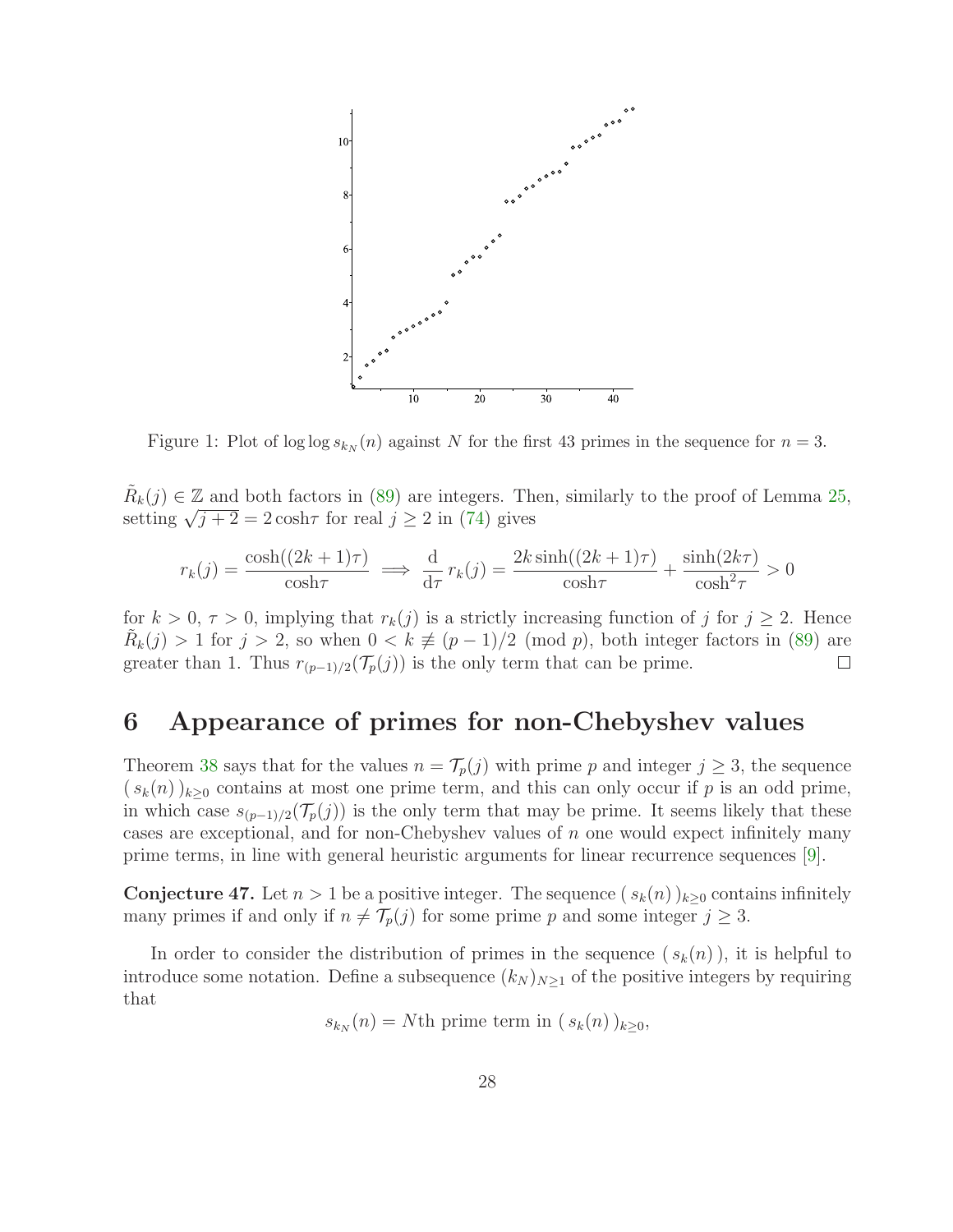

<span id="page-28-2"></span>Figure 2: Plot of log log  $s_{k_N}(n)$  against N for the first 23 primes in the sequence for  $n = 4$ .

and, for fixed  $n$ , let

$$
S_k(n) = \{ \text{prime } q \mid q < 4k + 1 \} \cup \{ \text{prime } q \mid q \mid \Pi_{k-1}(n) \},
$$

where  $\Pi_{k-1}(n)$  is the product in [\(69\)](#page-20-3).

<span id="page-28-1"></span>**Conjecture 48.** If  $n \geq 3$  and  $n \neq \mathcal{T}_p(j)$  for some prime p and some integer  $j \geq 3$ , then, as  $N \to \infty$ ,

$$
\log \log s_{k_N}(n) \sim C N, \quad \text{with} \quad C = e^{-\gamma} \log \sqrt{\lambda}, \tag{94}
$$

where  $\lambda = \frac{n + \sqrt{n^2 - 4}}{2}$ , and  $\gamma$  is the Euler–Mascheroni constant.

The above assertion is analogous to a conjecture of Wagstaff regarding Mersenne primes [\[31\]](#page-37-3). If  $M_N$  is the Nth prime of the form  $2^k - 1$ , then the heuristic arguments of Wagstaff suggest that

$$
\log \log M_N \sim C' N, \quad \text{with} \quad C' = e^{-\gamma} \log 2.
$$

A very clear exposition of the statistical properties of Mersenne primes, with many plots, can be found on Caldwell's website  $[4]$  $[4]$  $[4]$ .<sup>4</sup> When n is a non-Chebyshev value, a heuristic derivation of the corresponding asymptotics of primes in the sequences  $(s_k(n))$  can be obtained in a similar way, as we now describe.

By Lemma [26,](#page-17-0) if  $s_k(n)$  is prime then  $2k + 1$  is prime, and by Lemma [28,](#page-17-2)  $s_k(n)$  is then coprime to  $s_j(n)$  for all  $1 \leq j \leq k-1$ , and for large enough k it is also coprime to the discriminant  $n^2 - 4$ , hence it is coprime to  $\Pi_{k-1}(n)$ . On the other hand, by Corollary [35,](#page-20-4) if  $p = 2k + 1$  is prime then  $s_k(n)$  is coprime to all primes  $q < 4k + 1$ : such primes are either

<span id="page-28-0"></span><sup>&</sup>lt;sup>4</sup>More specifically, see the page <https://primes.utm.edu/notes/faq/NextMersenne.html>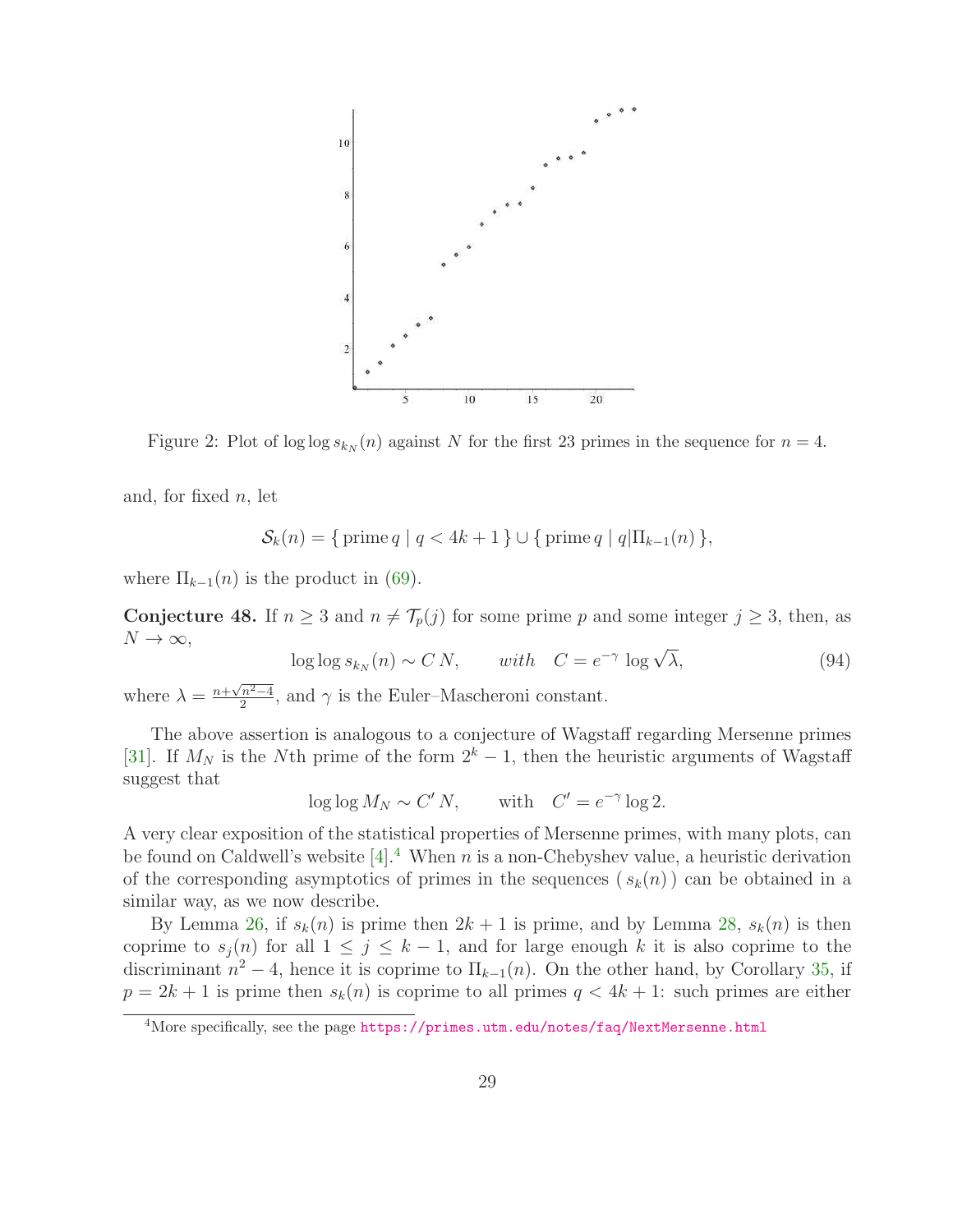primitive divisors of lower terms  $s_i(n)$  with  $j < k$ , or they do not appear as divisors of the sequence at all. Thus no prime  $q \in S_k(n)$  can be a factor of  $s_k(n)$  when  $2k+1$  is prime. Then from the prime number theorem, for k large,

$$
Prob(2k+1 \text{ prime}) \sim 2/\log(2k+1);
$$

and, given that  $2k + 1$  is prime, the probability that  $s_k(n)$  is prime is estimated by dividing by the probability that  $s_k(n)$  is indivisible by primes q that either divide lower terms in the sequence, or are forbidden from being divisors of  $s_k(n)$  due to Corollary [35,](#page-20-4) to yield

$$
\text{Prob}(s_k(n)\,\text{prime}|2k+1\,\text{prime}) \sim \frac{1}{\log s_k(n)} \prod_{q \in \mathcal{S}_k(n)} \left(1 - \frac{1}{q}\right)^{-1}
$$

$$
\sim \frac{1}{k \log \lambda} \prod_{q \in \mathcal{S}_k(n)} \left(1 - \frac{1}{q}\right)^{-1},
$$

where the latter expression comes from the asymptotics in Proposition [25.](#page-16-1) By multiplying these two probabilities together, and using the limit

$$
\lim_{k \to \infty} \log k \prod_{\substack{q \text{ prime} \\ q \le k}} \left( 1 - \frac{1}{q} \right) = e^{-\gamma},
$$

which is one of Mertens' theorems (see section 22.8 in [\[14\]](#page-36-13)), gives

$$
\lim_{k \to \infty} \log(2k+1) \prod_{\substack{q \text{ prime} \\ q < 4k+1}} \left(1 - \frac{1}{q}\right) \prod_{\substack{\text{prime} \ q \in \mathcal{S}_k(n) \\ q \ge 4k+1}} \left(1 - \frac{1}{q}\right) = e^{-\gamma}
$$

which produces the estimate

$$
|\{\text{prime terms } s_k(n) \text{ for } 0 < k \le x\}| \sim \frac{1}{e^{-\gamma} \log \sqrt{\lambda}} \sum_{k \le x} \frac{1}{k} \sim C^{-1} \log x,
$$

so if  $s_{k_N}(n)$  is the Nth prime term in the sequence then the formula [\(94\)](#page-28-1) follows from taking

$$
x = k_N \sim \frac{\log s_{k_N}(n)}{\log \lambda}.
$$

Numerical evidence for small values of  $n$  suggests that the log log plot of the prime terms in the sequence  $(s_k(n))$  is approximately linear (see e.g., Figure [1](#page-27-0) for the case  $n = 3$ ), and gives some support for the proposed value of  $C$ . Moreover, it is expected that the appearance of prime terms should behave like a Poisson process, in complete analogy with Wagstaff's observations on the sequence of Mersenne primes [\[31\]](#page-37-3). The first appendix below contains a list of the indices k for the first probable primes that appear in the sequences  $(s_k(n))$  for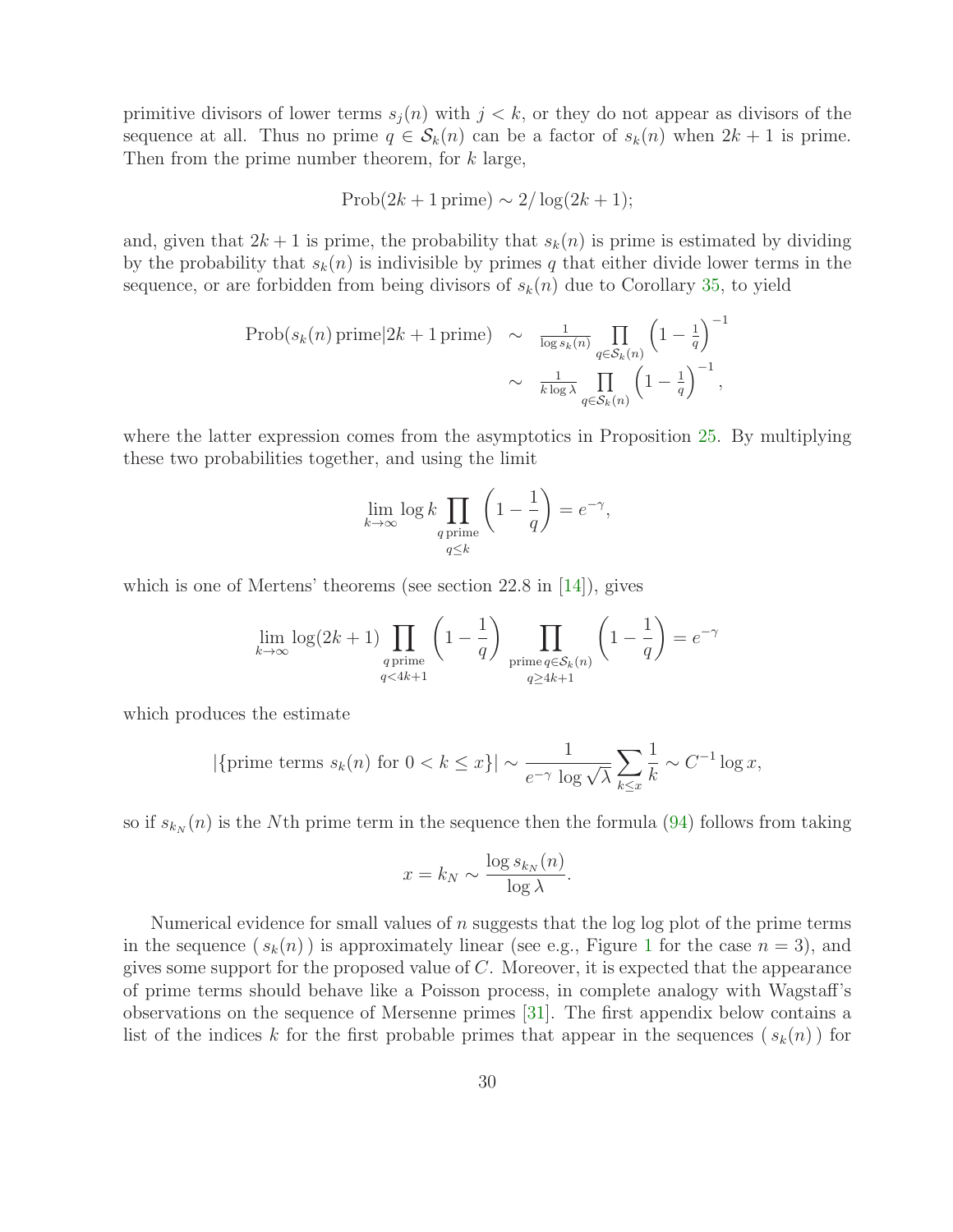$n = 3, 4, 5, 6$ , and as well as including the log log plots, in each of these cases a linear best fit value of  $C$  is found, with the ratio

$$
\rho(n) = \frac{C}{\log \sqrt{\lambda}}
$$

being compared with the value

$$
e^{-\gamma} \approx 0.561459
$$

coming from Mertens' theorem.

An analogous behaviour should be observed in the sequences  $(r_k(n))$  for positive n.

**Conjecture 49.** Let  $n > 2$  be a positive integer. The sequence  $(r_k(n))_{k>0}$  contains infinitely many primes if and only if  $n \neq \mathcal{T}_p(j)$  for some prime p, where the integer  $j \geq 3$  takes one of values specified in Theorem [46.](#page-26-0)

The first few prime terms in the sequence  $(r_k(3))_{k\geq 0}$  are plotted in Figure [5;](#page-33-0) for more details see the first appendix.

#### 7 Conclusions

It seems highly likely that Theorem [38](#page-22-0) identifies all those values of  $n \geq 3$  such that the sequence  $(s_k(n))_{k>0}$  contains at most one prime, and Theorem [46](#page-26-0) does the same for  $(r_k(n))_{k>0}$ . The sequences corresponding to all other values of  $n$  should have infinitely many prime terms, but proving this should be at least as difficult as proving that there are infinitely many Mersenne primes. For Lehmer numbers, the most sophisticated results currently available concern primitive divisors [\[1,](#page-35-2) [30\]](#page-37-4).

The statistics of prime appearances for non-Chebyshev values of n suggests a close analogy with Mersenne primes. For Mersenne primes, the Lucas-Lehmer test is extremely efficient [\[3\]](#page-35-10). The ideas from [\[24,](#page-36-14) [25\]](#page-36-2) can be adapted to yield a necessary condition for primality of  $q = s_k(n)$ , which can be tested efficiently, but to provide sufficient conditions requires the use of a Lucas test or one of its generalizations  $[2, 22]$  $[2, 22]$ , for which the formulae  $(63)$  and  $(64)$  are useful, since they provide partial factorizations of  $q \pm 1$ . In future we would like to consider some of the large primes that appear in these sequences, extending the approach that was applied to the case  $n = 6$  in [\[19\]](#page-36-4).

#### 8 Acknowledgements

ANWH is supported by EPSRC fellowship EP/M004333/1. Some results in sections 3,4 and 5 of this paper were also obtained independently by Bradley Klee, who provided useful suggestions for an early draft, and has developed a graphical calculator application to verify the factorizations in Theorem [37](#page-20-1) for particular values of  $p$  [\[17\]](#page-36-15). We are grateful to David Harvey, Robert Israel, Don Reble, John Roberts, Igor Shparlinski and Neil Sloane for helpful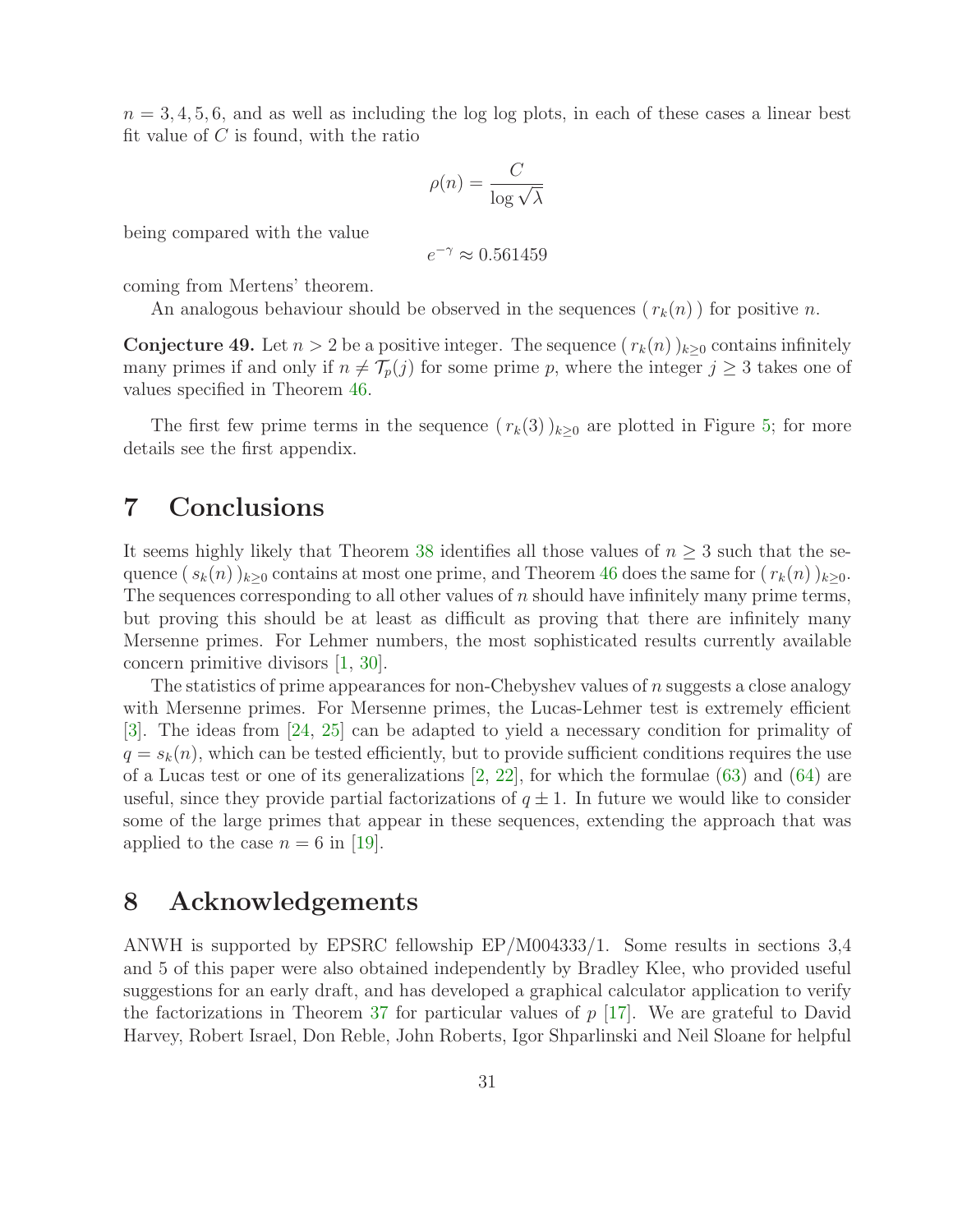comments. We are also extremely indebted to Hans Havermann, whose extensive numerical computations originally inspired many of the results described here.

### Appendix A: Sequences of prime appearances

In order to study the appearance of prime terms when  $n$  is a non-Chebyshev value, for some particular small values of n we calculated the possible prime terms  $q = s_{(p-1)/2}(n)$ when  $p = 3, 5, 7, 11, \ldots$  is an odd prime, and then tested them for primality using the Maple isprime command. This uses a probabilistic test, which excludes certain composite values of  $q$ , while remaining  $q$  are only pseudoprimes. For all but the largest values of the index  $k = (p-1)/2$ , we also checked the computations with Mathematica's PrimeQ[q] command, as well as performing a Lucas-Lehmer style test for pseudoprimes of our own, and verified that the answer was the same,

For  $n = 3$ , the list of the first 43 values k for which  $s_k(3)$  appear to be prime is OEIS sequence [A117522,](https://oeis.org/A117522) beginning

2, 3, 5, 6, 8, 9, 15, 18, 20, 23, 26, 30, 35, 39, 56, 156, 176, 251, 306, 308, 431, 548, 680, 2393, 2396, 2925, 3870, 4233, 5345, 6125, 6981, 7224, 9734, 17724, 18389, 22253, 25584, 28001, 40835, 44924, 47411, 70028, 74045.

The (probable) primes  $s_k(3)$  corresponding to these values of k are listed in sequence [A285992.](https://oeis.org/A285992) The log log plot of these terms is given in Figure [1.](#page-27-0) The slope of the best fit line for these points is

$$
C = 0.2553739565.
$$

For  $n = 4$ , the list of the first 23 values k for which  $s_k(4)$  appear to be prime is

1, 2, 3, 6, 9, 14, 18, 146, 216, 293, 704, 1143, 1530, 1593, 2924, 7163, 9176, 9489, 11531, 39543, 50423, 60720, 62868,

which are listed in OEIS sequence  $\underline{A299100}$ , while the corresponding values  $s_k(4)$  are given in [A299107.](https://oeis.org/A299107) The log log plot of these terms is given in Figure [2.](#page-28-2) The best fit line for this set of points has slope

$$
C = 0.5196737962.
$$

For  $n = 5$ , the list of the first 24 values k for which  $s_k(5)$  appear to be prime is

2, 3, 5, 6, 8, 9, 15, 18, 23, 53, 114, 194, 564, 575, 585, 2594, 3143, 4578, 4970, 9261, 11508, 13298, 30018, 54993,

as listed in OEIS sequence [A299101,](https://oeis.org/A299101) with the corresponding values of  $s_k(5)$  listed as sequence [A299109.](https://oeis.org/A299109) The log log plot of these terms is given in Figure [3.](#page-32-0) The best fit line for this set of points has slope

 $C = 0.4568584420.$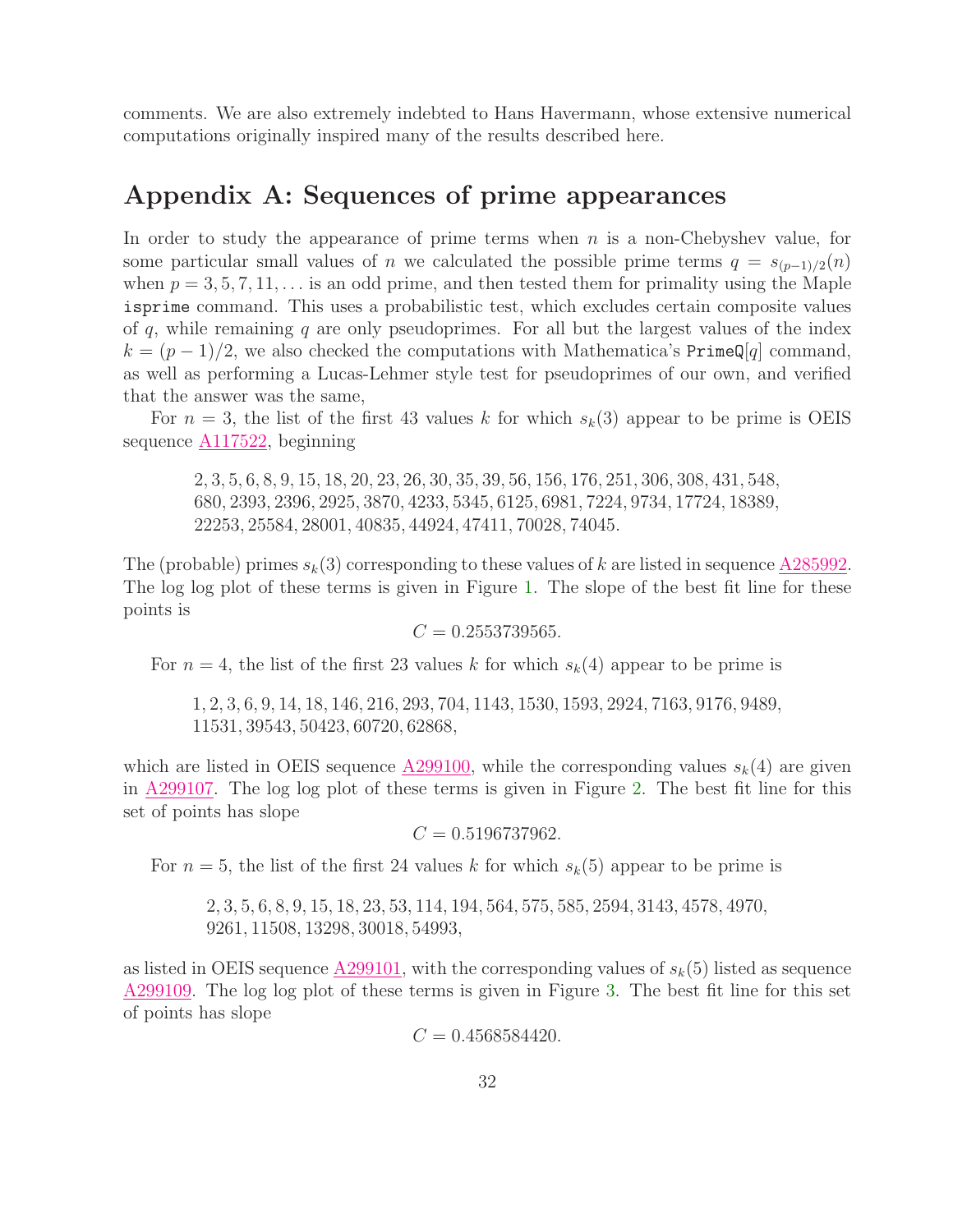

<span id="page-32-0"></span>Figure 3: Plot of log log  $s_{k_N}(n)$  against N for the first 24 primes in the sequence for  $n = 5$ .



<span id="page-32-1"></span>Figure 4: Plot of log log  $s_{k_N}(n)$  against N for the first 19 primes in the sequence for  $n = 6$ .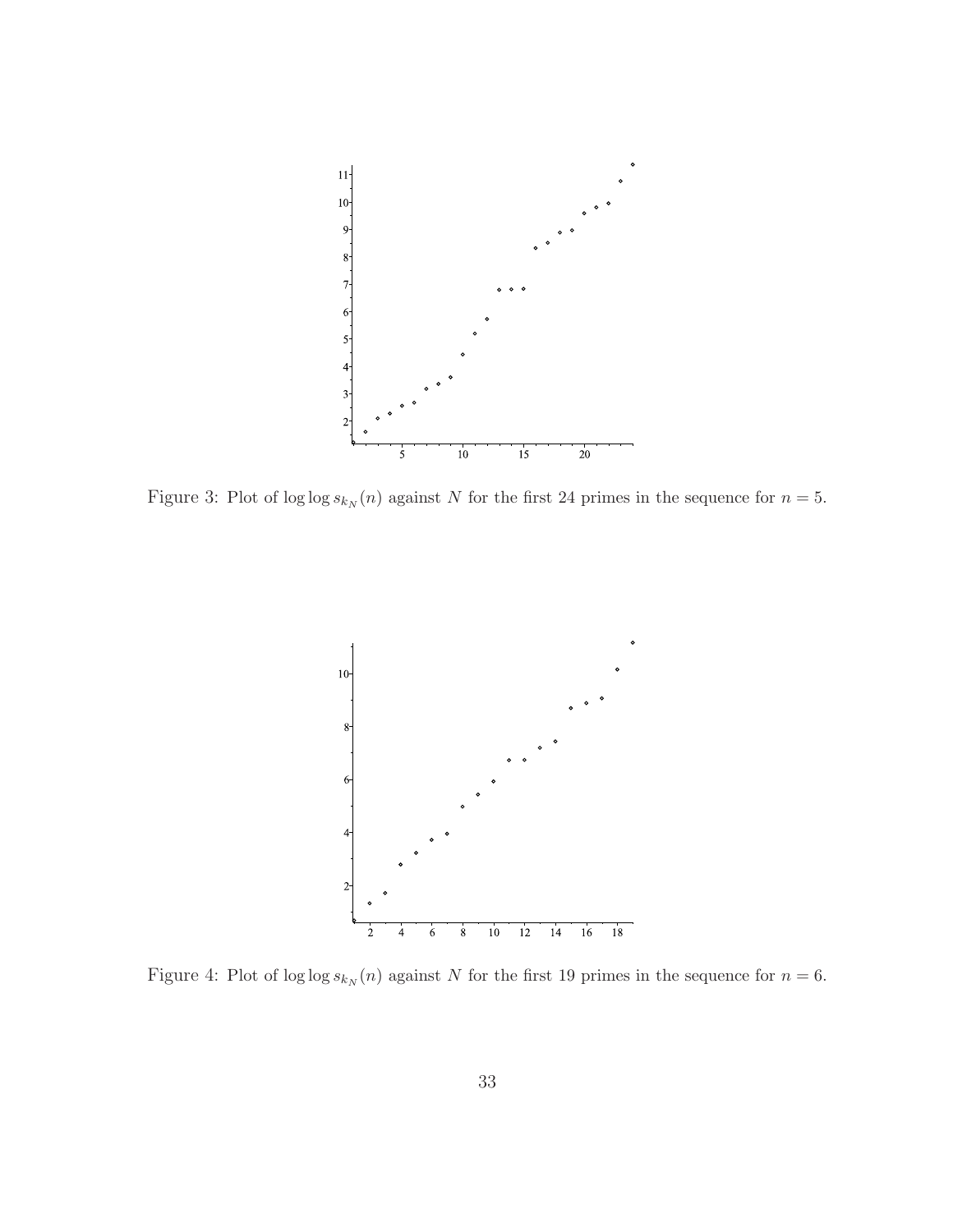

<span id="page-33-0"></span>Figure 5: Plot of log log  $r_{k_N}(n)$  against N for the first 31 primes in the sequence for  $n = 3$ .

For  $n = 6$ , the list of the first 25 values k for which  $s_k(6)$  appear to be prime is

1, 2, 3, 9, 14, 23, 29, 81, 128, 210, 468, 473, 746, 950, 3344, 4043, 4839, 14376, 39521, 64563, 72984, 82899, 84338, 85206, 86121,

as given in OEIS sequence  $\underline{\text{A113501}}$ , with the corresponding values of  $s_k(6)$  given in sequence [A088165](https://oeis.org/A088165) (the prime NSW numbers [\[19\]](#page-36-4)). In our initial submission of this paper, we obtained the first 19 of these values independently, before we were aware of sequence [A113501,](https://oeis.org/A113501) and made the log log plot of these terms is as in Figure [4.](#page-32-1) The best fit line for these points has slope

$$
C = 0.5434911190.
$$

Subsequently we found the web page [\[20\]](#page-36-16), where the last six indices above are listed separately, together with their date of discovery by Weisstein. However, on that page it is stated unequivocally that all of the corresponding numbers  $s_k(6)$  are prime, whereas presumably the largest of these values were obtained using Mathematica's probabilistic primality test, so the most that can be claimed is that they are pseudoprimes.

Assuming that the heuristic arguments given in section 6 above are correct, and that the small number of points plotted really gives an accurate picture of the behaviour for large N, the predicted values for the ratio  $\rho(n) = C/\log \sqrt{\lambda}$  in each case are

 $\rho(3) \approx 0.530689, \rho(4) \approx 0.789203, \rho(5) \approx 0.583174, \rho(6) \approx 0.616641.$ 

Apart from the case  $n = 4$ , all of these values are reasonably close to the number  $e^{-\gamma} \approx$ 0.561459 obtained from Mertens' theorem. The value for  $n = 4$  seems anomalous: there are fewer prime terms than predicted in this case. However, it may be unreasonable to expect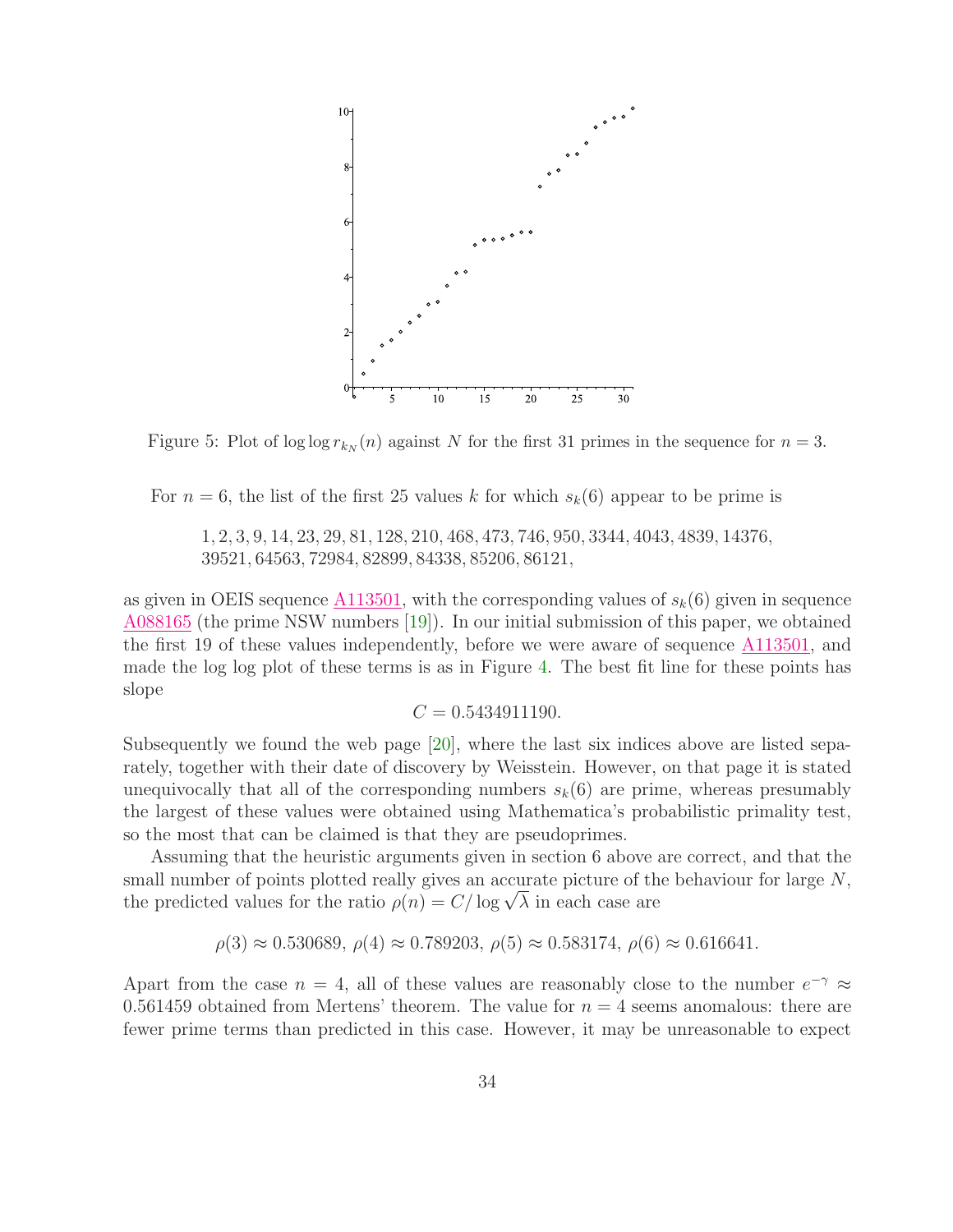close agreement with the predicted value, given the rather small number of data points plotted in each case.

One can also consider the prime terms in the sequences  $(r_k(n))$ ,  $n \geq 3$ , corresponding to negative values of n in  $s_k(n)$ . The list of the first 31 values k for which  $r_k(3)$  appear to be prime is

1, 2, 3, 5, 6, 8, 11, 14, 21, 23, 41, 65, 68, 179, 215, 216, 224, 254, 284, 285, 1485, 2361, 2693, 4655, 4838, 7215, 12780, 15378, 17999, 18755, 25416.

Figure [5](#page-33-0) is the log log plot of these terms. Note that  $(r_k(3))$  is a bisection of the Fibonacci sequence, for which the prime terms are listed as OEIS sequence [A005478.](https://oeis.org/A005478) The slope of the best fit line for these points is

 $C = 0.3409264905.$ 

Dividing this value by  $\log \sqrt{\lambda} = \log \left( \frac{1 + \sqrt{5}}{2} \right)$  gives

 $\rho(-3) \approx 0.708475$ ,

which is rather large compared with the value of  $e^{-\gamma}$  expected from Mertens' theorem, suggesting that the number of primes in this sequence is initially somewhat lower than would be expected from the heuristic argument in section 6.

### Appendix B: Related sequences from the OEIS

Here we briefly mention some other sequences in the OEIS which are related to the considerations in this paper.

Sequence  $\underline{A294099}$  $\underline{A294099}$  $\underline{A294099}$  contains the array of values  $s_k(n)$  for  $n \geq 1, k \geq 0$ , while  $\underline{A299045}$  $\underline{A299045}$  $\underline{A299045}$  is the array of  $s_k(-n)$  for the same range of n and k.

Sequence  $\underline{A002327}$  $\underline{A002327}$  $\underline{A002327}$  consists of primes of the form  $n^2 - n - 1$ , and after sending  $n \to -n$ this corresponds to prime values of the polynomial  $s_2(n) = n^2 + n - 1$ , for which the relevant values of n are given by sequence [A045546.](https://oeis.org/A045546)

Sequence [A000032](https://oeis.org/A000032) begins

$$
2, 1, 3, 4, 7, 11, 18, 29, 47, \ldots,
$$

and consists of the Lucas numbers denoted  $\ell_k^+$  $\frac{1}{k}(1,-1)$  in section 2, which satisfy the Fibonacci recurrence  $\ell_{k+2}^+(1, -1) = \ell_{k+1}^+(1, -1) + \ell_k^+$  $k<sup>+</sup>(1, -1)$ . This coincides with an interlacing of two sequences, namely

$$
\mathcal{T}_0(3), s_0(3), \mathcal{T}_1(3), s_1(3), \mathcal{T}_2(3), s_2(3), \mathcal{T}_3(3), \ldots,
$$

so its two distinct bisections are  $(\mathcal{T}_k(3))$  and  $(s_k(3))$ , given by [A005248](https://oeis.org/A005248) and [A002878](https://oeis.org/A002878) respectively. Similarly, the Fibonacci sequence [A000045](https://oeis.org/A000045) itself coincides with the interlacing

$$
\mathcal{U}_{-1}(3), r_0(3), \mathcal{U}_0(3), r_1(3), \mathcal{U}_1(3), r_2(3), \mathcal{U}_2(3), \ldots
$$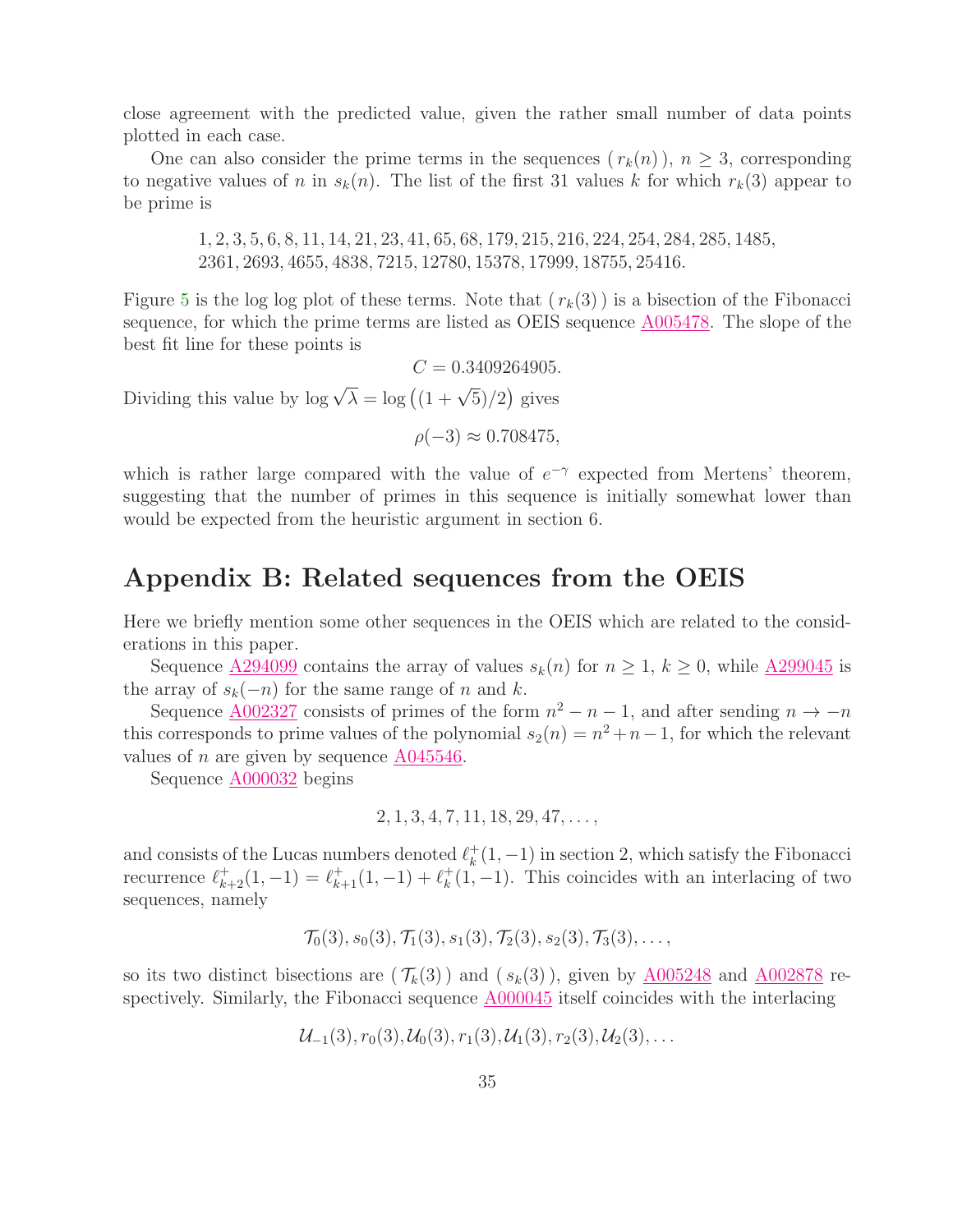obtained from  $(\mathcal{U}_k(3))$  and  $(r_k(3))$ , given by  $\underline{\text{A}001906}$  and  $\underline{\text{A}001519}$  respectively.

There are other values of n for which the OEIS entry for the sequence of terms  $s_k(n)$ has not been mentioned so far:  $(s_k(4))_{k\geq 0}$  is  $\underline{A001834}$ ,  $(s_k(5))_{k\geq 0}$  is  $\underline{A030221}$ ,  $(s_k(7))_{k\geq 0}$  is [A033890,](https://oeis.org/A033890)  $(s_k(8))_{k\geq 0}$  is  $\underline{A057080}$ , and  $(s_k(9))_{k\geq 0}$  is  $\underline{A057081}$ .

<u>[A008865](https://oeis.org/A008865)</u> is the sequence of values of  $\mathcal{T}_2(j)$  for  $j = 1, 2, 3, \ldots$ ; the array of values  $\mathcal{T}_k(n)$ for  $k \geq 1$ ,  $n \geq 1$  is rendered as sequence  $\triangle 298675$ . The values  $\mathcal{T}_p(n)$  for prime p are listed in sequence  $\underline{A298878}$ , while the values  $\mathcal{T}_p(n)$  with p an odd prime which are not also of the form  $\mathcal{T}_2(m)$  for some m are given in  $\underline{A299071}$ .

# <span id="page-35-2"></span>References

- [1] Yu. Bilu, G. Hanrot, and P. M. Voutier, Existence of primitive divisors of Lucas and Lehmer numbers, With an appendix by M. Mignotte, *J. Reine Angew. Math.* 539 (2001), 75–122.
- <span id="page-35-10"></span><span id="page-35-9"></span>[2] J. Brillhart, D. H. Lehmer, and J. L. Selfridge, New primality criteria and factorizations of  $2^m \pm 1$ , *Math. Comp.* **29** (1975), 620–647.
- <span id="page-35-8"></span>[3] J. W. Bruce, A really trivial proof of the Lucas-Lehmer primality test, *Amer. Math. Monthly* 100 (1993), 370–371.
- <span id="page-35-0"></span>[4] C. K. Caldwell, The Prime Pages, <http://primes.utm.edu/>
- <span id="page-35-5"></span>[5] R. N. Desmarais and S. R. Bland, *Tables of Properties of Airfoil Polynomials*, NASA Reference Publication 1343, 1995.
- [6] A. Dubickas, A. Novikas, and J. Šiurys, A binary linear recurrence of composite numbers, *J. Number Theory* 130 (2010), 1737–1749.
- <span id="page-35-7"></span>[7] P. F. Duvall and J. C. Mortick, Decimation of periodic sequences, *SIAM J. Appl. Math.* 21 (1971), 367–372.
- <span id="page-35-6"></span><span id="page-35-1"></span>[8] H. Dym and H. P. McKean, *Fourier Series and Integrals*, Academic Press, 1972.
- [9] G. Everest, A. van der Poorten, I. Shparlinski, and T. Ward, *Recurrence Sequences*, AMS Mathematical Surveys and Monographs, vol. 104, American Mathematical Society, 2003.
- <span id="page-35-3"></span>[10] G. Everest, S. Stevens, D. Tamsett, and T. Ward, Primes generated by recurrence sequences, *Amer. Math. Monthly* 114 (2007), 417–431.
- <span id="page-35-4"></span>[11] R. L. Graham, A Fibonacci-like sequence of composite integers, *Math. Mag.* 37 (1964), 322–324.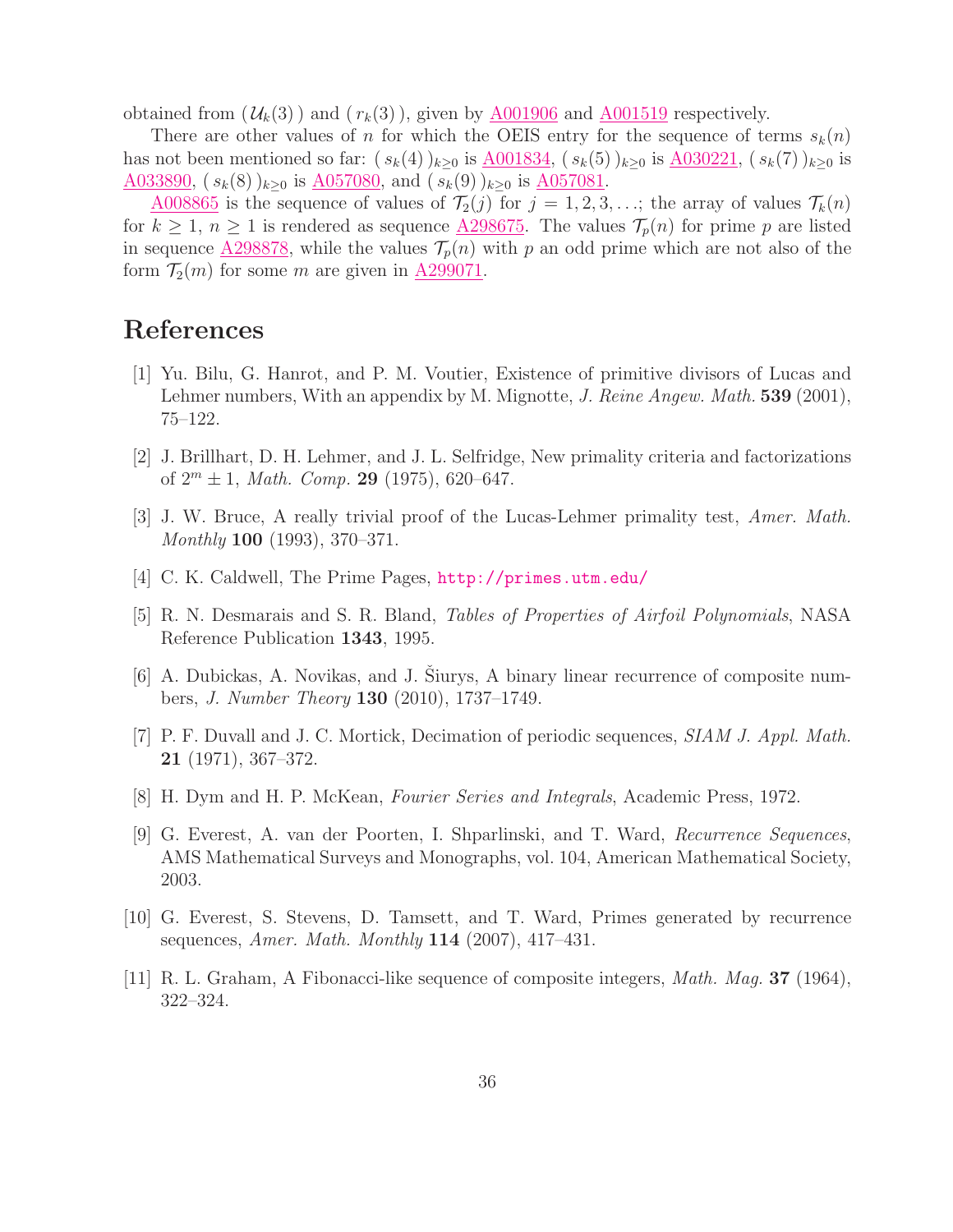- <span id="page-36-8"></span><span id="page-36-6"></span>[12] R. L. Graham, D. E. Knuth and O. Patashnik, *Concrete Mathematics*, 2nd edition, Addison-Wesley, 1994.
- <span id="page-36-13"></span>[13] J. Griffiths, Identities connecting the Chebyshev polynomials, *Math. Gaz.* 100 (2016), 450–459.
- <span id="page-36-10"></span>[14] G. H. Hardy and E. M. Wright, *Introduction to the Theory of Numbers*, 4th edition, Oxford University Press, 1975.
- <span id="page-36-9"></span>[15] H. Havermann, L. E. Jeffery, B. Klee, D. Reble, R. G. Selcoe, and N. J. A. Sloane, Information about A269254, available at <https://oeis.org/A269254/a269254.txt> .
- <span id="page-36-15"></span>[16] B. Klee, submission to the SeqFan mailing list, October 2017, <http://list.seqfan.eu/pipermail/seqfan/2017-October/018016.html>.
- <span id="page-36-0"></span>[17] B. Klee, Factoring the even trigonometric polynomials of [A269254,](https://oeis.org/A269254) <http://demonstrations.wolfram.com/> .
- <span id="page-36-4"></span>[18] J. C. Mason and D. C. Handscomb, *Chebyshev Polynomials*, Chapman & Hall/CRC, 2002.
- <span id="page-36-16"></span>[19] M. Newman, D. Shanks, and H. C. Williams, Simple groups of square order and an interesting sequence of primes, *Acta Arith.* 38 (1980), 129–140.
- <span id="page-36-7"></span>[20] NSW Number, <http://mathworld.wolfram.com/NSWNumber.html> .
- [21] F. W. J. Olver, A. B. Olde Daalhuis, D. W. Lozier, B. I. Schneider, R. F. Boisvert, C. W. Clark, B. R. Miller, and B. V. Saunders, eds., NIST Digital Library of Mathematical Functions. Available at [http://dlmf.nist.gov/](http://dlmf.nist.gov/ ), Release 1.0.17 of 2017-12-22.
- <span id="page-36-11"></span>[22] C. Pomerance, Primality testing: variations on a theme of Lucas, *Congr. Numer.* 201 (2010), 301–312.
- <span id="page-36-12"></span>[23] M. Rayes, V. Trevisan, and P. Wang, Factorization properties of Chebyshev polynomials, *Comput. Math. Appl.* 50 (2005), 1231–1240.
- <span id="page-36-14"></span><span id="page-36-2"></span>[24] Ö.J. Rödseth, A note on primality tests for  $N = h \cdot 2^{n} - 1$ , *BIT* **34** (1994), 451-454.
- <span id="page-36-3"></span> $[25]$  A. Rotkiewicz and R. Wasén, Lehmer's numbers, *Acta Arith.* **36** (1980), 203–217.
- <span id="page-36-1"></span>[26] A. Schinzel, On primitive prime factors of Lehmer numbers I, *Acta Arith.* 8 (1963), 213–223.
- <span id="page-36-5"></span>[27] N. J. A. Sloane, The Online Encyclopedia of Integer Sequences, <https://oeis.org/> .
- [28] L. Somer, Second-order linear recurrences of composite numbers, *Fibonacci Quart.* 44 (2006), 358–361.